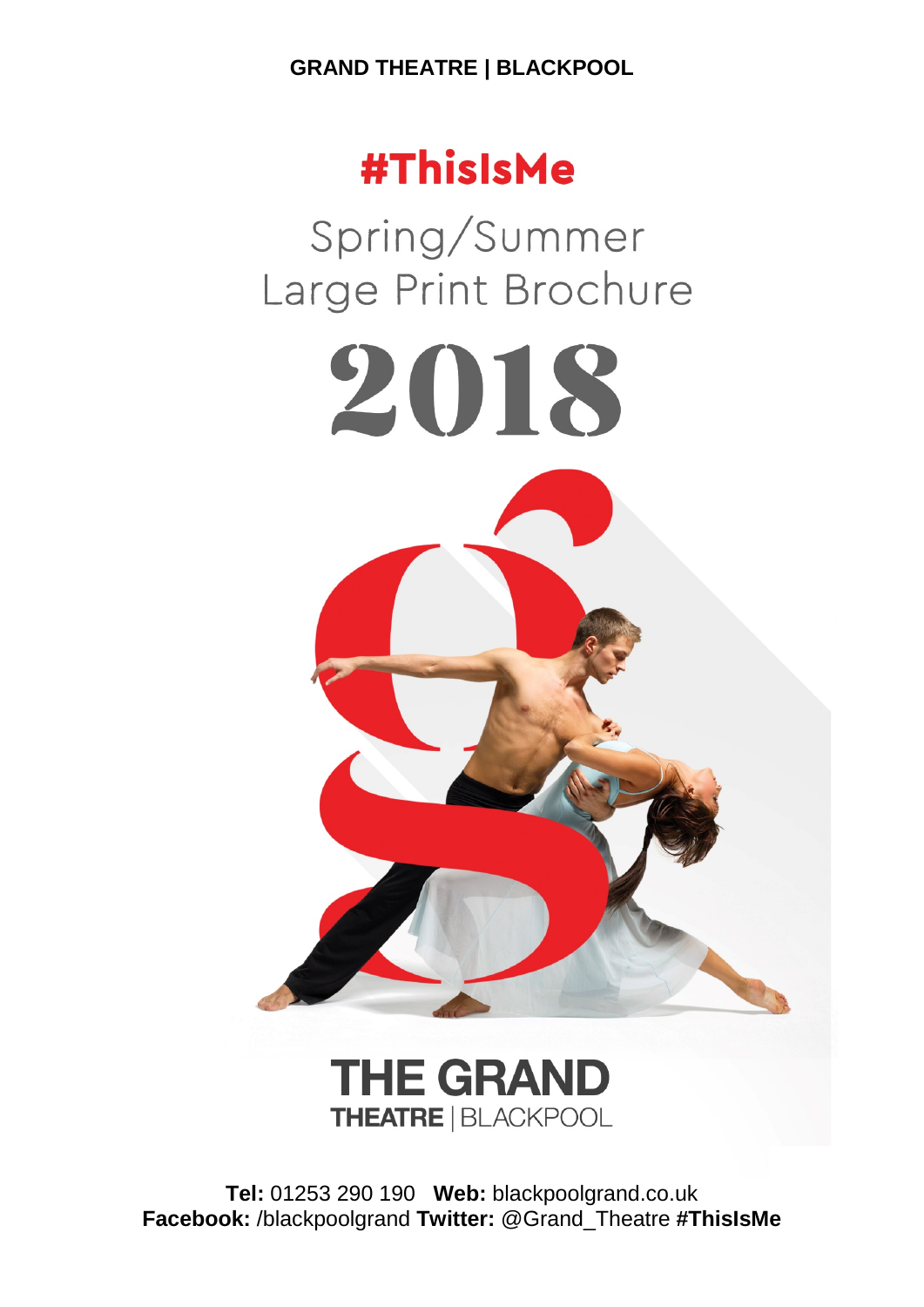# **NEW SEASON, NEW LOOK**

Spring / Summer 2018

Theatre is about partnership: partnership between writers, directors, designers, and performers; partnership between the theatre and the audience; and bringing it all together is the producer. We work with many producers to bring the best shows to The Grand. One of those is Martin Dodd, a partnership of 21 years to create Blackpool's premiere pantomime.

This year, alongside our panto Beauty and the Beast, we are presenting two other shows with Martin: Legally Blonde The Musical and The Kite Runner, adapted from the best-selling book by Khaled Hosseini. Having read the book and having seen the show in London I thought it was a magnificent telling of the story; my partner, who hadn't read the book, had tears in his eyes at the end. You'll love it. We also work in partnership with other theatres and through the Touring Consortium and Children's Touring Partnership we're able to deliver stunning work for Blackpool.

But our biggest partnership is with you, the audience. We're always looking to strengthen that partnership. We've introduced new ways for you to discover more about The Grand. Our gPlayer has all the latest trailers, see interviews on our gVlog with host Hayley Kay, or why not take an amazing virtual reality tour on our goVR. Take a listen to our 'In conversation with…' events on gSound including our Audio Brochure.

Make a brew, sit down and take in the fabulous shows we've lined up for you.

Ruth

**Ruth Eastwood, Chief Executive**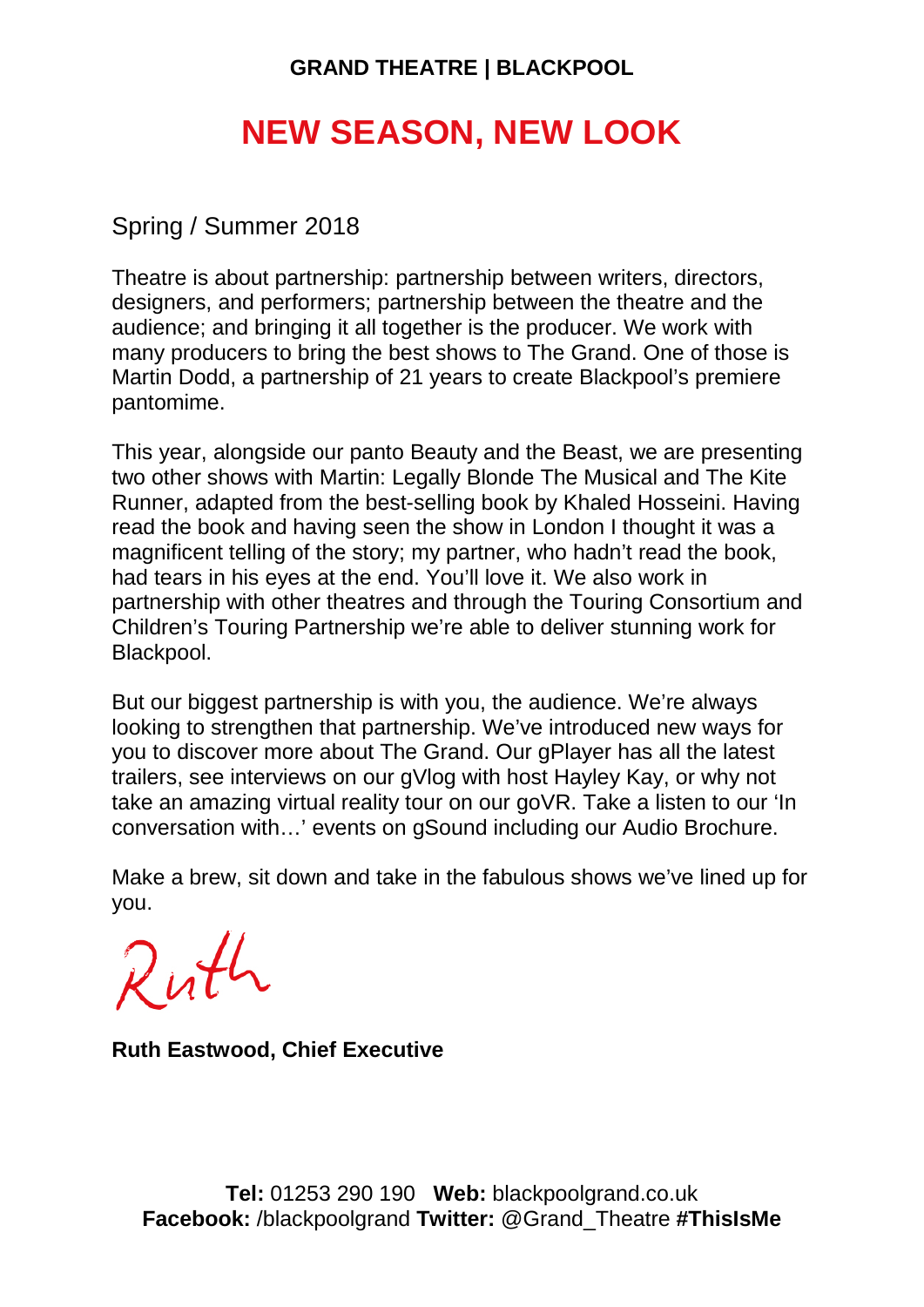# **SUMMER 18**

Handshake Ltd present

# **ABBA Mania**

### **Tue 17 Jul to Sat 8 Sep**

It is just over 40 years since ABBA won Eurovision and now it's your chance to thank ABBA for the music!

**ABBA MANIA** is accepted as the world's number one touring ABBA tribute production.

Featuring a special concert presentation, which celebrates the music of ABBA in a respectful and enjoyable way, reviving special memories of when ABBA ruled the airwaves.

**ABBA MANIA** brings ABBA fans old and new a night not to be missed. If you're looking for an excuse to party, reminisce or simply be entertained by the best music ever, then ABBA MANIA is for you!

So, dig out those platforms, dust down those flares, join in and enjoy all of your favourites including: Mamma Mia, Voulez Vous, Dancing Queen, Winner Takes It All, Super Trouper and many more.

**ABBA MANIA** has toured globally in regions as far afield as Hollywood, San Diego, Las Vegas, Venezuela, North America, Tahiti, Mexico, Germany, France, Switzerland, Austria, Holland, Denmark, Sweden, Luxembourg, Australia, New Zealand and many more, making this the world's most successful touring ABBA show.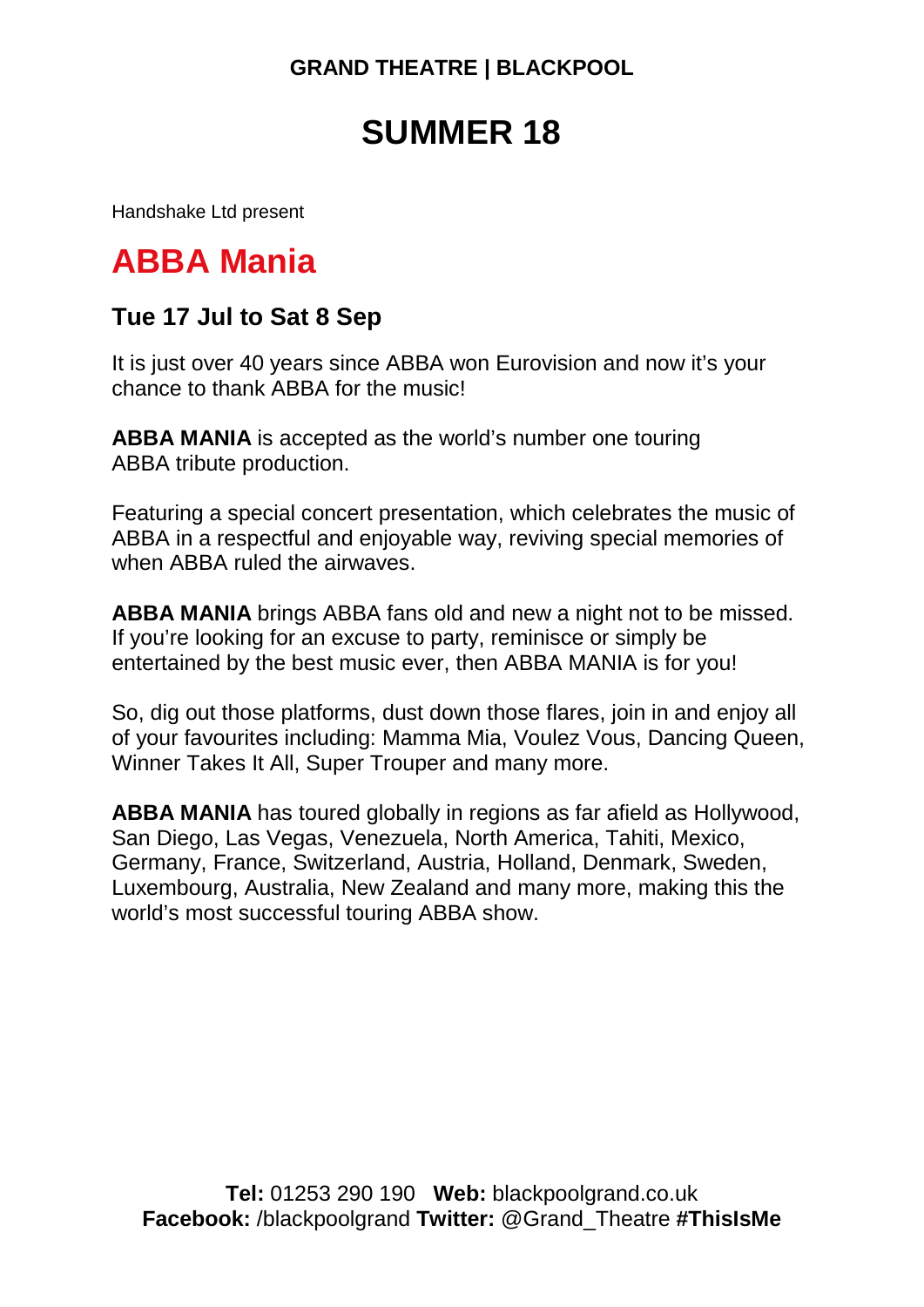**www.abbamania.com @realabbamania**

### **TIMES**

Evenings **7:30pm** Thu and Sat Matinees **2pm** Sun **3pm**

## **TICKETS**

Evenings **£19 to £26** Matinees **£21** Friends of The Grand **£5 off** (First week, top price tickets only) Concessions **£3 off** (Top price tickets only) Under 18's **£12.50** Groups 20+ Evenings **£5 off** Groups 20+ Matinees **£3 off** (Top price tickets only)

Watch the trailer now on **blackpoolgrand.co.uk/gPlayer**.

\*For the most up to date information on ticket pricing please visit our website **blackpoolgrand.co.uk** or call **01253 290 190**.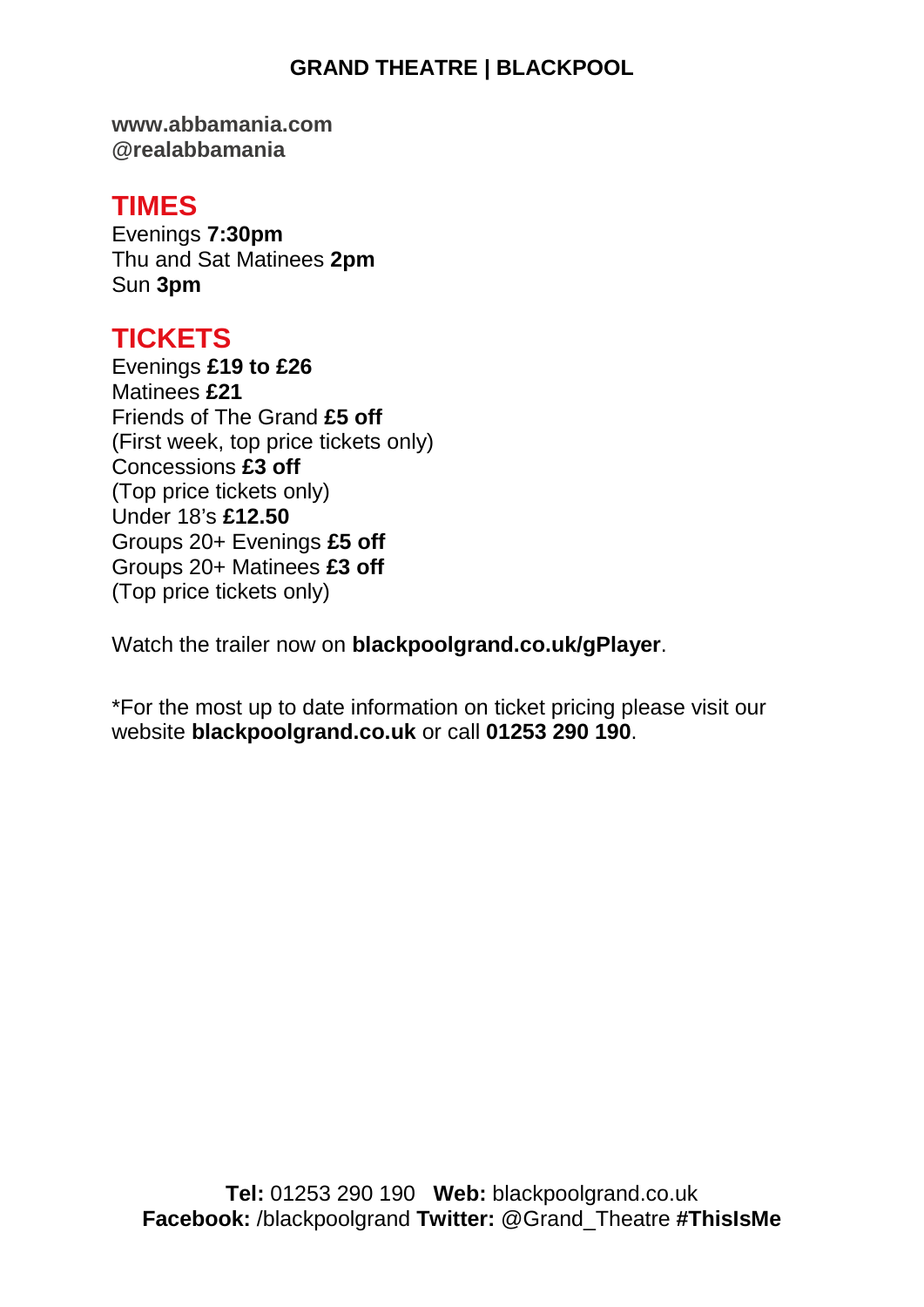# **MUSICAL**

# **20th Century Boy**

The Smash Hit Marc Bolan Musical

### **Tue 13 to Sat 17 Mar**

This hit musical, inspired by the life of rock legend Marc Bolan, returns to the stage to mark the 40th anniversary of the iconic star's untimely death. Featuring some of the greatest rock songs ever written, **20th Century Boy** tells the life story of the legendary Bolan and his band T. Rex. This show exposes some of the myths and takes the audience on a tearful yet feel-good journey through Marc's fascinating life, cut short by a cruel twist of fate.

At his peak, Bolan was arguably the biggest rock star the UK had ever seen. Rocker, poet, electric warrior, king of glam and godfather of punk – Marc Bolan became a superstar and the press dubbed him 'Bigger than the Beatles'. Before his tragic death in 1977, a few days short of his 30th birthday, Bolan lived life at breakneck speed, creating a series of iconic images, a string of number one hits and an army of obsessive fans. **20th Century Boy** is a glorious celebration of glam rock at its colourful best! Featuring classic T. Rex 70s hits Ride a White Swan, Metal Guru, I Love to Boogie, 20th Century Boy and many more.

### **'A visual, aural and multimedia feast!'**

The Stage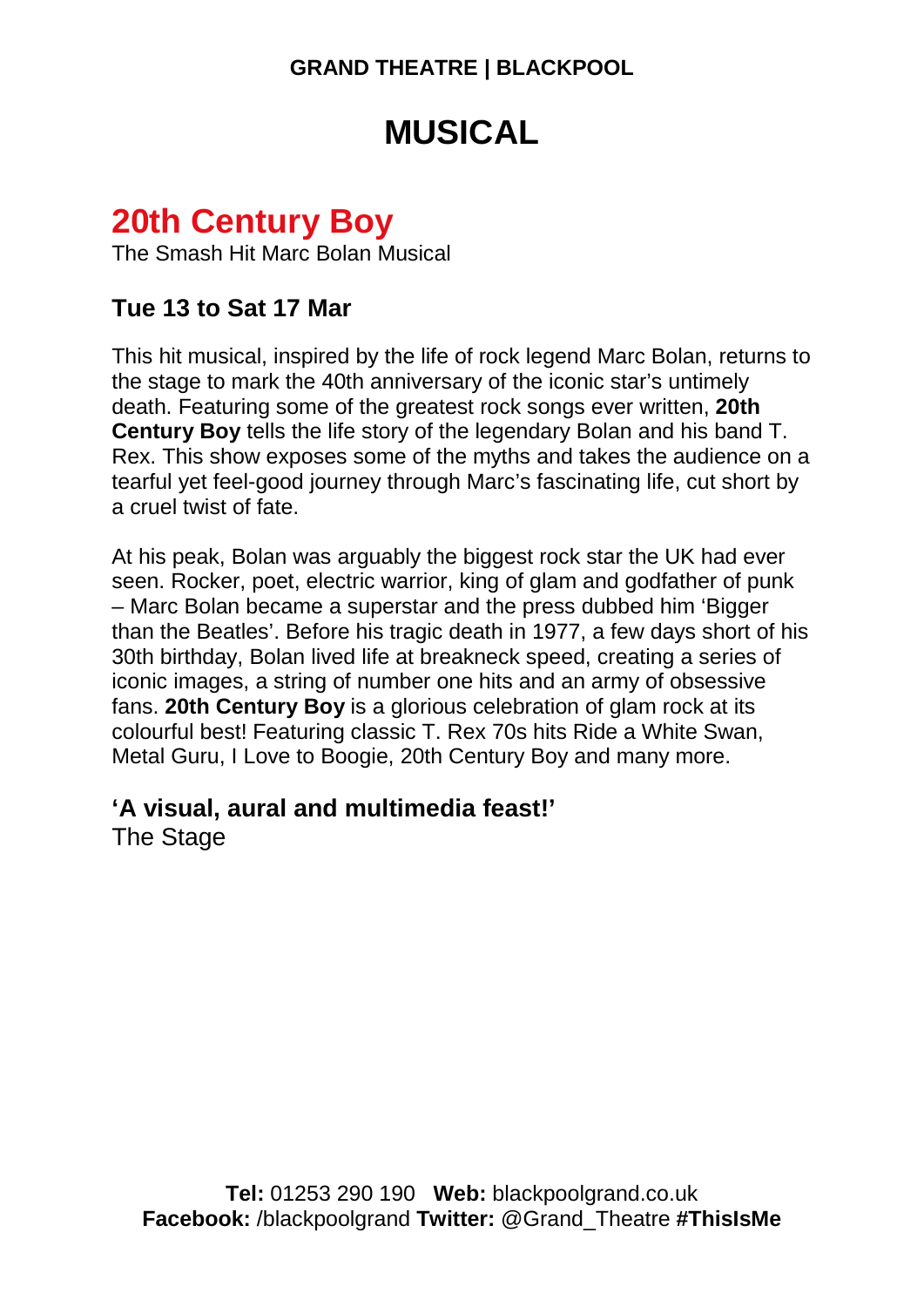www.20thcenturyboythemusical.co.uk @20thcenturyboy4

## **TIMES**

Evenings **7:30pm** Sat Matinee **3pm**

# **TICKETS**

Opening Night **£22** Evening (Wed and Thu) **£24 to £31** Evening (Fri and Sat) **£26 to £33** Matinees **£23.50** Concessions **£3 off** Friends of The Grand **£5 off** (Wed to Sat Evenings) Group 10+ **£4 off** Group 50+ **£5 off**

**18-26 Membership: Tickets available for just £12.50**

Watch the trailer now on **blackpoolgrand.co.uk/gPlayer**.

\*For the most up to date information on ticket pricing please visit our website **blackpoolgrand.co.uk** or call **01253 290 190**.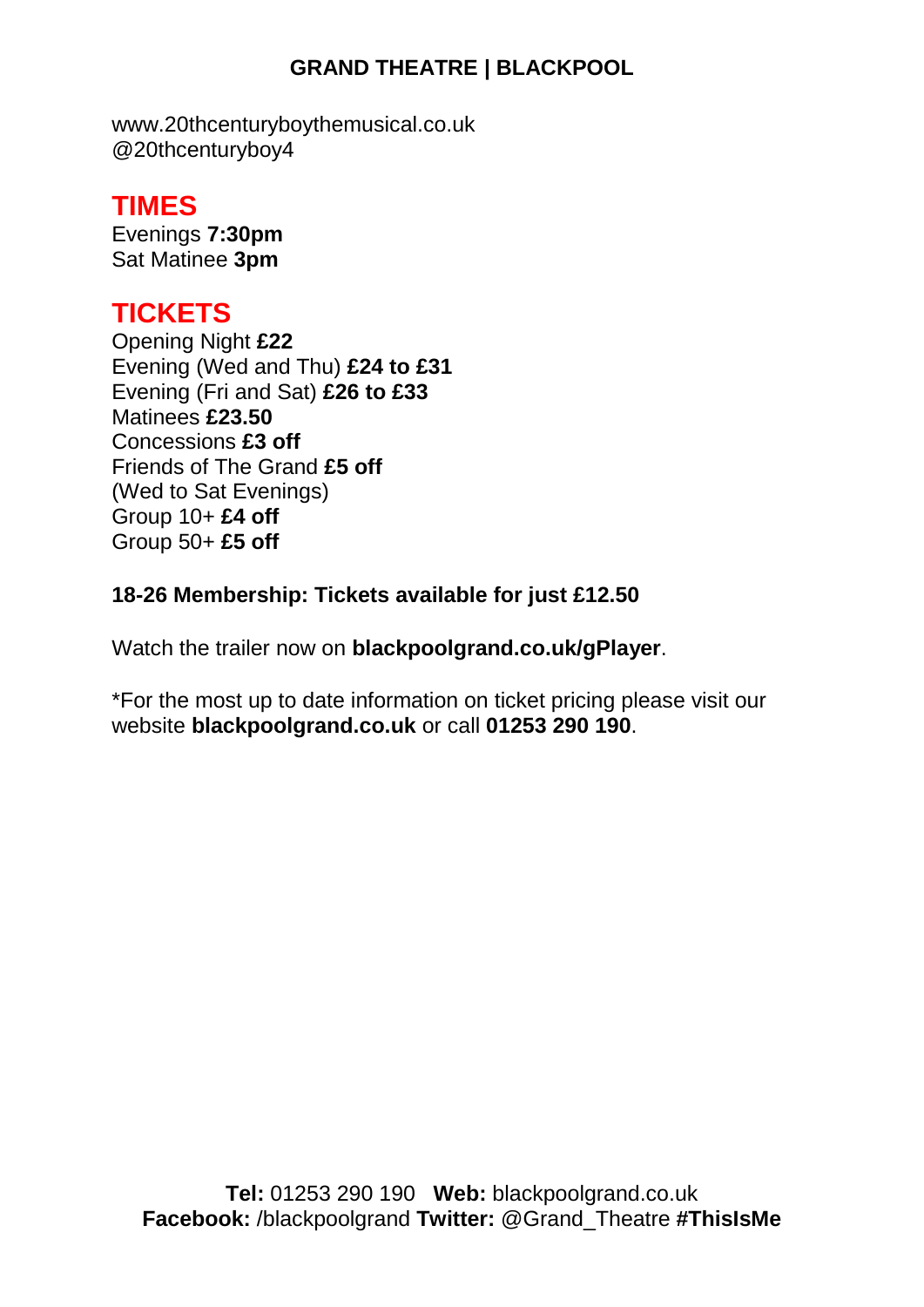# **MUSICAL**

# **Son of a Preacher Man**

Original story and book by Warner Brown Directed and Musically Staged by Craig Revel Horwood

### **Tue 20 to Sat 24 Mar**

Three broken hearts, one Soho hang-out, and the only man who could ever help them...

Welcome to the Preacher Man, the swinging Soho joint where the kids used to dance the night away and dared to dream of love, while the legendary owner, The Preacher Man himself, dispensed advice to cure the loneliest of hearts. Only, that was a long time ago and all that remains are the memories, the stories and the myths. Until now, that is, as three random strangers, generations apart but all in need of help with their hopeless love lives, are inexplicably drawn to the site of the original venue.

Directed and musically staged by **Craig Revel Horwood** and featuring the greatest hits of Dusty Springfield, this sparklingly funny and sweetly touching new musical play by internationally-renowned writer Warner Brown will have you laughing, crying and singing your heart out to some of the greatest songs ever written. So, you know just what to do with yourself – book your tickets now!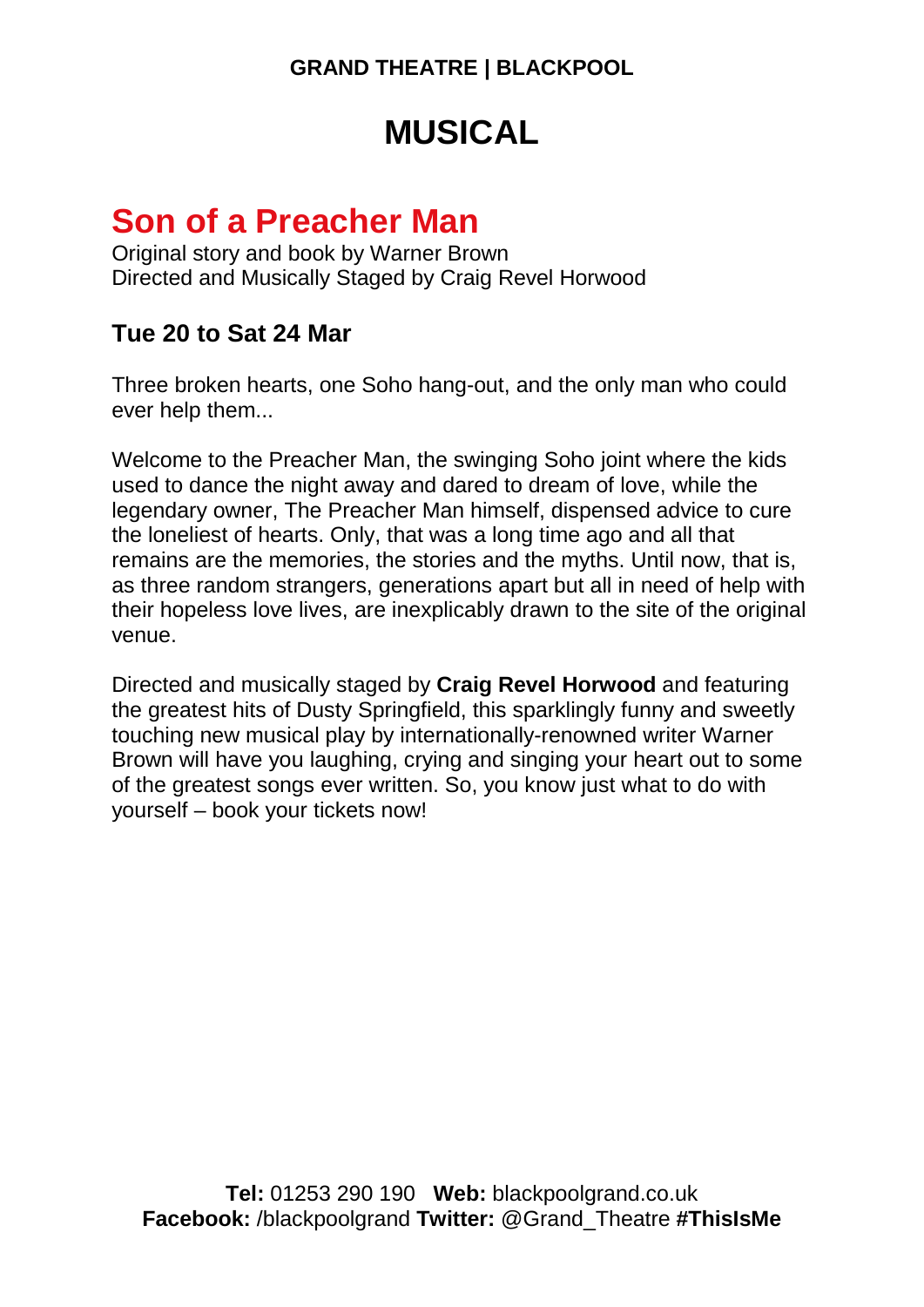www.sonofapreachermanmusical.com @preachermanuk

### **TIMES**

Evenings **7:30pm** Thu and Sat Matinees **2pm**

## **TICKETS**

Evenings **£32.50 to £39.50** Matinees **£29.50** Concessions **£3 off** Friends of The Grand **£5 off** (Opening Night) Group 10+ **£4 off** Group 50+ **£5 off**

#### **18-26 Membership: Tickets available for just £12.50**

\*For the most up to date information on ticket pricing please visit our website **blackpoolgrand.co.uk** or call **01253 290 190**.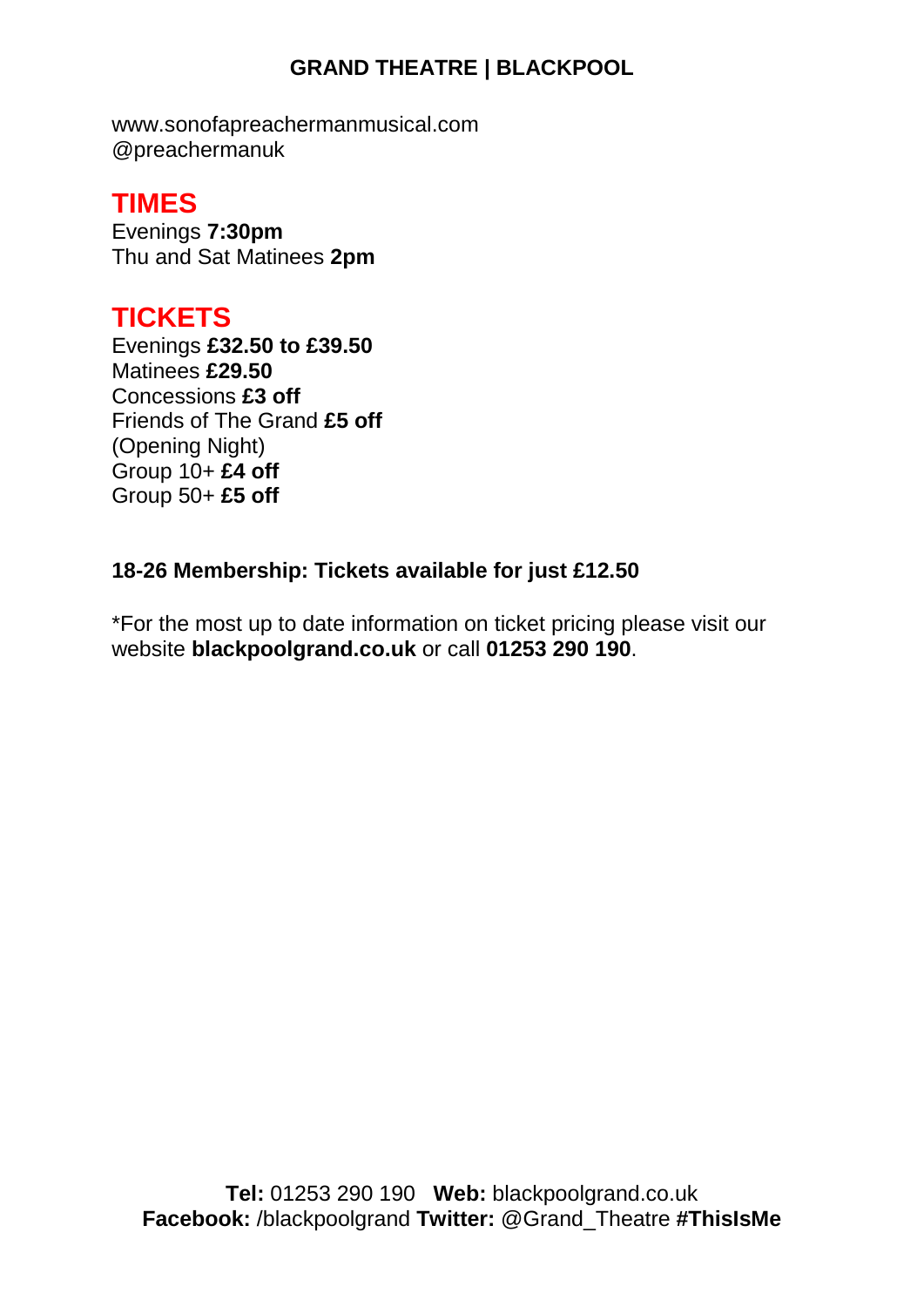# **MUSICAL**

## Blackpool Operatic Players presents **Priscilla Queen of the Desert The Musical**

## **Wed 4 to Sat 7 Apr**

**Blackpool Operatic Players** present the West End and Broadway feelgood international hit sensation **Priscilla Queen Of The Desert The Musical**.

Priscilla is the heart-warming, uplifting adventure of two drag queens and a transgender woman, who contract to perform a drag show in Alice Springs, a resort town in the remote Australian desert. As they head west from Sydney aboard their battered pink bus, Priscilla, the three friends come to the forefront of a comedy of errors, encountering a number of strange characters while widening comfort zones and finding new horizons and love.

With a dazzling array of outrageous costumes and a hit parade of dancefloor favourites including It's Raining Men, I Will Survive, Hot Stuff, Finally, Boogie Wonderland, Go West, Girls Just Wanna Have Fun, and I Love The Nightlife, this wildly fresh and funny musical is a journey to the heart of FABULOUS.

Book by Stephan Elliott and Allan Scott. Based on the Latent Image/Specific Films Motion Picture. Distributed by Metro-Goldwyn-Mayer Inc. Produced by Nullarbor Productions in

association with MGM on Stage. Developed for the stage and originally Directed by Simon Philips. Musical Arrangements and Orchestrations by Stephen 'Spud' Murphy. The Original

motion picture was written and directed by Stephen Elliot, produced by Al Clark and Michael Hamlyn, Executive Producer Rebel Penfold-Russell and was financed with the assistance of the

Film Finance Corporation Australia Limited and the New South Wales Film and Television Office.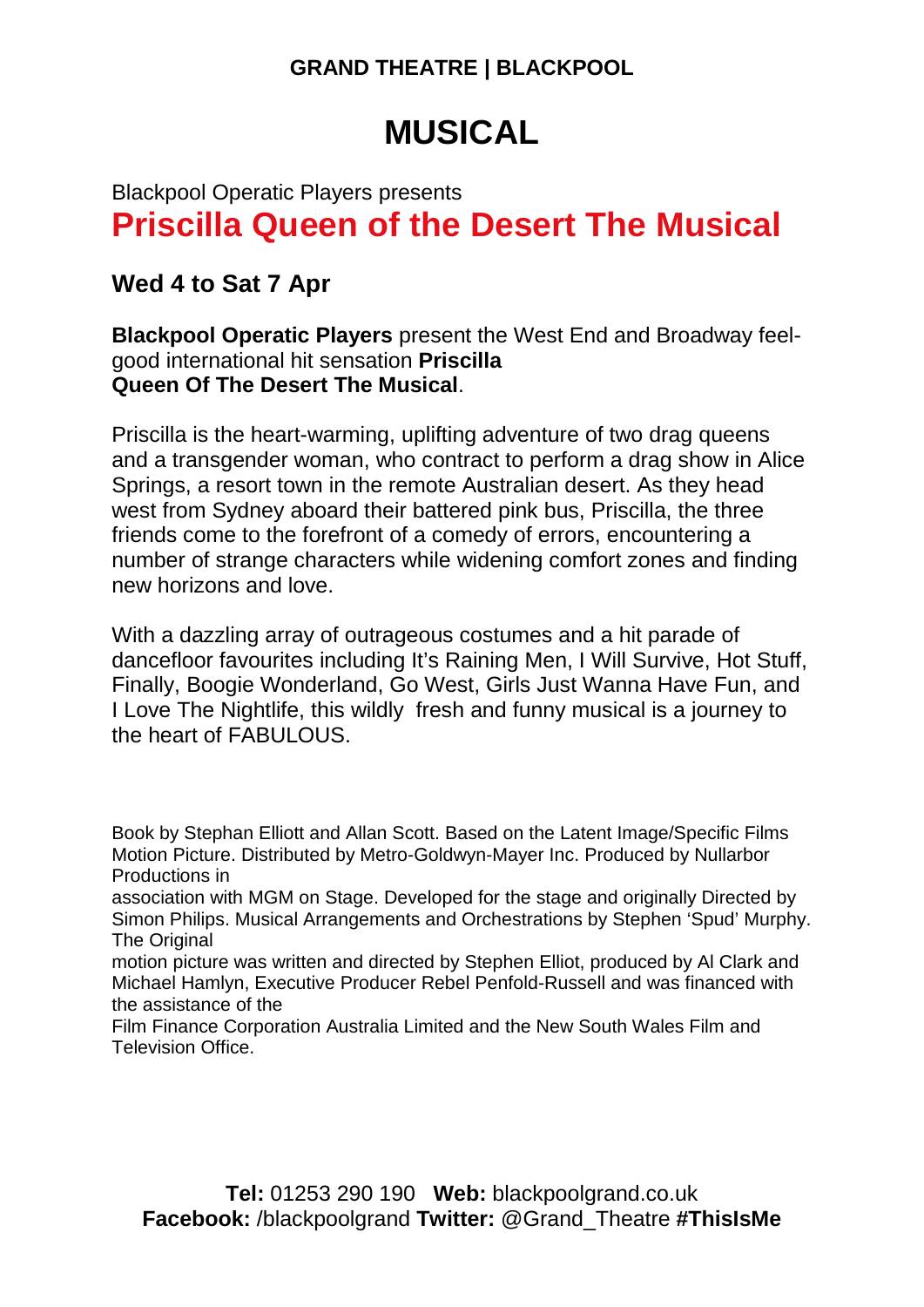www.blackpooloperaticplayers.co.uk @bop1953

## **TIMES**

Evenings 7:30pm Thu and Sat Matinees 2pm

# **TICKETS**

£19 to £21 Concessions £2 off

\*For the most up to date information on ticket pricing please visit our website **blackpoolgrand.co.uk** or call **01253 290 190**.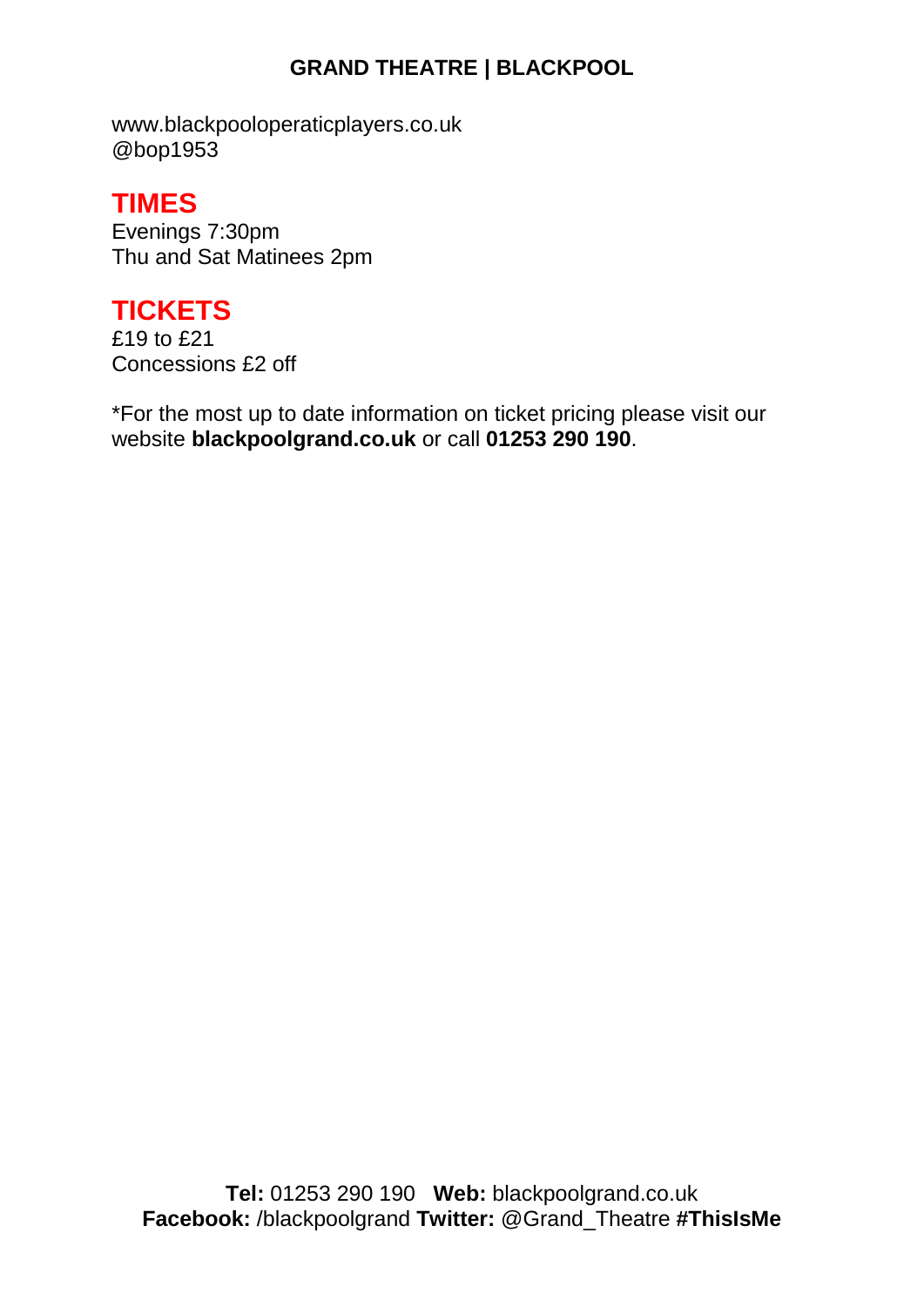# **MUSICAL**

Martin Dodd for UK Productions by arrangement with Music Theatre International (Europe) Ltd proudly presents

# **Legally Blonde**

Starring Rita Simons as Paulette Bonafonte, Lucie Jones as Elle Woods, and Bill Ward as Professor Callahan

Mon 9 to Sat 14 Apr

OMG you guys!!! **Legally Blonde The Musical** is coming to Blackpool!

The smash hit Broadway and West End Musical based on the best loved movie follows beautiful and popular sorority sister Elle Woods who loves to be pampered and is passionate about pink. When she is dumped by her boyfriend Warner Huntingdon III for a more serious girlfriend she puts down the credit cards and picks up the books. Packing up her trusty pooch, Bruiser, she bags herself a place at the prestigious Harvard Law School to try and win him back. With the support of her new friends she learns that you can be both smart and fashionable.

**Rita Simons** is best known for playing Roxy Mitchell in BBC's Eastenders for which she has won numerous awards and is one of Britain's best loved actresses.

**Lucie Jones**, represented the UK at the 2017 Eurovision Song Contest. Her other musical theatre credits include Maureen in Rent, Cosette in Les Miserables, Molly in Ghost, Meatloaf in We Will Rock You, and she was a finalist in the 2009 series of the X Factor.

Also starring in the show, **Bill Ward** best known for playing James Barton in Emmerdale and Charlie Stubbs in Coronation Street plays Professor Callahan. This all singing, all dancing romantic comedy is totally what you want, so bend and snap up your tickets today!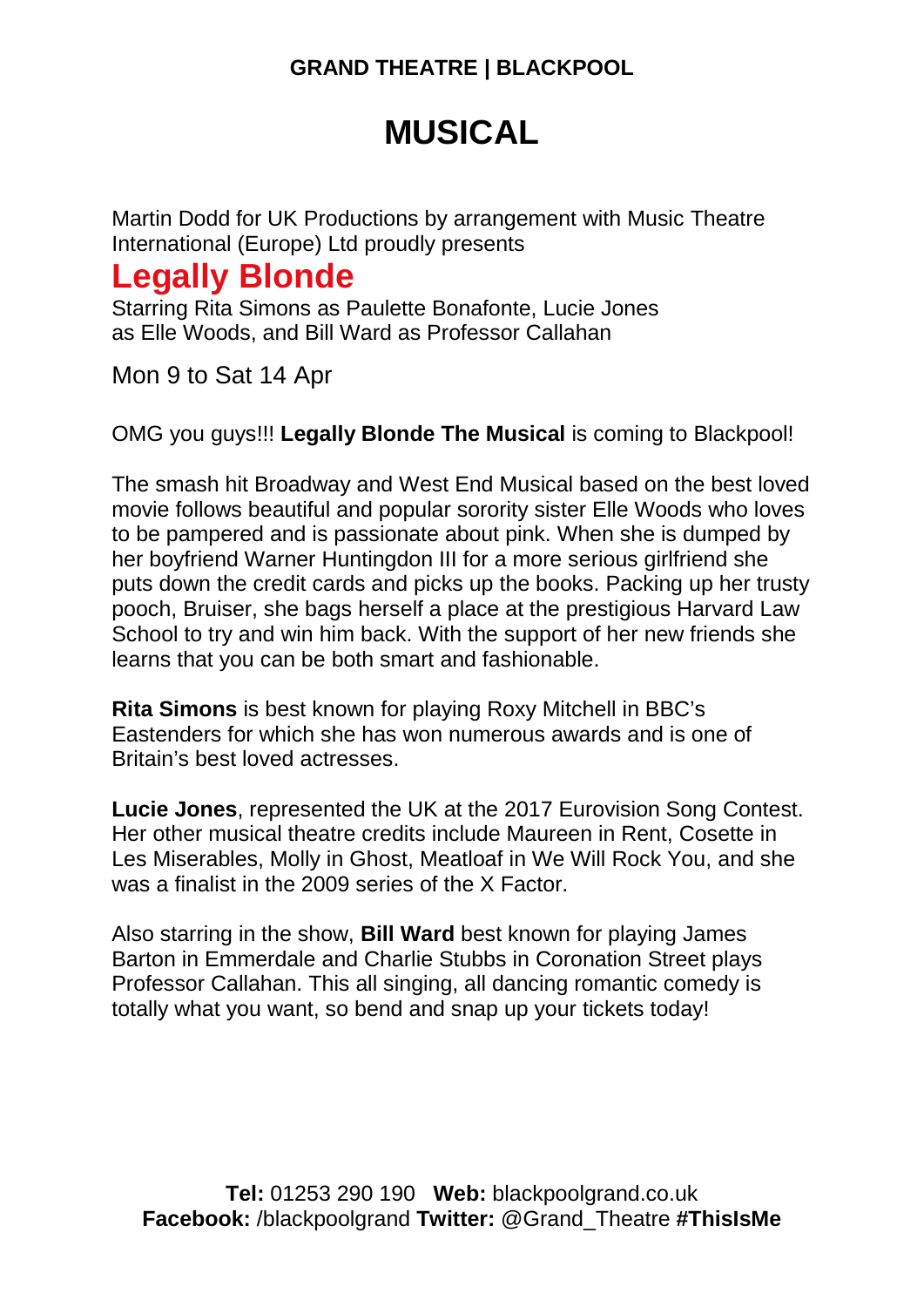www.legallyblondethemusicaltour.com @legallyblondent

## **TIMES**

Evenings 7:30pm Thu and Sat Matinees 2pm

## **TICKETS**

Evenings £32.50 to £39.50 Matinees £29.50 Concessions (Mon to Fri) £3 off Friends of The Grand £5 off (Opening Night) Group 10+ (Evenings Only) £4 off Group 50+ (Evenings Only) £5 off

#### **18-26 Membership: Tickets available for just £12.50**

Watch the trailer now on **blackpoolgrand.co.uk/gPlayer**.

\*For the most up to date information on ticket pricing please visit our website **blackpoolgrand.co.uk** or call **01253 290 190**.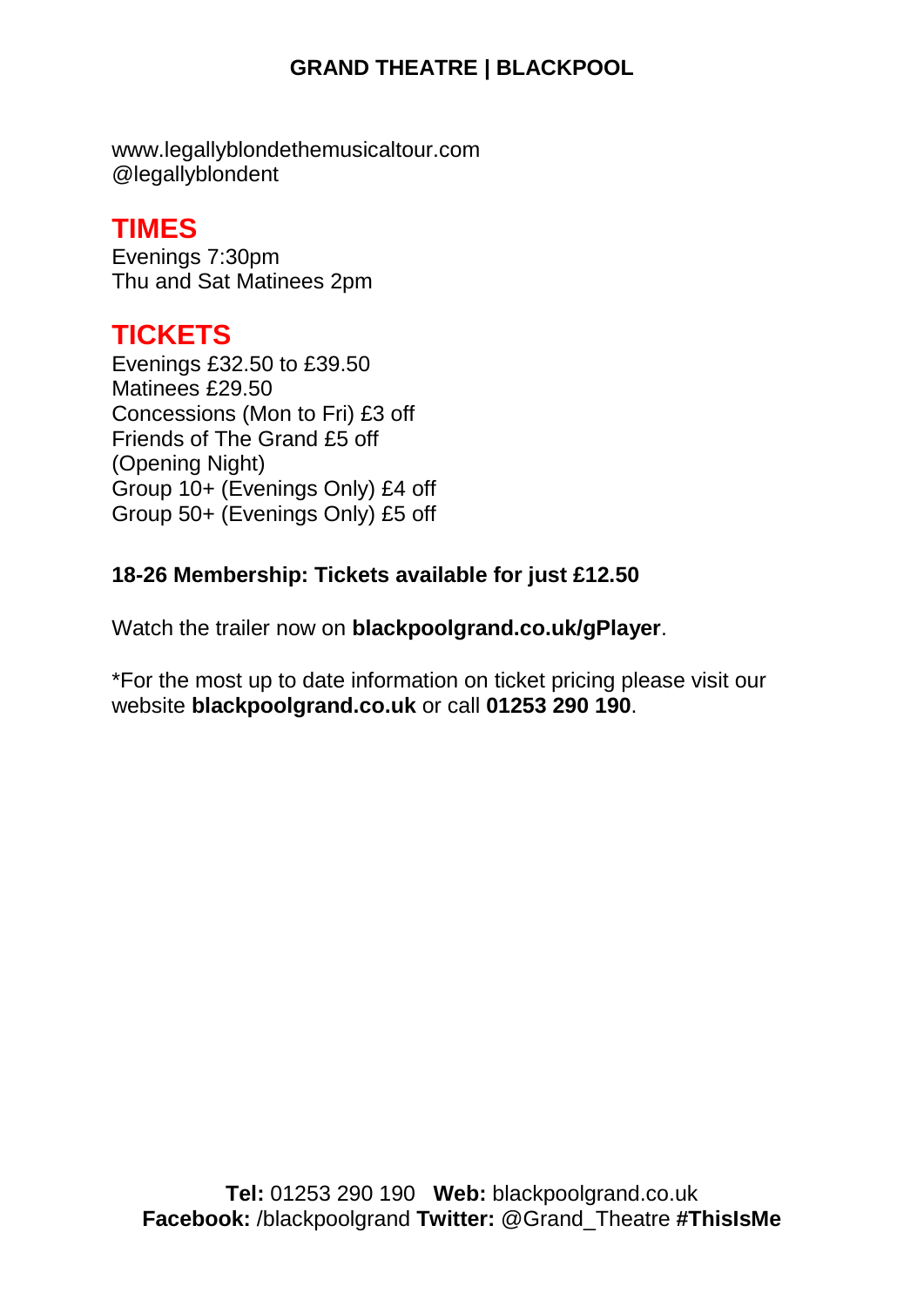# **MUSICAL**

## Blackpool and Fylde Light Opera Company presents **Me and My Girl**

### **Wed 30 May to Sat 2 Jun**

**Blackpool & Fylde Light Opera Company** present the Tony and Olivier award-winning **Me and My Girl**, a musical with music by Noel Gay and its original book and lyrics by Douglas Furber and L. Arthur Rose. The musical is set in the glittering 1930s and tells the story of an unapologetically unrefined cockney gentleman named Bill Snibson, who learns that he is the 14th heir to the Earl of Hareford. Bill must choose between fitting in with proper society or losing his girl, fishmonger's assistant Sally Smith.

**Blackpool & Fylde Light Opera Company** have presented such hits as, Hairspray, Legally Blonde, Grease, and 9 to 5 at Blackpool's premier theatre.

**Me and My Girl** had a successful original run in the West End in 1937, and was turned into a film in 1939, titled The Lambeth Walk, named after one of the show's songs. The show also includes the song The Sun Has Got His Hat On.

After returning to the West End **Me and My Girl** (1952), the musical's book received a revision by Stephen Fry with Mike Ockrent in the 1980s. This revised version also included the song Leaning on a Lamp-post. The show was revised again and revived in the West End in 1984, where it received two Laurence Olivier Awards, the same production was revived on Broadway in 1986, the show won three of 11 Tony Award nominations.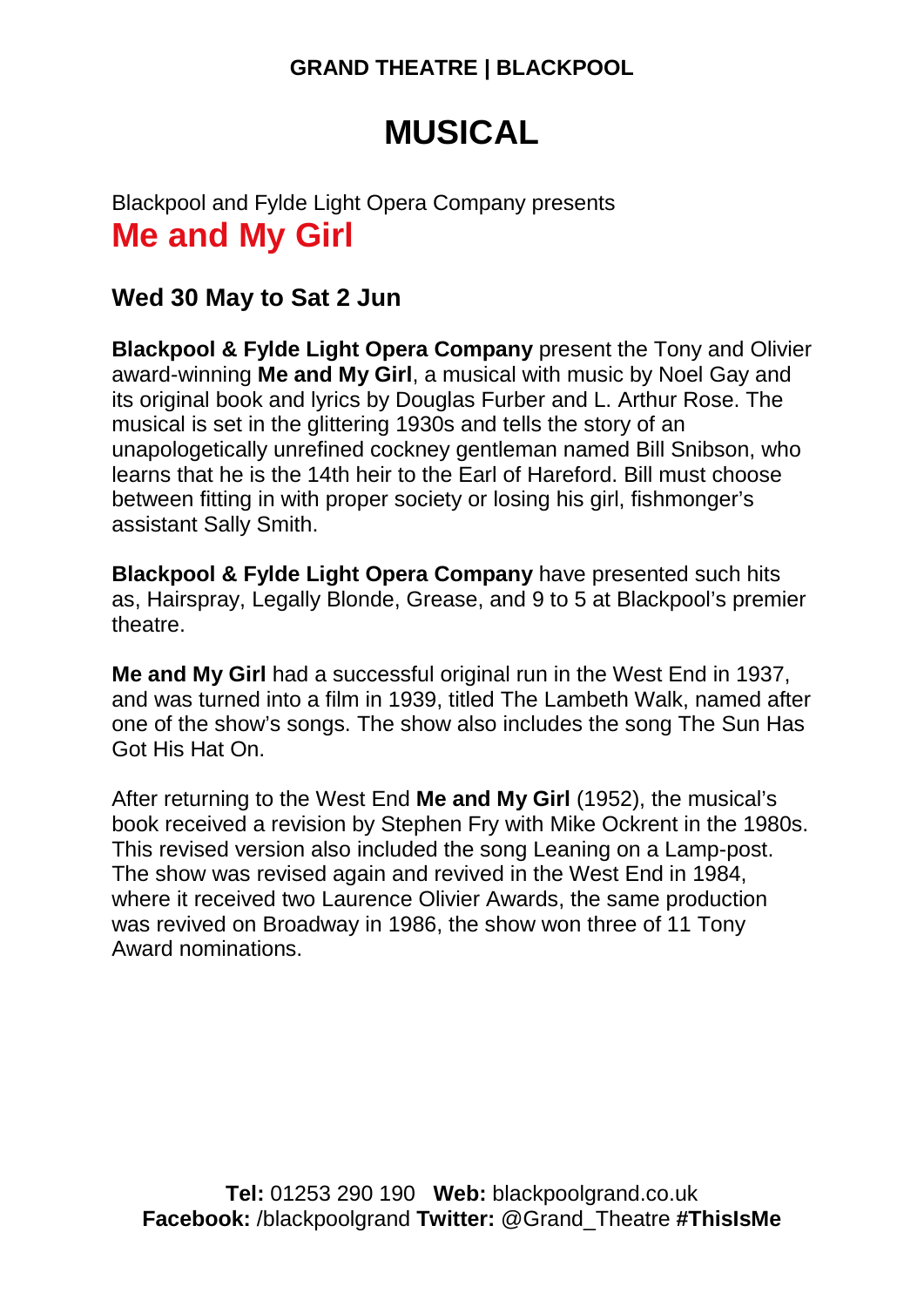www.bfloc.co.uk @bfloc

### **TIMES**

Evenings **7:30pm** Thu and Sat Matinees **2pm**

## **TICKETS**

**£18 to £23** Concessions **£2 off** Under 18s **£15** Family of 4 **£62** (Select 4 adult tickets and enter promo code MEMY4)

\*For the most up to date information on ticket pricing please visit our website **blackpoolgrand.co.uk** or call **01253 290 190**.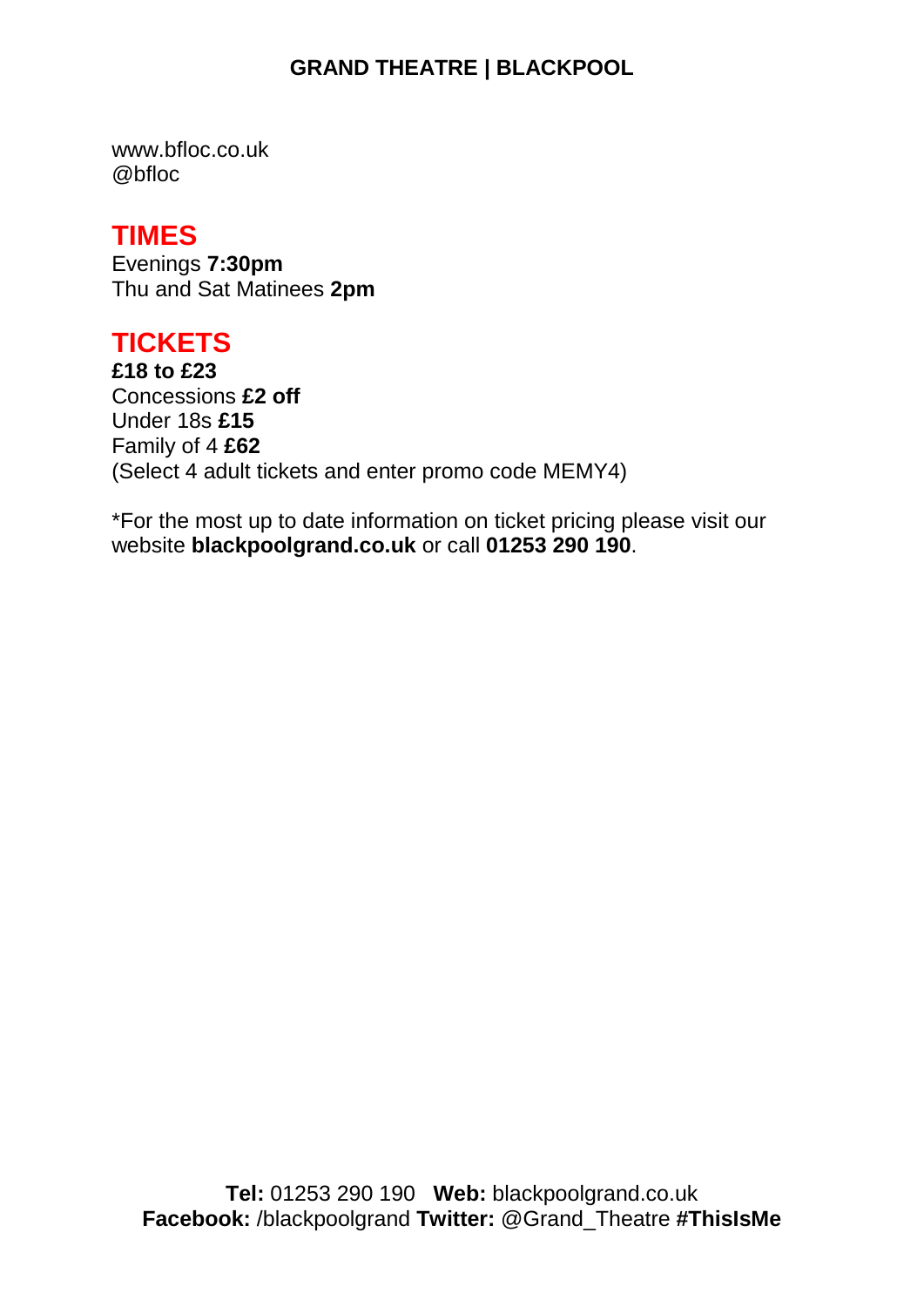# **ACCESSIBILITY**

Our aim is to make your visit as enjoyable and comfortable as possible. Do advise the box office when booking your seats of any individual requirements you may have - we're here to help. The correct seating position is essential so please book through our box office on 01253 290 190, and they will guide you through the process.

### **Assistance Dogs**

Recognised Assistance Dogs are welcome. A 'Recognised Assistance Dog' is one which has been specifically trained to assist a disabled person and that has been qualified by one of the charitable organisations registered as members of Assistance Dogs UK. Assistance Dogs trained by members of Assistance Dogs UK will have formal identification.

#### **Audio Description**

Our Audio Described performances give you a live commentary about the action happening on stage through a pair of headphones. Like a narrator telling a story, a trained describer will tell you about the things you might not be able to see, describing body language, expressions and movements, so that you can keep up with the action. There is a live introduction, which will tell you about the characters, their costumes and the appearance of the set.

### **BSL Interpreted Performances**

Our BSL Interpreted performances feature an on-stage interpreter who converts the words into British Sign Language. BSL has a unique structure and syntax and the interpreter will spend several weeks learning a script before performing their translation.

#### **Wheelchair Access**

As part of recent development work, we have installed a lift to take wheelchairs from the foyer to the stalls. Please advise Box Office when booking your ticket that you require a wheelchair space. Lift access is no longer available to the dress circle.

### **Touch Tours**

Before an Audio Described performance, we sometimes offer Touch Tours to help you immerse yourself in the show (subject to visiting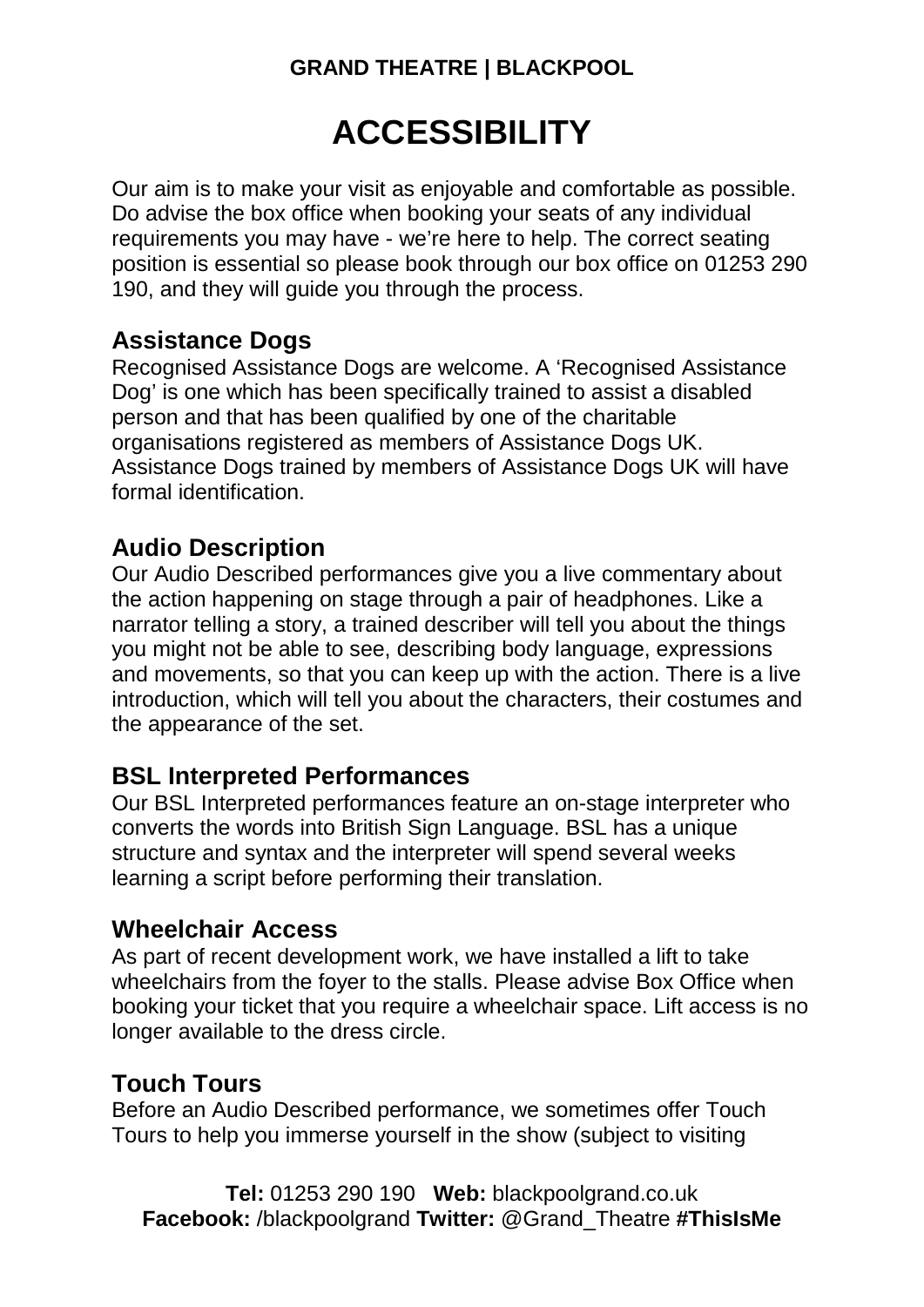company approval) enabling you to explore the stage and get a feel of the set.

#### **Disabled**

If you are disabled and cannot attend the theatre without a companion we will offer a guest ticket for your companion to sit with you.

#### **Accessible Shows**

Dr. Jekyll and Mr. Hyde - Sat 31 Mar 2pm

Legally Blonde The Musical - Sat 14 Apr 2pm

The Jungle Book - Sat 12 May 2:30pm

The Kite Runner - Sat 26 May 2:30pm

Beauty and The Beast - Sat 15 Dec and 22 Dec 2pm

For more information visit **www.blackpoolgrand.co.uk/access** Our audio brochure is available at [www.blackpoolgrand.co.uk/gsound](http://www.blackpoolgrand.co.uk/gsound)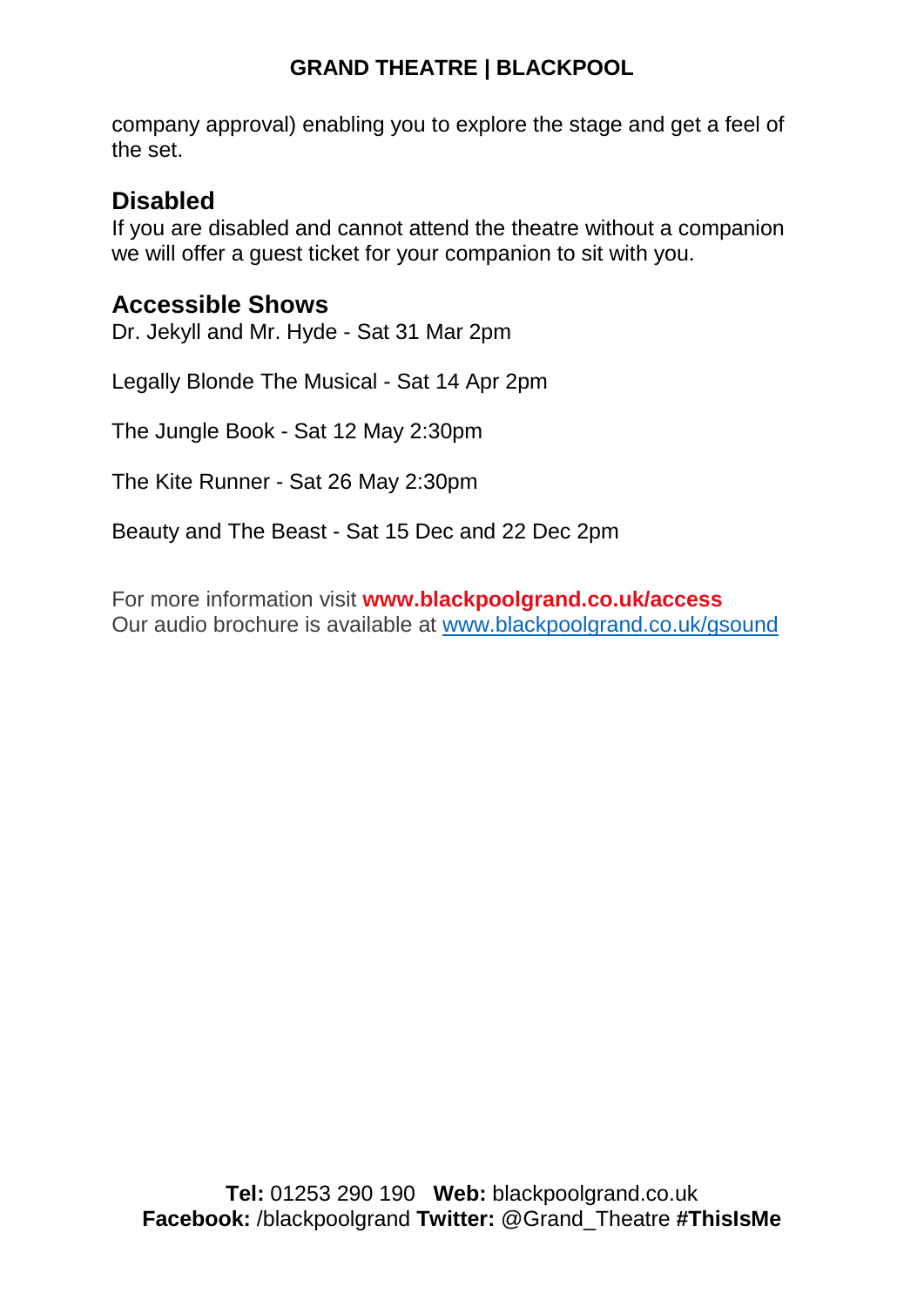# **WHO, WHAT WHERE, WHEN AND WHY?!**

**Blackpool's Grand Theatre** has been busy working behind the scenes for the past six months to launch a brand-new vlog channel **gVlog**. This new channel forms part of our **gPlayer** and is hosted by local radio presenter, and culture vulture, **Hayley Kay**.

We're searching for the next generation of fantastic Vloggers to join Hayley's team. We want to hear from young people (18-26yrs), families, couples and seniors who have a passion for live entertainment.

These new **Guest Vloggers** will record their trips to the theatre, reviewing shows or may take part in activities like; photographic sessions, behind the scenes tours, meet and greets with casts, attend rehearsals and creative workshops with international choreographers, writers and directors.

**So, how do you become part of this incredible opportunity…?** All you need to do right now is send us a two-minute clip of you in action… imagine you're reviewing a recent show you've seen, or interview a friend about something you've both seen either at Blackpool's Grand Theatre, or somewhere else. Essentially, we want to see how brilliant you are!

Send your two-minute clip to **marketing@blackpoolgrand.co.uk**

**Have you visited our gBlog?** Here we share news, updates and content, while also offering a place for us to interact with our cultural community. Visit **www.blackpoolgrand.co.uk/gblog**

If you've got a great story you think we could be interested in email [marketing@blackpoolgrand.co.uk](mailto:marketing@blackpoolgrand.co.uk)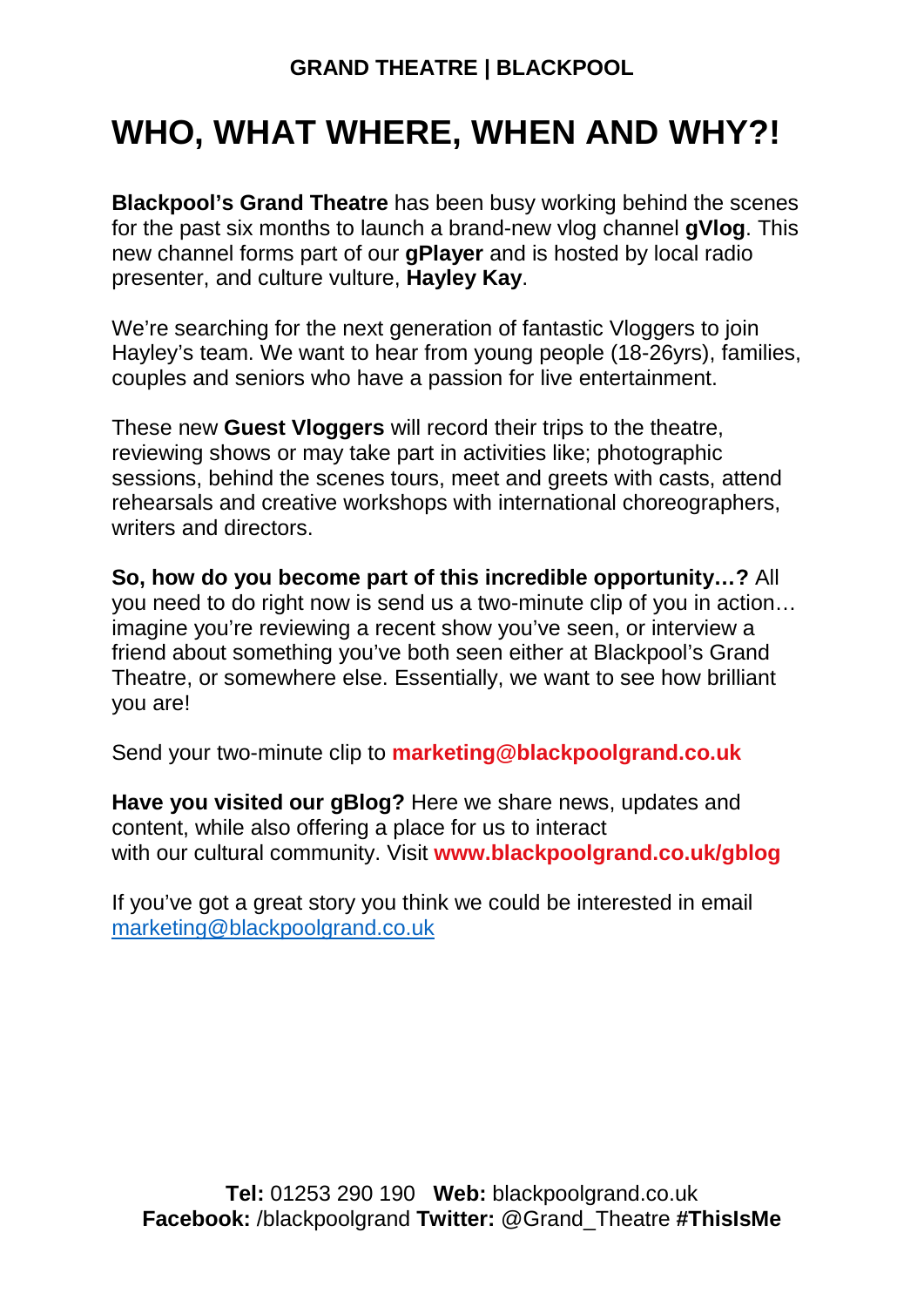# **DRAMA**

Touring Consortium Theatre Company and Rose Theatre Kingston present

# **Dr Jekyll and Mr Hyde**

Adapted by David Edgar. Starring Phil Daniels

## **Tue 27 to Sat 31 Mar**

A twisted tale of nerve-jangling horror, this adaptation of Robert Louis Stevenson's classic gothic thriller stars **Phil Daniels** as both Dr Jekyll and Mr Hyde.

In a secret experiment, the upright and respectable Dr Henry Jekyll splits his personality into two, releasing the fiendish and murderous Edward Hyde.

As Hyde brings about mayhem, terror and death in foggy London, can Jekyll find a way to suppress his monstrous alter-ego, before it takes him over for good?

For Edgar, Jekyll and Hyde taps into a 'very real sense of threat, and that the world out there is a very dangerous place. There's the question, too, of what we are like, because we continue not just to be frightened about suicide bombers, but about criminals, and about terrible acts of inexplicable violence.'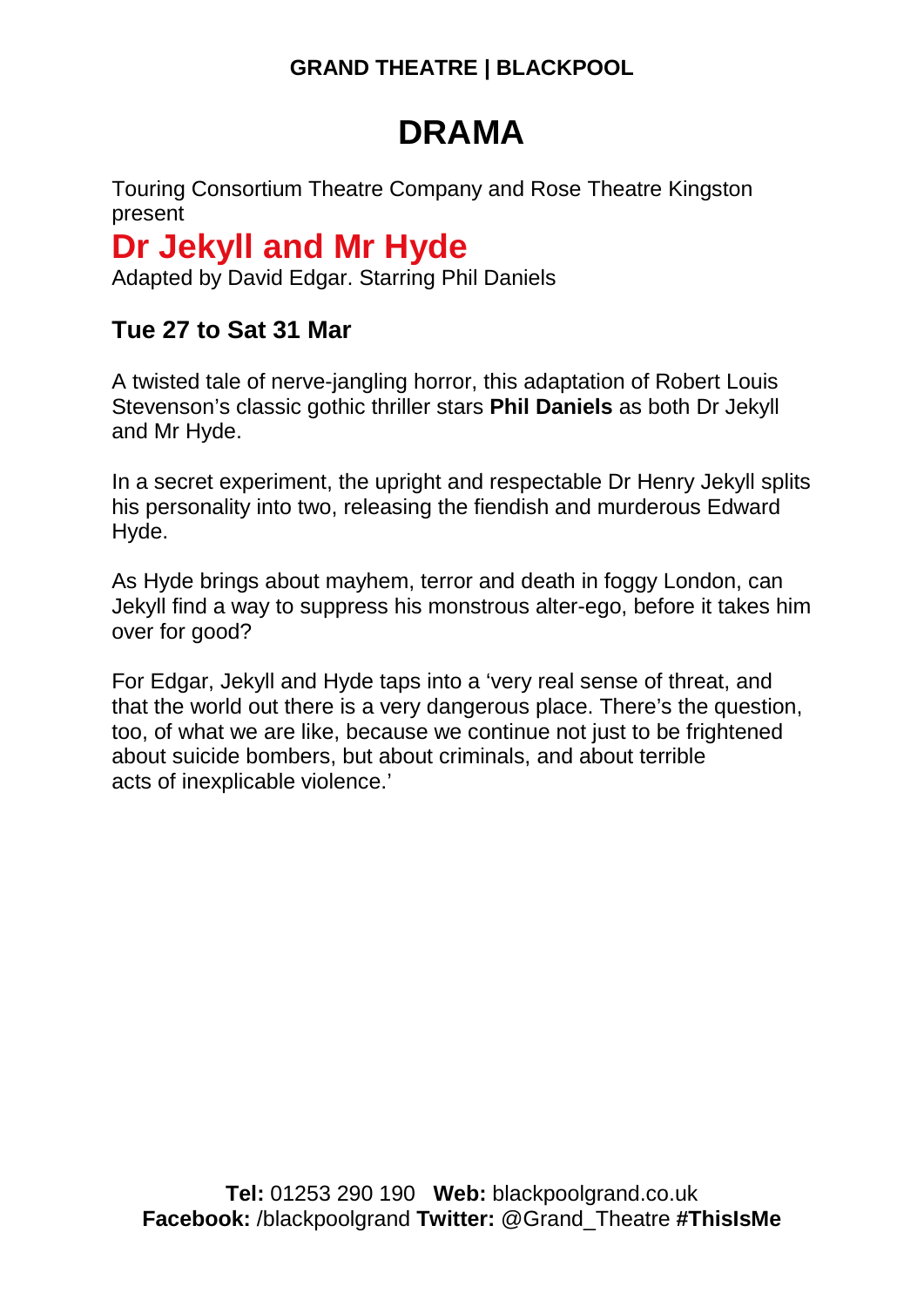www.touringconsortium.co.uk @tctcompany

## **TIMES**

Evenings **7:30pm** Thu and Sat Matinees **2pm**

## **TICKETS**

Evenings **£20 to £25** Matinees **£20** Concessions (Evenings Only) **£3 off** Friends of The Grand **£5 off** (Opening Night) Schools (Tue to Fri) **£10** Groups 10+ **£4 off** Groups 50+ **£5 off**

#### **18-26 Membership: Tickets available for just £12.50**

Watch the trailer now on **blackpoolgrand.co.uk/gPlayer**.

\*For the most up to date information on ticket pricing please visit our website **blackpoolgrand.co.uk** or call **01253 290 190**.

Audio Described Performance on Sat 31 Mar, 2pm

#### CREATIVE LEARNING FOR SCHOOLS YOUNG PEOPLE AND **COMMUNITY**

Visit **blackpoolgrand.co.uk/creativelearning** for our latest events and workshops.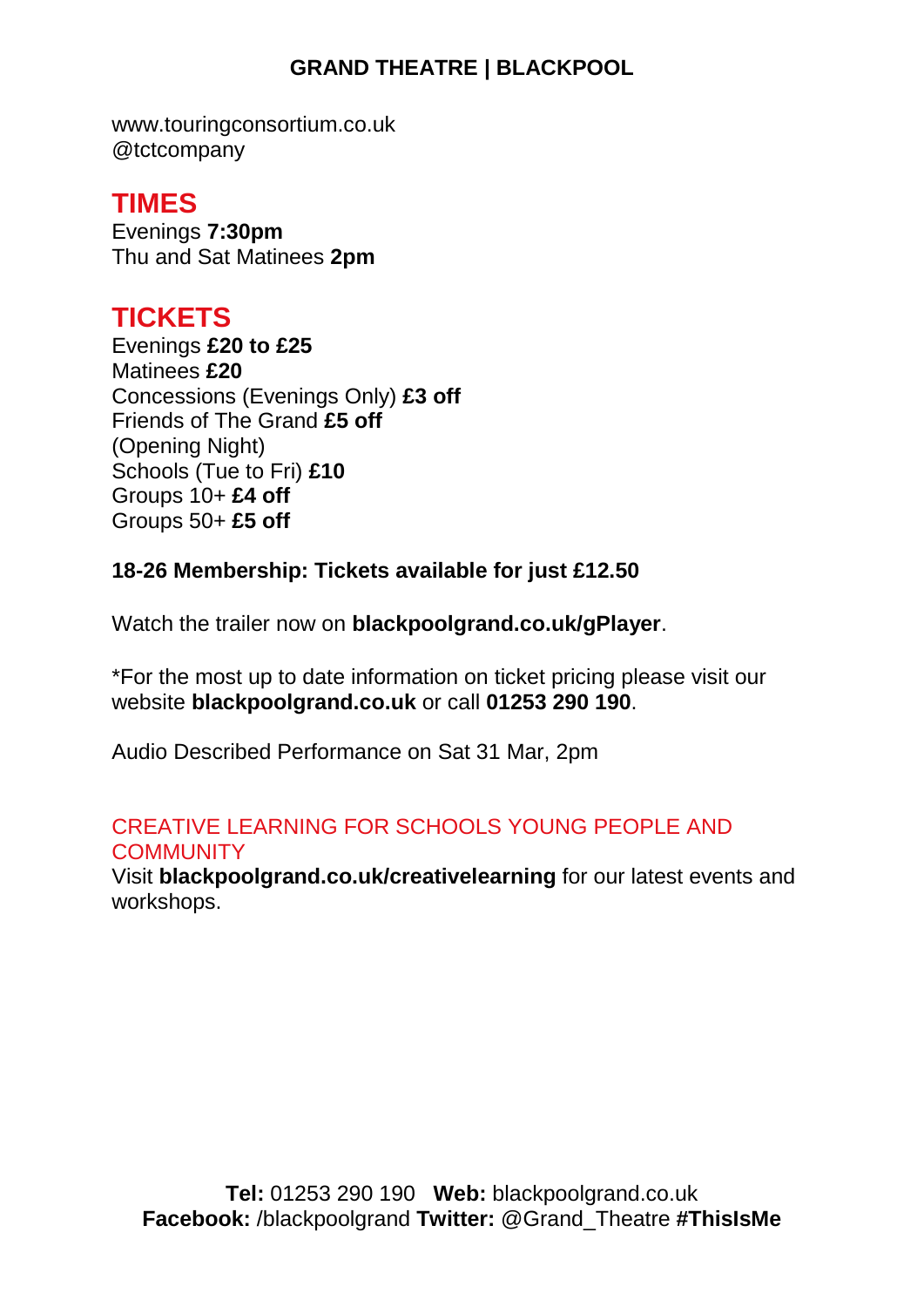# **DRAMA**

A Children's Touring Partnership and Royal & Derngate, Northampton co-production of

# **The Jungle Book**

By Jessica Swale, based on the stories by Rudyard Kipling. Directed by Max Webster

## **Tue 8 to Sat 12 May**

An exciting new adaptation of Rudyard Kipling's family classic, **The Jungle Book**, comes to life in this colourful new show brought to you by the team behind Goodnight Mister Tom and Michael Morpurgo's Running Wild.

Loved as a wild and fun tale of family, belonging and identity, this production is packed with memorable characters, new songs and brilliant storytelling.

Mowgli the man cub battles for survival in this heartwarming coming-of age story about a child raised by wolves in the jungle. With the help of his animal friends, including Bagheera the panther, Baloo the bear and Kaa the python, Mowgli outwits the cruel and powerful tiger, Shere Khan, and learns the law of the jungle.

This unforgettable musical adventure is adapted by the Olivier award winning **Jessica Swale** (Nell Gwynn), features live music on stage created by **Joe Stilgoe** and is directed by **Max Webster** (The Lorax, The Old Vic).

Age Guidance 6yrs+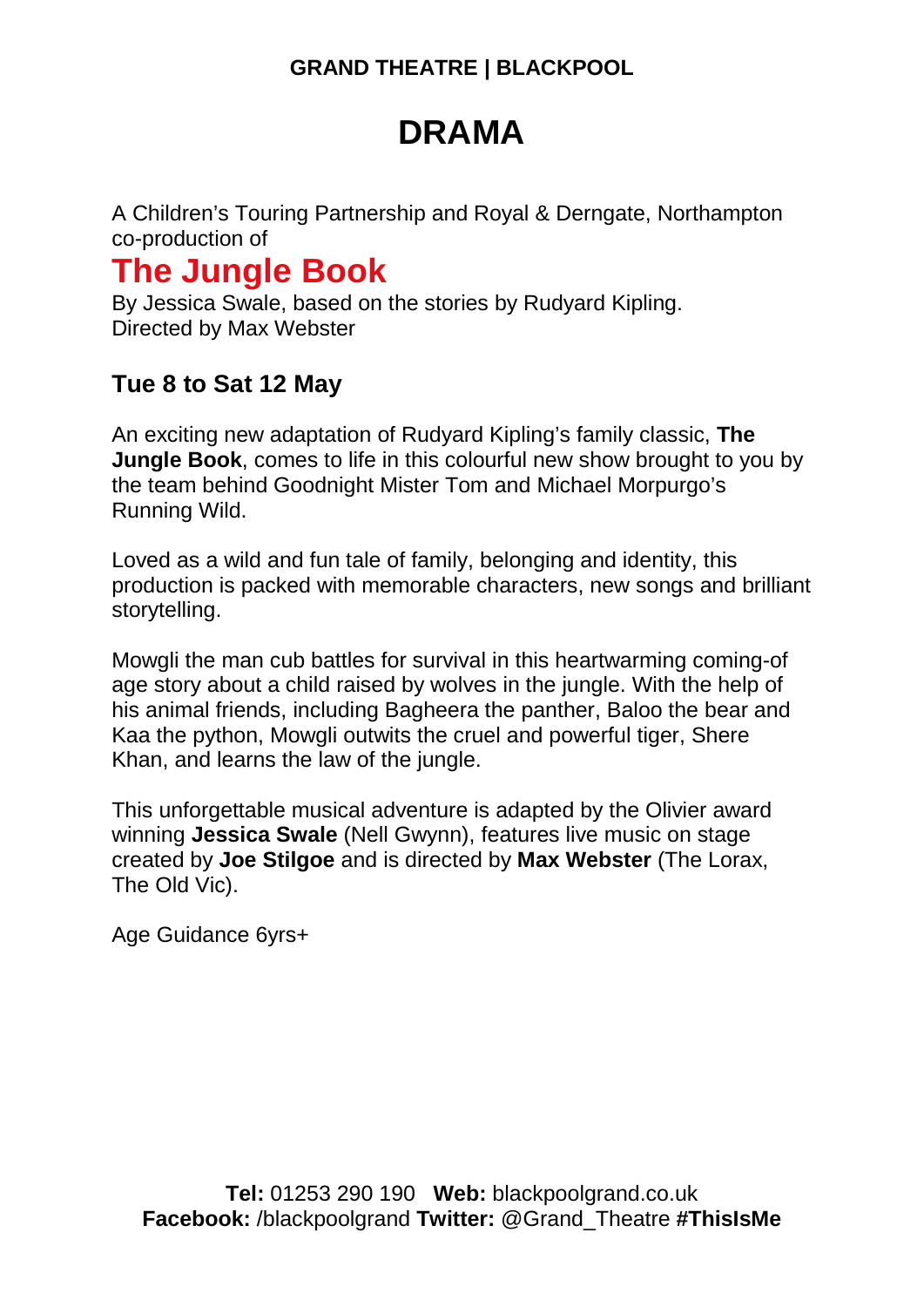[www.junglebooklive.co.uk](http://www.junglebooklive.co.uk/)

### **TIMES**

Tue **7pm** Wed **1:30pm** Thu **10:30am, 2:30pm** Fri **7pm** Sat **2:30pm, 7pm**

### **TICKETS**

Evenings **£20.50 to £25.50** Matinees **£20.50** Concessions **£3 off** Friends of The Grand **£5 off** (Opening Night) Family of 4 **£62** (Not Available on top price tickets; Select 4 adult tickets and enter promo code **JUNGLE4**) Schools **£12.50** (Wed and Thu) Groups 10+ **£4 off** Groups 20+ **£5 off**

#### **18-26 Membership: Tickets available for just £12.50**

Watch the trailer now on **blackpoolgrand.co.uk/gPlayer**.

\*For the most up to date information on ticket pricing please visit our website **blackpoolgrand.co.uk** or call **01253 290 190**.

Audio Described Performance on Sat 31 Mar, 2pm

#### CREATIVE LEARNING FOR SCHOOLS YOUNG PEOPLE AND **COMMUNITY**

Visit **blackpoolgrand.co.uk/creativelearning** for our latest events and workshops.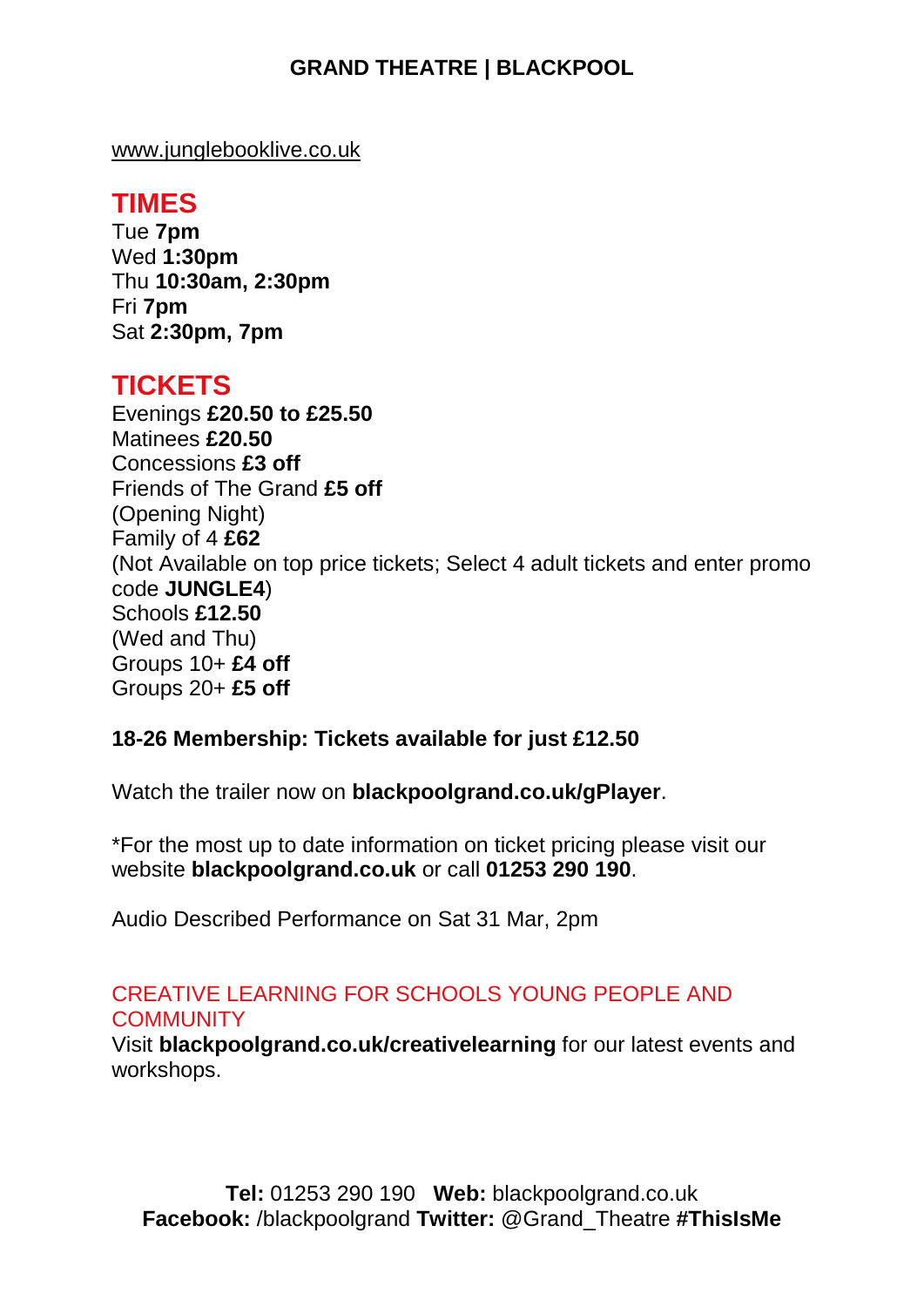# **DRAMA**

Martin Dodd for UK Productions and Derek Nicol & Paul Walden for Flying Entertainment proudly present

# **The Kite Runner**

### **Tue 22 to Sat 26 May**

'There is a way to be good again'

Following an outstanding West End Run, this unforgettable theatrical tour de force comes to Blackpool's Grand Theatre.

Based on Khaled Hosseini's international bestselling novel, this haunting tale of friendship which spans cultures and continents, follows one man's journey to confront his past and find redemption.

Afghanistan is a divided country on the verge of war and two childhood friends are about to be torn apart. It's a beautiful afternoon in Kabul and the skies are full of the excitement and joy of a kite flying tournament. But neither Hassan nor Amir can foresee the terrible incident which will shatter their lives forever.

Age Guidance 14yrs+

Adapted by Matthew Spangler. Based on the novel by Khaled Hosseini. Directed by Giles Croft.

Originally produced by Nottingham Playhouse Theatre Company and Liverpool Everyman and Playhouse.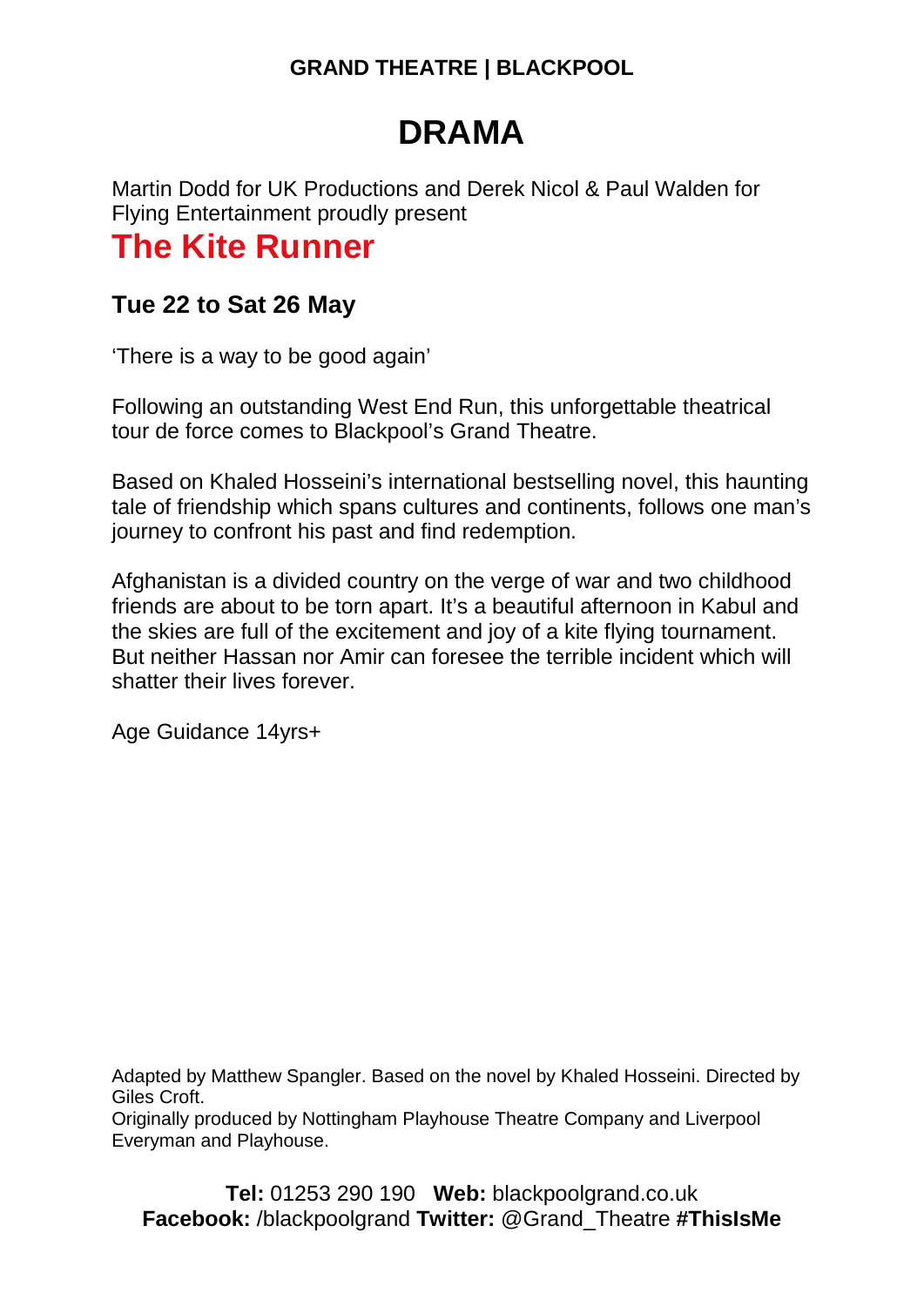www.thekiterunnerplay.com @thekiterunneruk

### **TIMES**

Evenings **7:30pm** Wed and Sat Matinees **2:30pm**

# **TICKETS**

Opening Night **£31.50 to £36.50** Evenings **£33.50 to £36.50** Matinees **£26.50** Concessions **£2 off** Groups 10+ **£3 off** Groups 50+ **£4 off**

#### **18-26 Membership: Tickets available for just £12.50**

Watch the trailer now on **blackpoolgrand.co.uk/gPlayer**.

\*For the most up to date information on ticket pricing please visit our website **blackpoolgrand.co.uk** or call **01253 290 190**.

Audio Described Performance on **Sat 26 May, 2:30pm**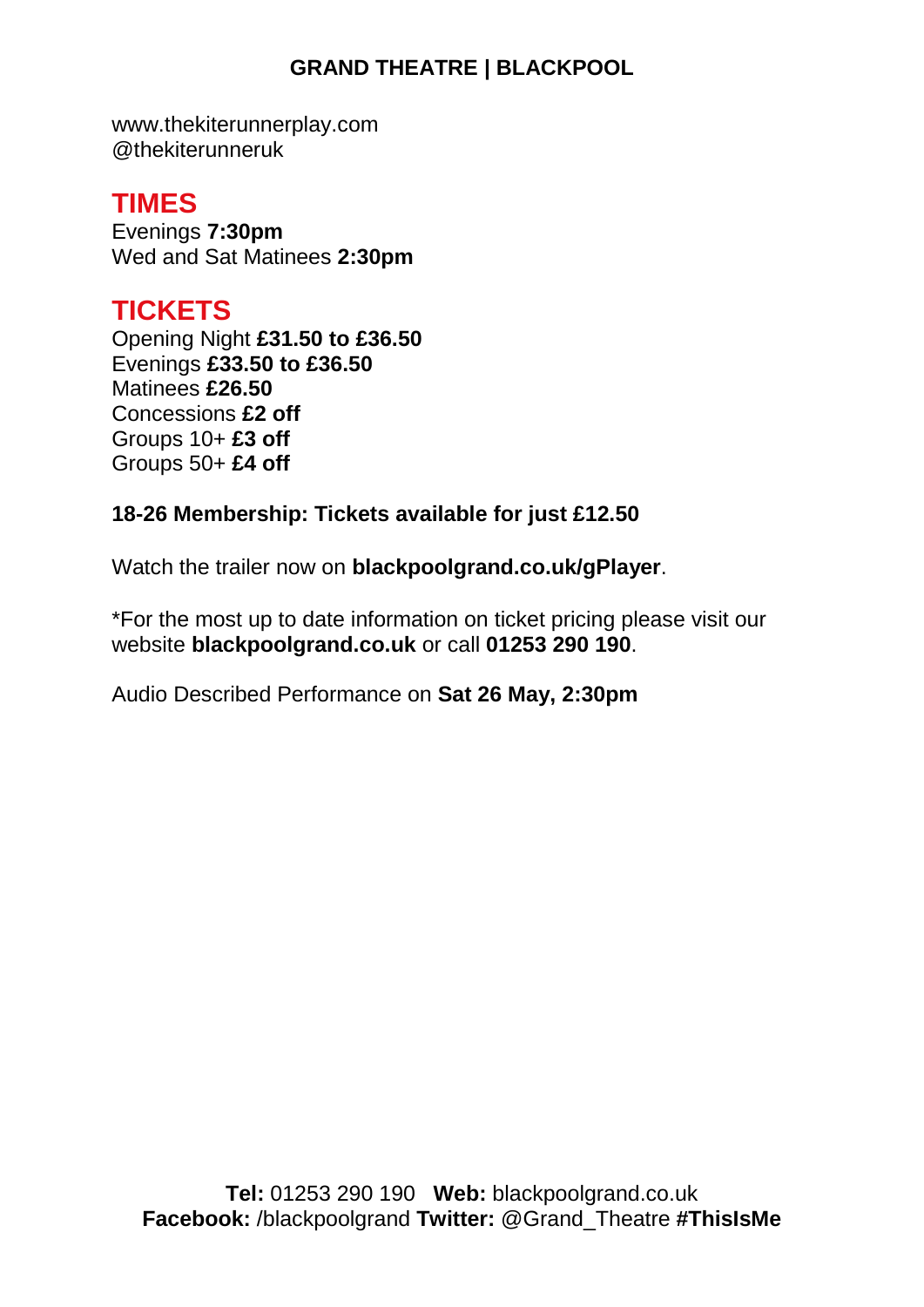# **OPERA**

# English Touring Opera presents **The Marriage of Figaro**

### **Sat 9 Jun**

**English Touring Opera** presents an energetic new production of one of the world's most beloved operas, Mozart's classic comedy **The Marriage of Figaro**.

During the course of one eventful day, Figaro and Susanna must overcome every obstacle put in their way by Count Almaviva and his cronies before they can finally be united as man and wife. Blanche McIntyre (Tosca, 2017) returns to direct this most warm-hearted of operas, equally acclaimed for its sublime music and huge sense of fun.

**The Marriage of Figaro** features a stunning 25-piece orchestra.

Sung in English with surtitles.

Director: Blanche McIntyre. Conductor: Christopher Stark.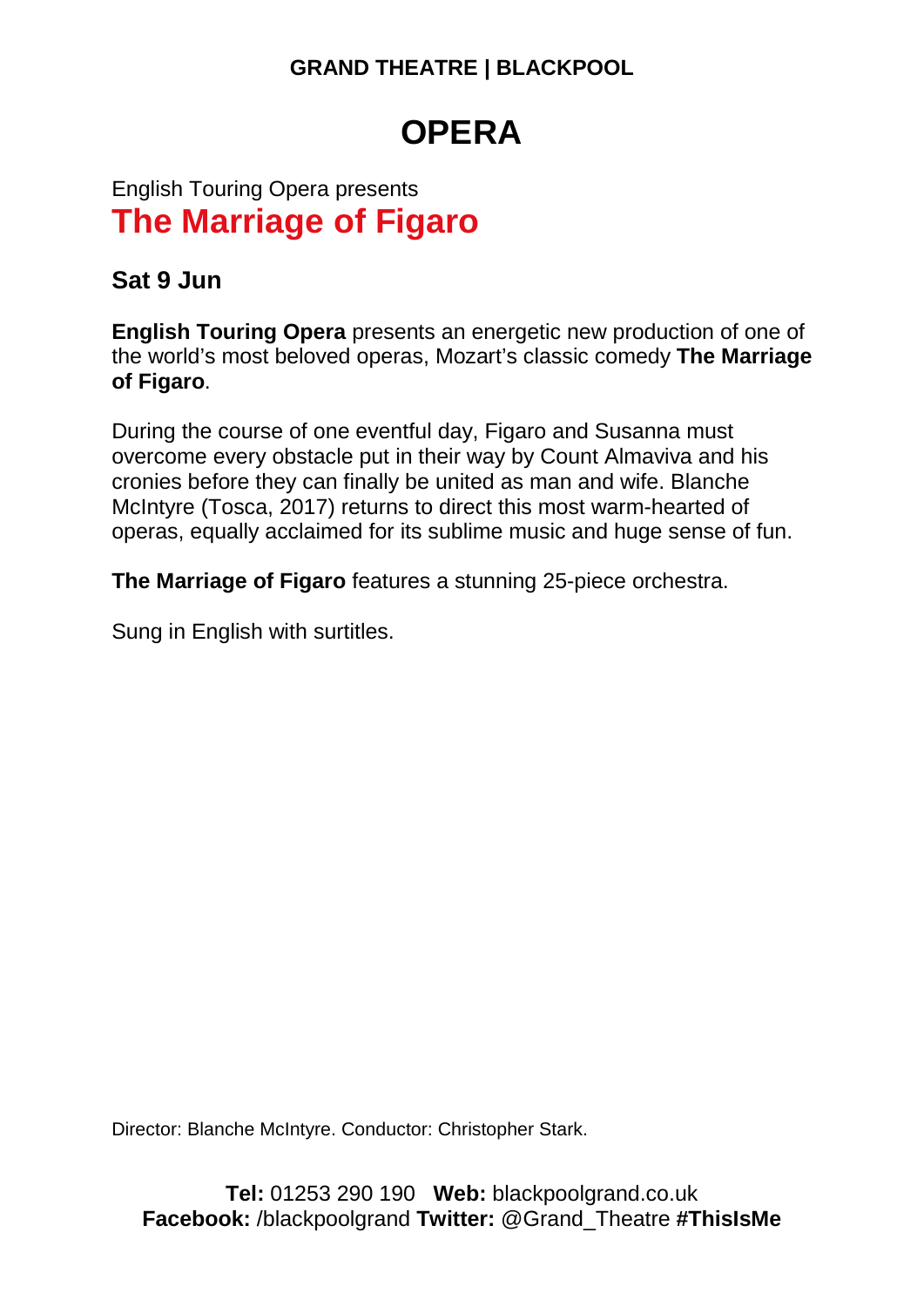www.englishtouringopera.org.uk @etopera

## **TIMES**

**7:30pm** Pre-Show Talk **6:30pm**

# **TICKETS**

**£18.50 to £34.50** Groups 10+ **£20** (Stalls and Dress) Groups 10+ **£18** (Upper Circle)

#### **18-26 Membership: Tickets available for just £12.50**

Watch the trailer now on **blackpoolgrand.co.uk/gPlayer**.

\*For the most up to date information on ticket pricing please visit our website **blackpoolgrand.co.uk** or call **01253 290 190**.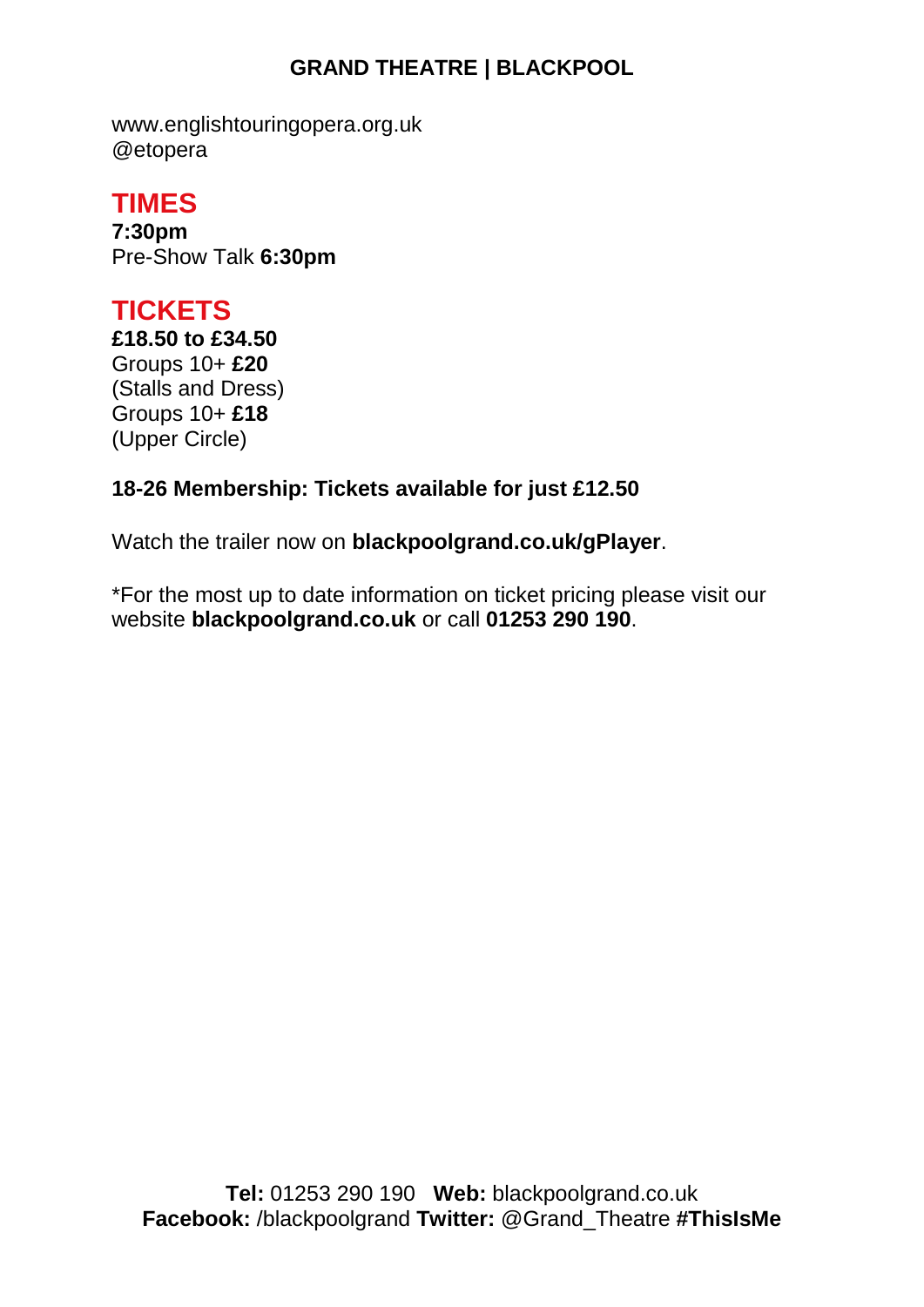# **EXPLORE LIKE NEVER BEFORE…**

There is no theatre quite like Blackpool's Grade II\* listed Grand Theatre. The published descriptions in 1894 said so, and contemporary theatregoers agree. It really is no wonder that the Grand Theatre is referred to as the 'Hidden Gem of Blackpool'.

#### **'My favourite theatre has to be The Grand – it's beautiful and has an amazing history. It's a real 'chocolate box' theatre.'** Coleen Nolan

Experience the stunning architecture and history through our new goVR – A Virtual Reality Experience. It offers enthusiasts of architecture, theatre and history the opportunity to delve into areas not normally open or available to the public and explore Blackpool's hidden gem.

#### **'I love Blackpool and I love the Grand. I've got loads of friends here so whenever I'm in the area I like to call in.'** Su Pollard

The Grand Theatre boasts a rich history, having been built by the leading Victorian architect Frank Matcham in 1894, and described by the first theatre manager Thomas Sergenson as 'Matcham's Masterpiece'.

**goVR** a virtual reality experience available to anyone in the world on PC/Mac desktop and smartphone headset versions. **www.blackpoolgrand.co.uk/goVR**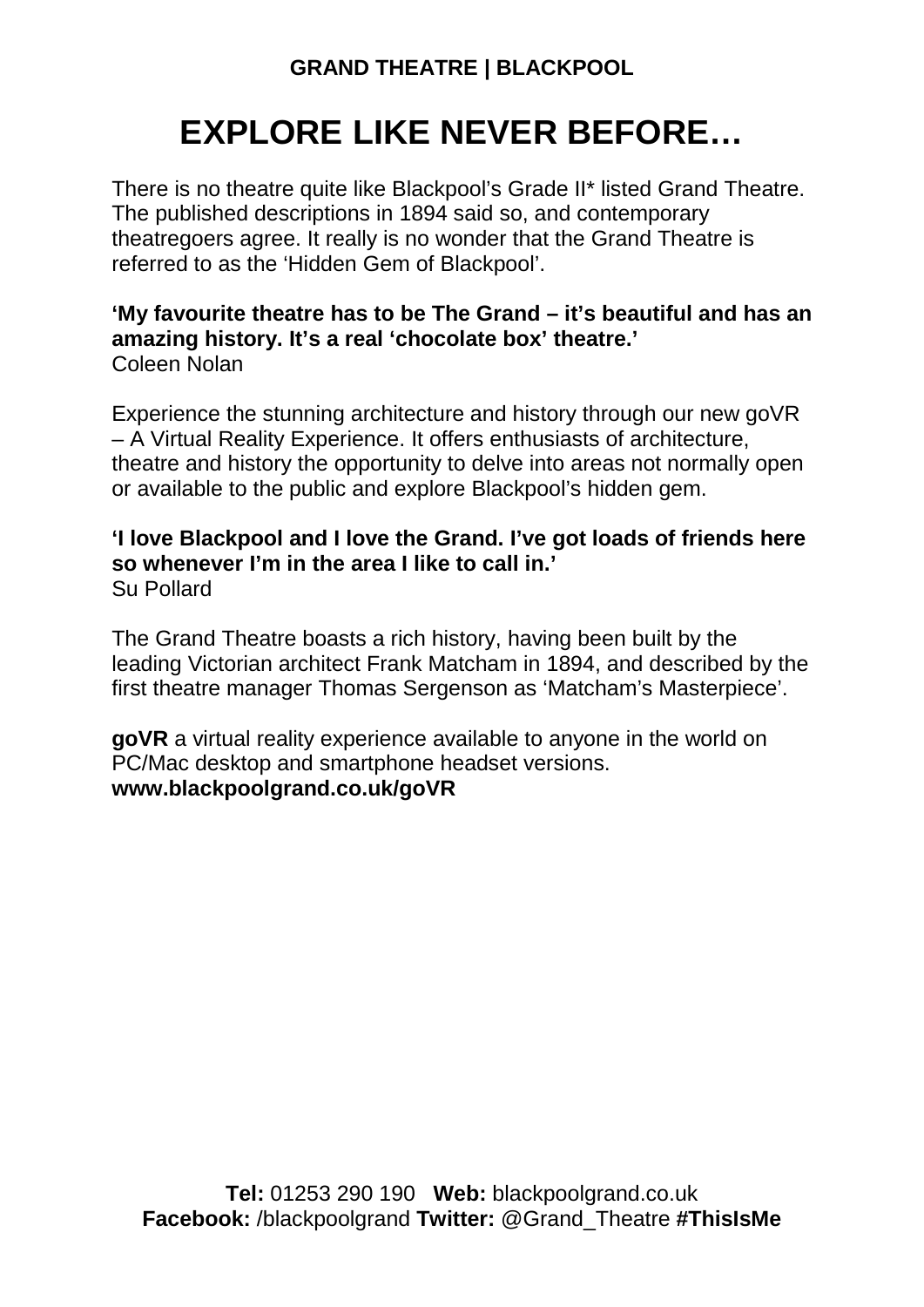# **OPERA**

# **The Magic Flute**

### **Mon 18 Jun**

The Magic Flute is, in many ways, a pantomime opera and yet features much of Mozart's most magical music.

Musica Lirica teams up with the Michael Hall Theatre School in a lively and fun production which follows the Bird-catcher and the great prince through the mysterious and enchanted world of the Queen of the Night and her rival, the great Sarastro.

Be transported to a mystical land of witches and wizards where nothing is quite what it seems.

### **TIME**

**7:15pm**

#### **TICKETS**

**£20 to £23** Under 18s **£12** Family of 4 **£62** (Select 4 adult tickets and enter promo code **MAGIC4**) Schools **£12** Groups 10+ Buy 10 tickets get the 11<sup>th</sup> free.

\*For the most up to date information on ticket pricing please visit our website **blackpoolgrand.co.uk** or call **01253 290 190**.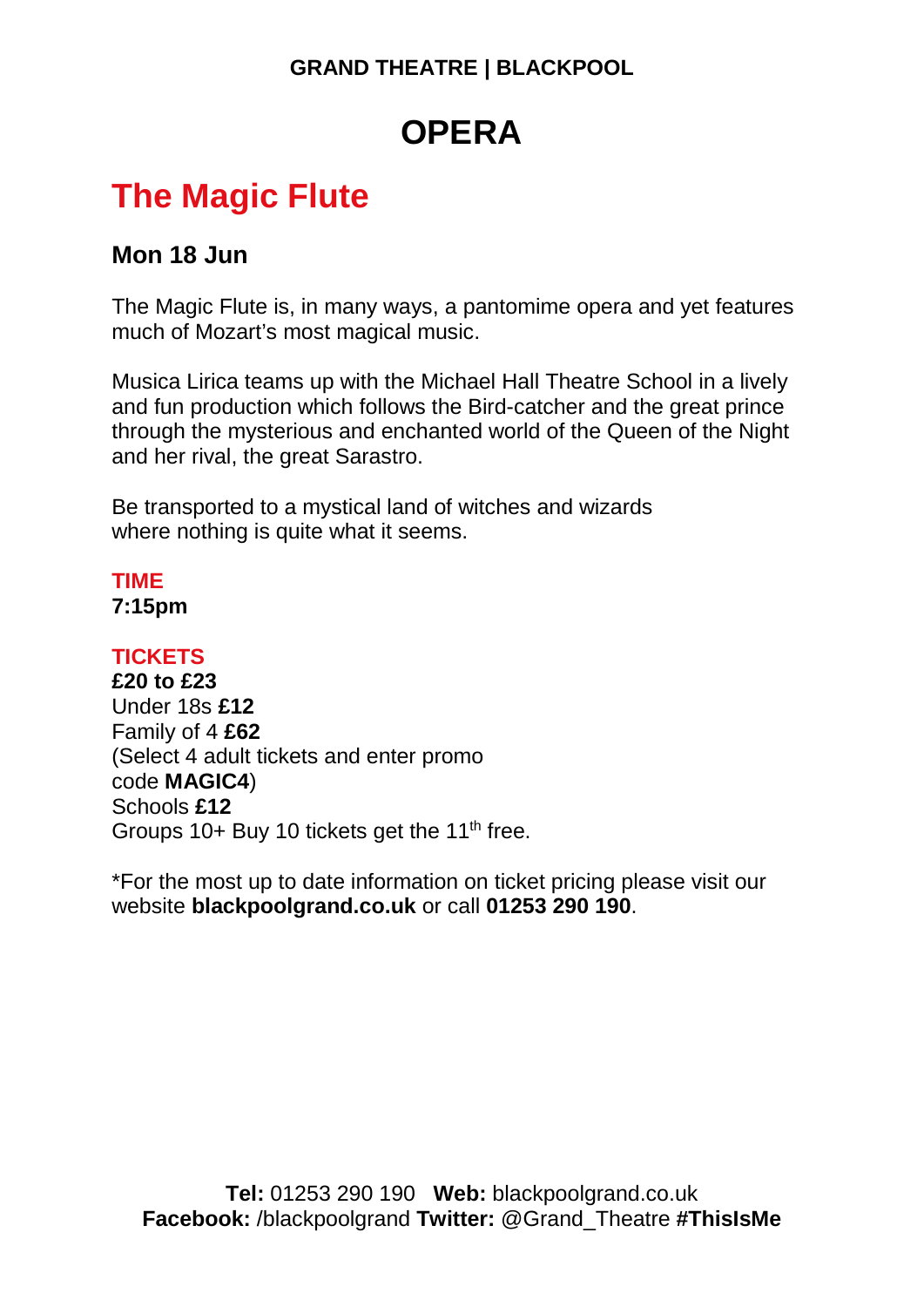# **#PLAYYOURPART**

# **DID YOU KNOW THE GRAND THEATRE IS A CHARITY?**

Last year, a long-standing lover and supporter of the Grand Theatre remembered us in his will. His generous gift helped to fulfil his dream to continue the great work The Grand does...

As a **registered charity** and a not-for-profit organisation, the Grand Theatre couldn't survive without the help and support of passionate people who love to support local arts. **A legacy** can help secure the future of this beautiful gem of a Frank Matcham theatre for the younger generations to come.

The Grand Theatre's mission is to be the theatre of choice for the people of Blackpool, Fylde and Wyre and to offer opportunities to enjoy, participate and learn through the arts.

So, we don't just put shows on our stage, we work in schools, community centres and even parks across the Fylde Coast to introduce young people to the power and pleasure of making theatre part of their lives.

Last year more than 10,000 school children visited The Grand to see a show and a further 3,000 participated in other activities – workshops, classes, talks and tours.

If you'd like to make a **charitable gift** to the Grand Theatre in your will, the Charities Aid Foundation offers free help and advice. Visit cafonline.org or, if you'd like to make a donation now, visit our website on **www.blackpoolgrand.co.uk/donations**

Help us to continue our great work.

### **Could you leave a lasting legacy?**

Registered Charity No. 506601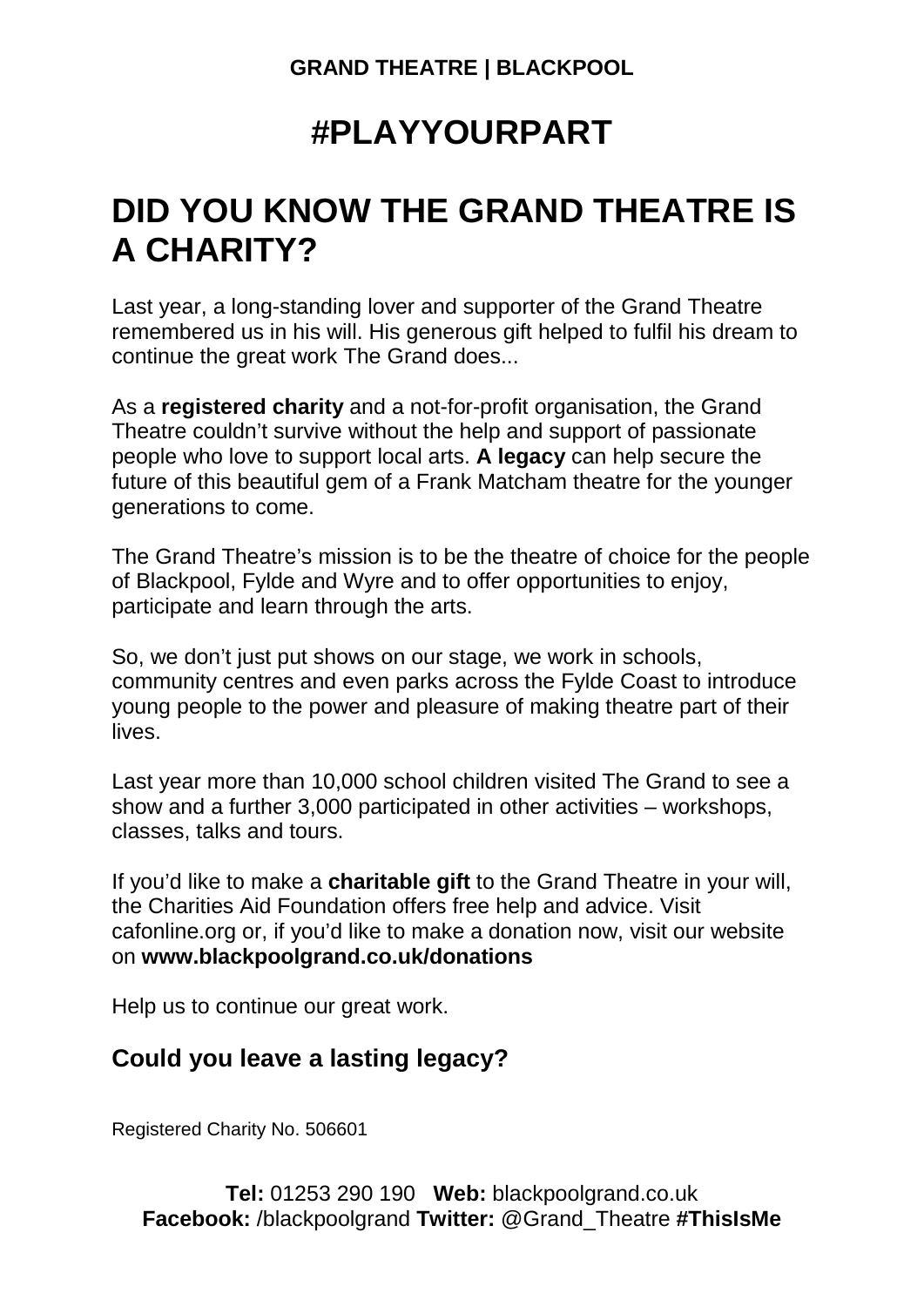# **FRIENDS OF THE GRAND**

Formed in 1973 the **Friends of The Grand** are a passionate group of theatre-lovers who, over the years, have raised millions of pounds and volunteered thousands of hours to help the theatre operate and improve.

Being a **Friend of The Grand**, you benefit from special offers that will make your theatregoing experience both more enjoyable and affordable.

Become a **Friend** by calling **01253 290190** or visiting **www.friendsofthegrand.co.uk**

### **Special Events**

**Coffee Mornings** 15 Mar, 19 Apr, 17 May, and 21 Jun.

#### **Full Adult Membership - £20**

Available to anyone over 18 and under 60.

### **Concession Membership - £10**

This membership is only available for under 18s and over 60s.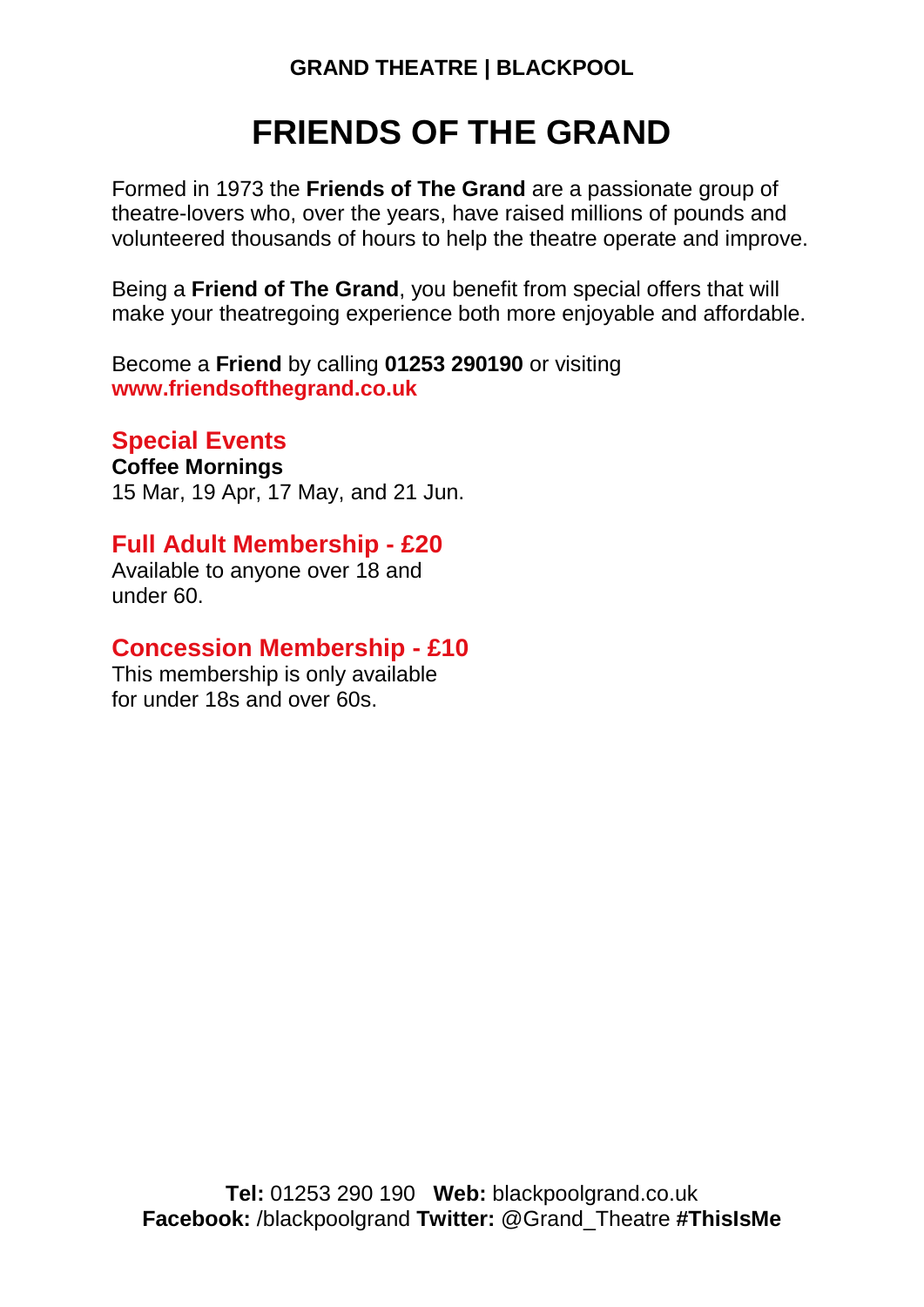# **DANCE**

## Mark Bruce Company presents **Macbeth**

## **Tue 17 and Wed 18 Apr**

Multi-award-winning **Mark Bruce Company** present a striking dance theatre adaptation of Shakespeare's **Macbeth**, a tragic descent into the darkest sides of ourselves.

Goaded by the whispers of demons, the Macbeths unleash murder for their own gains and set in motion their path to madness and self destruction, unravelling events in a nightmare they cannot control.

With a cast of nine and designed by the creative team that brought you Dracula and The Odyssey, this dance theatre production realises a beautifully harrowing vision of an internal wasteland formed from the pursuit of power through ruthless means.

'I'd be surprised if I saw a more entertaining piece of dance theatre this year. Kill for a ticket.' - The Observer on Past Production Dracula

Age Guidance 11yrs+

Watch the trailer now on **blackpoolgrand.co.uk/gPlayer**.

#### **TIMES**

Tue **7:30pm** Wed **2pm**

#### **TICKETS**

Tickets starting at **£8.50\*** Schools **£8** \*You may have noticed that some of our prices have started to say 'Starting at'. We encourage you to book quickly as these prices won't last forever. As the demand for tickets increases, our prices are subject to change. So book now for the very best seats at the very best price.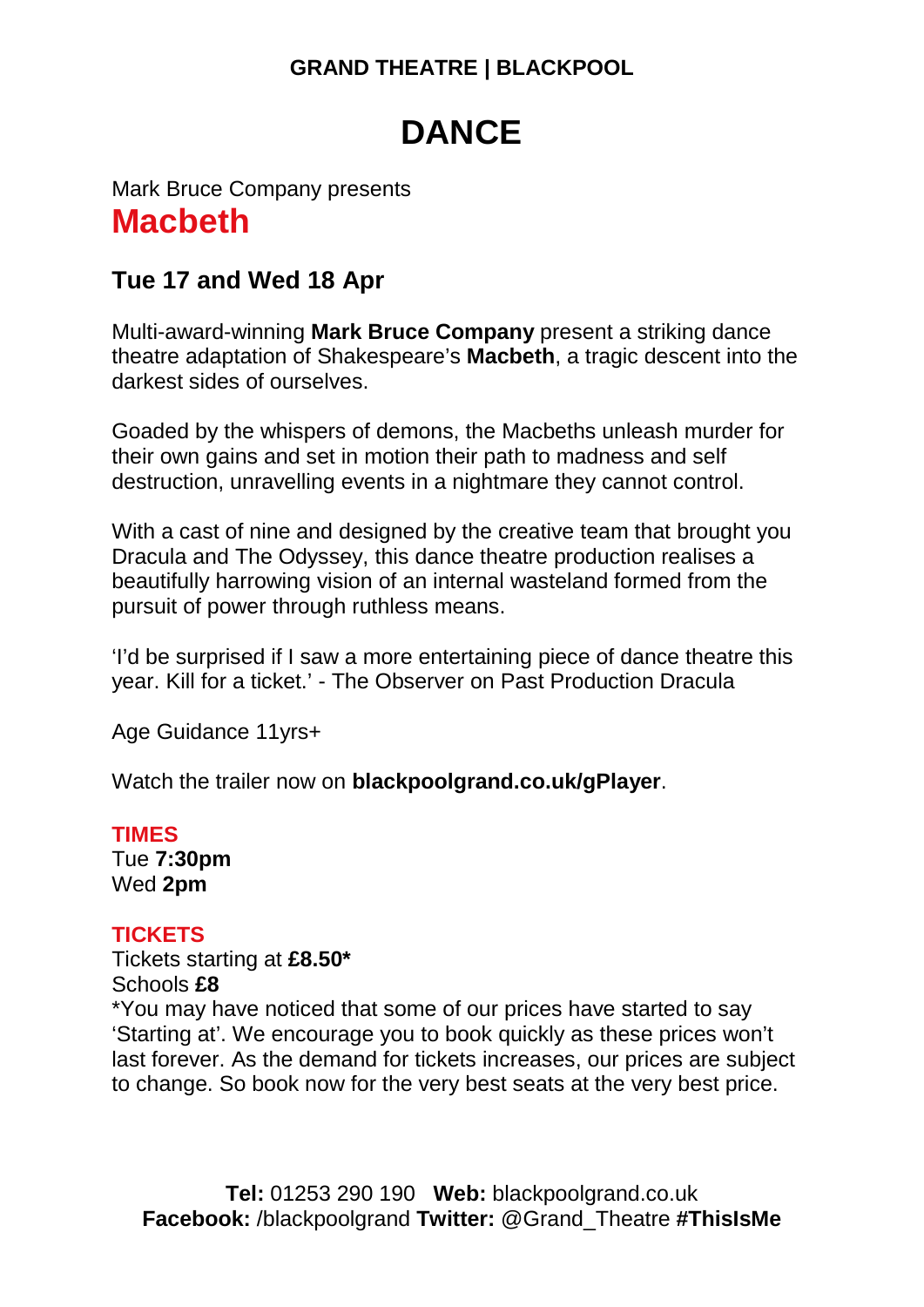# **DANCE**

English National Ballet and English National Ballet School present **My First Ballet: Swan Lake**

Give children a first taste of the magical world of ballet

### **Sat 5 and Sun 6 May**

Enjoy one of the most famous ballets of all time together, in this beautifully adapted new version for children aged three upwards.

The evil magician Rothbart has turned the beautiful princess Odette into a swan; only at night can she return to human form. Will Prince Siegfried be able to save her or will he fall for Rothbart's sorcery?

With a narrator to help the young audience follow the story, and a shortened version of Tchaikovsky's wonderful music, this is the perfect introduction to the magic of ballet, and a fantastic family day out.

This unique collaboration between **English National Ballet** and English National Ballet School is performed by second year students of **English National Ballet School**.

'A pocket-sized delight.' – The Times

Age Guidance 3yrs+

#### **TIMES**

Sat **11am, 2pm, 5pm** Sun **11am, 3pm**

#### **TICKETS**

£13 to **£23** Family of 4 **£60** (Select 4 adult tickets and enter promo code **ENB4**) Schools **£10**

\*For the most up to date information on ticket pricing please visit our website **blackpoolgrand.co.uk** or call **01253 290 190**.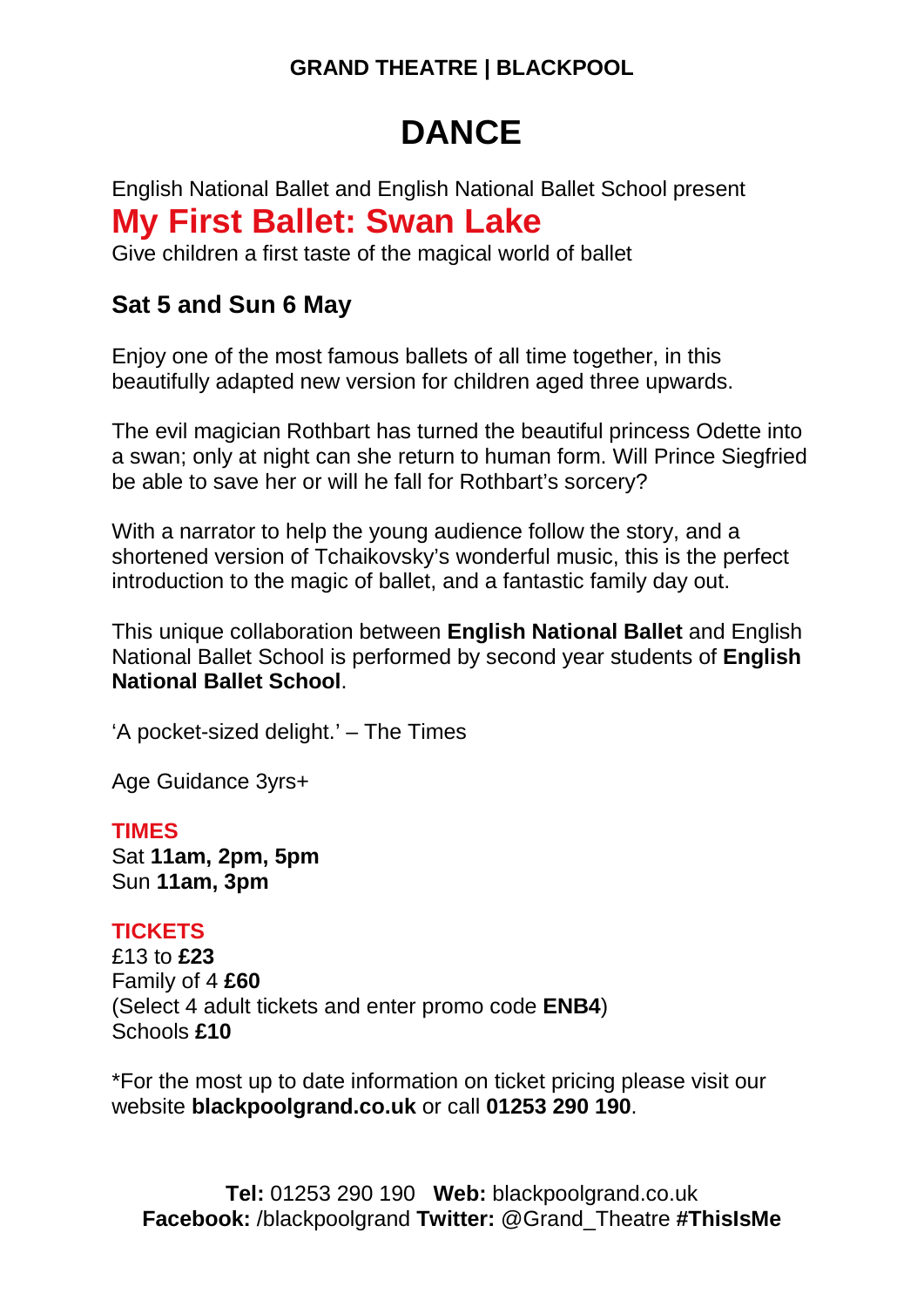# **DANCE**

## Northern Ballet presents **Ugly Duckling**

### **Wed 20 Jun**

Don't miss **Northern Ballet's** hugely popular **Ugly Duckling** as it returns to the stage for the first time since 2013.

Ugly Duckling is lonely and fed-up, ignored by those around her who think she is too ugly to fit in. She tries to make friends with fellow ducklings as well as with frogs, cats and even a fox, but realising she is not like any of these animals, she is left sad and alone. Follow the duckling on her journey as she overcomes her troubles and realises that she was beautiful all along.

Retelling the famous Hans Christian Andersen fairytale, **Ugly Duckling**  is the perfect opportunity for your little ones to enjoy live ballet, music and theatre for the first time.

As seen on CBeebies, **Northern Ballet's** sell-out productions for children are not to be missed.

'A spellbinding treat.' - The Stage

**TIMES 2pm, 4pm**

#### **TICKETS £7.50**

Watch the trailer now on **blackpoolgrand.co.uk/gPlayer**.

\*For the most up to date information on ticket pricing please visit our website **blackpoolgrand.co.uk** or call **01253 290 190**.

www.northernballet.com @northernballet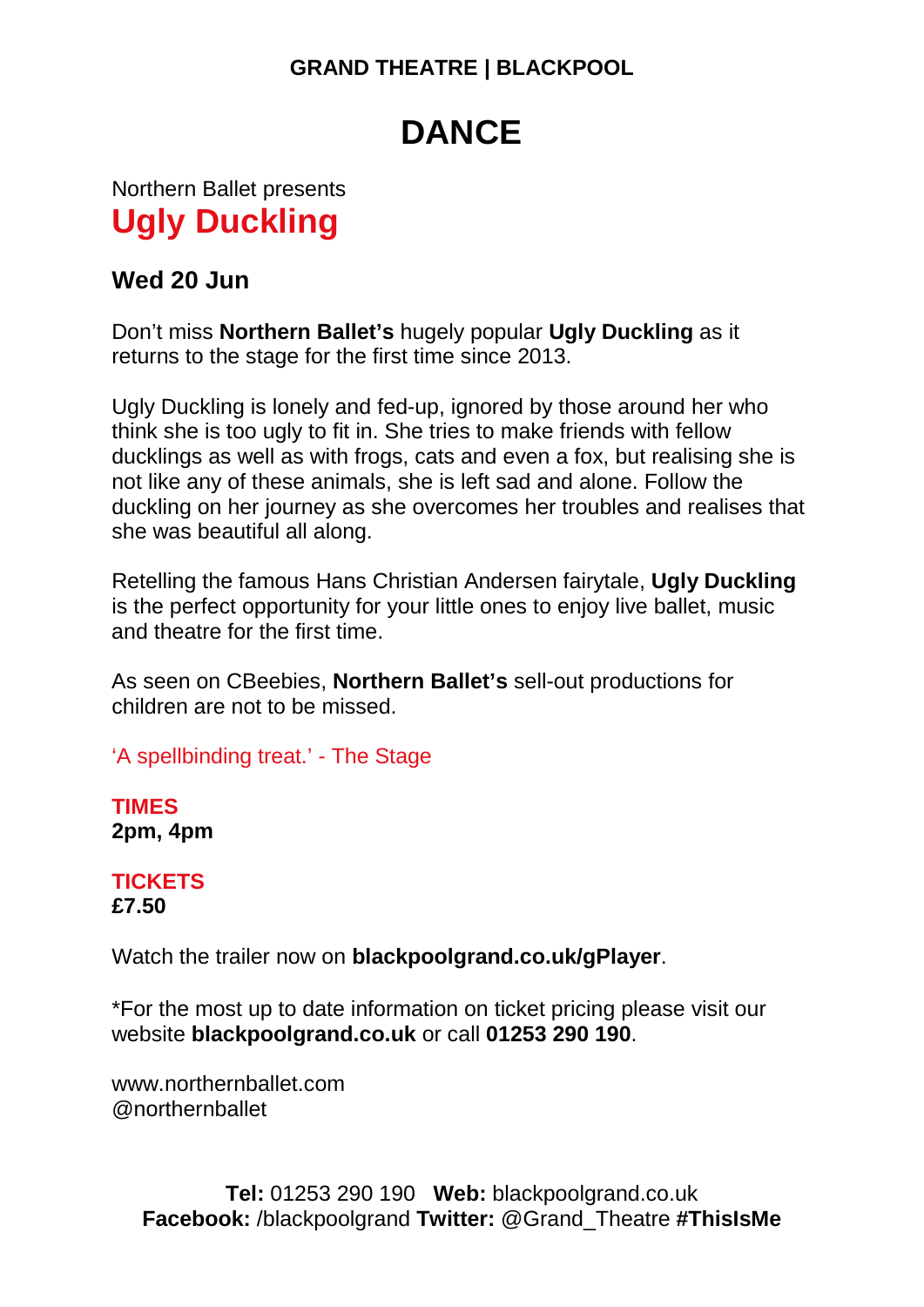# **FAMILY**

# **Dinosaur World Live**

### **Fri 20 to Sun 22 Apr**

A brand new dino-mite adventure!

Dare to experience the dangers and delights of Dinosaur World in this interactive new show for all the family.

Grab your compass and join our intrepid explorer across unchartered territories to discover a pre-historic world of astonishing (and remarkably life-like) dinosaurs. Meet a host of impressive creatures, including every child's favourite flesh-eating giant, the Tyrannosaurus Rex, a Triceratops, Giraffatitan, Microraptor and Segnosaurus!

A special meet and greet after the show offers all our brave explorers the chance to make a new dinosaur friend.

Book now for this entertaining and mind-expanding Jurassic adventure, live on stage!

'The perfect family show. Educational & entertaining.' - The Reviews Hub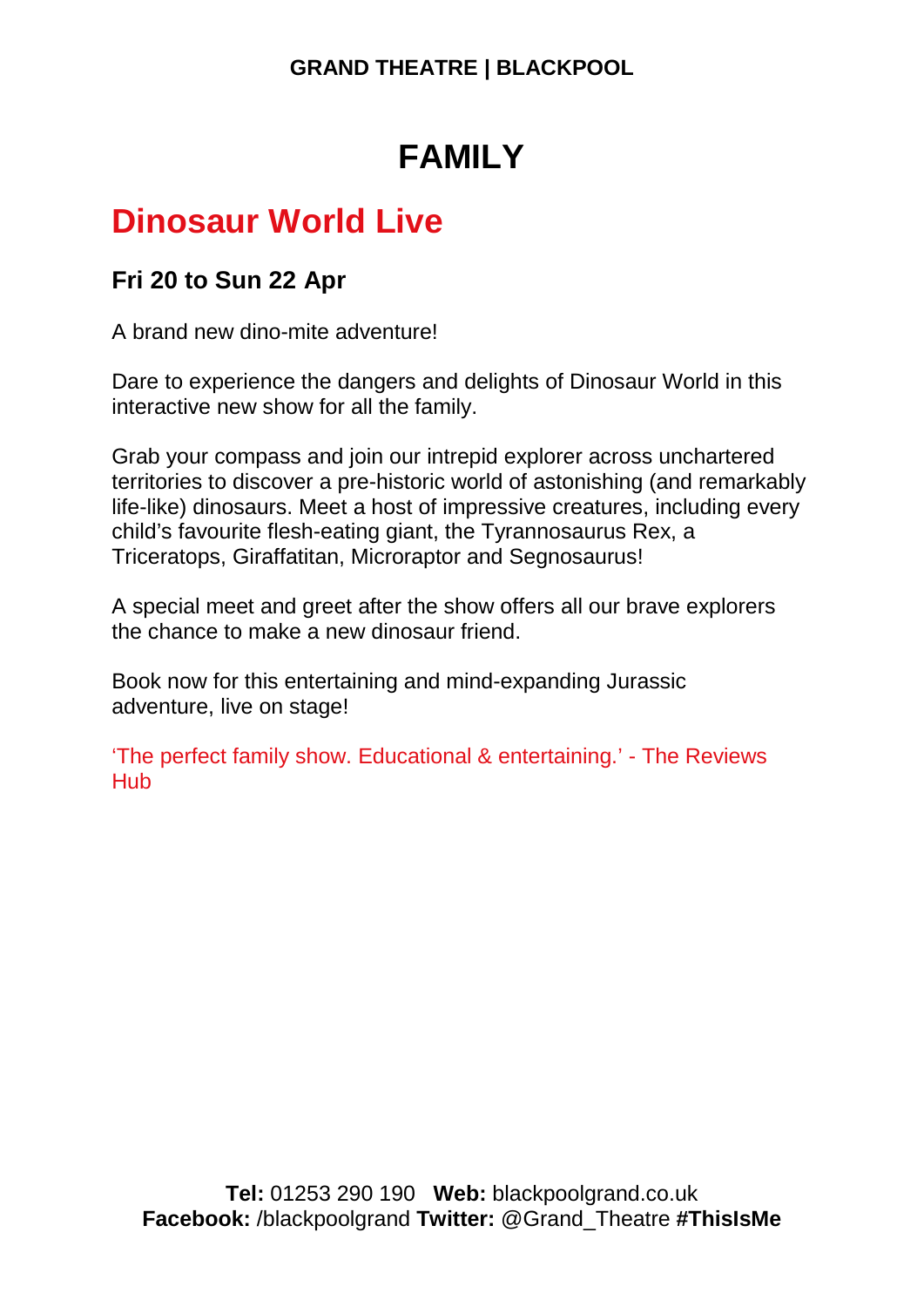www.dinosaurworldlive.com @dinoworldlive

## **TIMES**

Fri **2pm, 4:30pm** Sat and Sun **11am, 2pm**

# **TICKETS**

**£14**

Watch the trailer now on **blackpoolgrand.co.uk/gPlayer**.

\*For the most up to date information on ticket pricing please visit our website **blackpoolgrand.co.uk** or call **01253 290 190**.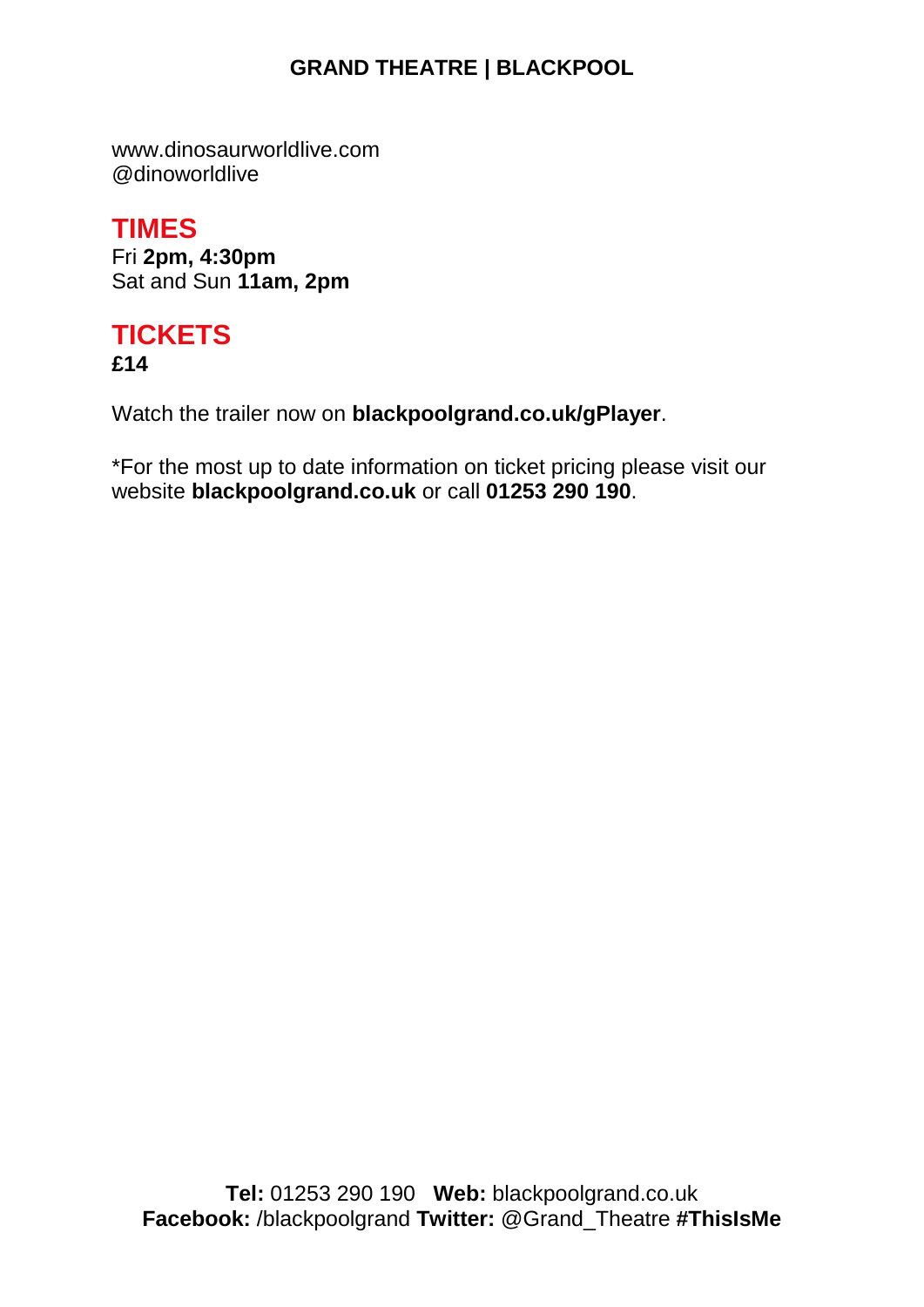# **CREATIVE LEARNING**

### **Creative Programmes For Schools, Young People and our Local Community**

We are so lucky at the Grand Theatre to work with so many incredible touring companies, artists, directors, choreographers, actors and dancers. Our programme on stage forms the cornerstone and inspiration for our work with young people, schools and communities.

This season our projects are inspired by Dr Jekyll & Mr Hyde, Mark Bruce Dance Company's Macbeth, The Jungle Book, The Kite Runner and Northern Ballet's Ugly Duckling.

We are delighted to work with, and fully appreciate the support from, our partners; Blackpool Council, Headstart, Better Start, Curious Minds, The Royal Shakespeare Company, Blackpool Schools Partnership, Blackpool Primary Heads, Historic England, Blackpool & the Fylde College, Edge Hill University and UCLAN.

Talented partners alongside local, regional and national artists share our commitment to create more opportunities for our local children, young people and families to get involved in our programmes.

#### **In 2018 We Aim To**

- Engage 40 young people on our Young Shakespeare Council
- 150 children will take part in the Grand Junior Artists programme
- Continue our Grand Young Company and host Fylde Coast Youth Dance Co.
- Continue as an Arts Award Centre delivering Bronze & Silver Awards
- 200 children will perform in our third Regional RSC Schools Shakespeare Festival

[www.blackpoolgrand.co.uk/creativelearning](http://www.blackpoolgrand.co.uk/creativelearning)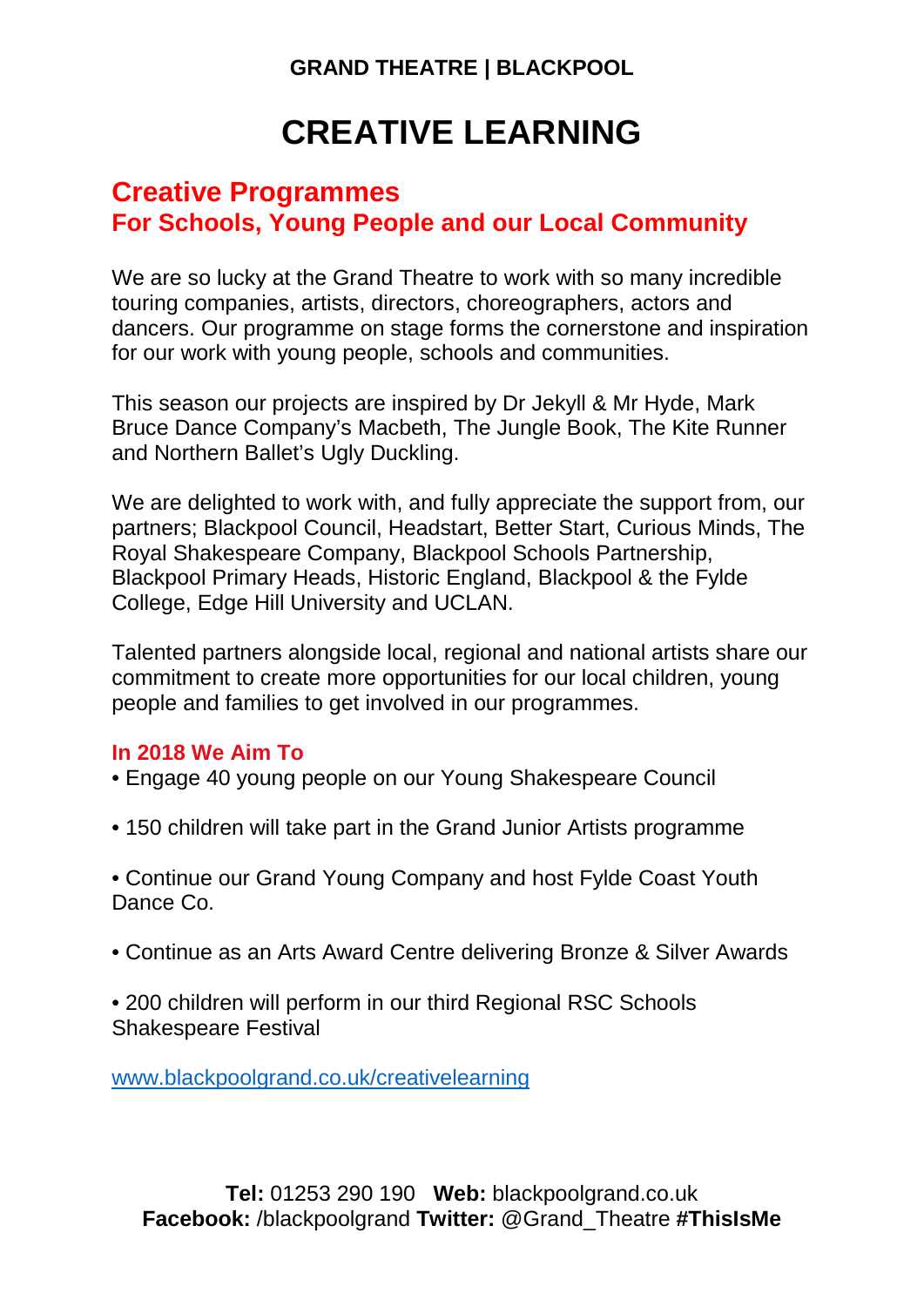# **FAMILY**

# **Peppa Pig's Adventure**

### **Sat 23 and Sun 24 Jun**

Peppa Pig and friends are back in the brand new live show Peppa Pig's Adventure!

Join Peppa as she gets ready to go on an exciting camping trip to the woods with George and her school friends, including Pedro Pony, Suzy Sheep and Gerald Giraffe. With lunch-boxes packed and Daddy Pig driving the bus, Peppa and friends are excited about their outdoor adventure, full of games, laughter and live music!

The happy campers soon settle down to sleep and listen to the gentle pitter patter of rain. Safe and warm inside their tents the excited group can look forward to morning time, when there will be lots of muddy puddles to play in!

'The show was a huge hit with my little boy who had a huge smile on his face throughout and asked even if he could stay to see the next show. It's a must for all Peppa fans.' - Express and Star

#### **TIMES 10am, 1pm, 4pm**

#### **TICKETS**

**£18 to £23** Under 16s **£2 off** Family of 4 **£72** (Select four adult tickets and enter Promo code **PEPPA4**)

Watch the trailer now on **blackpoolgrand.co.uk/gPlayer**.

\*For the most up to date information on ticket pricing please visit our website **blackpoolgrand.co.uk** or call **01253 290 190**.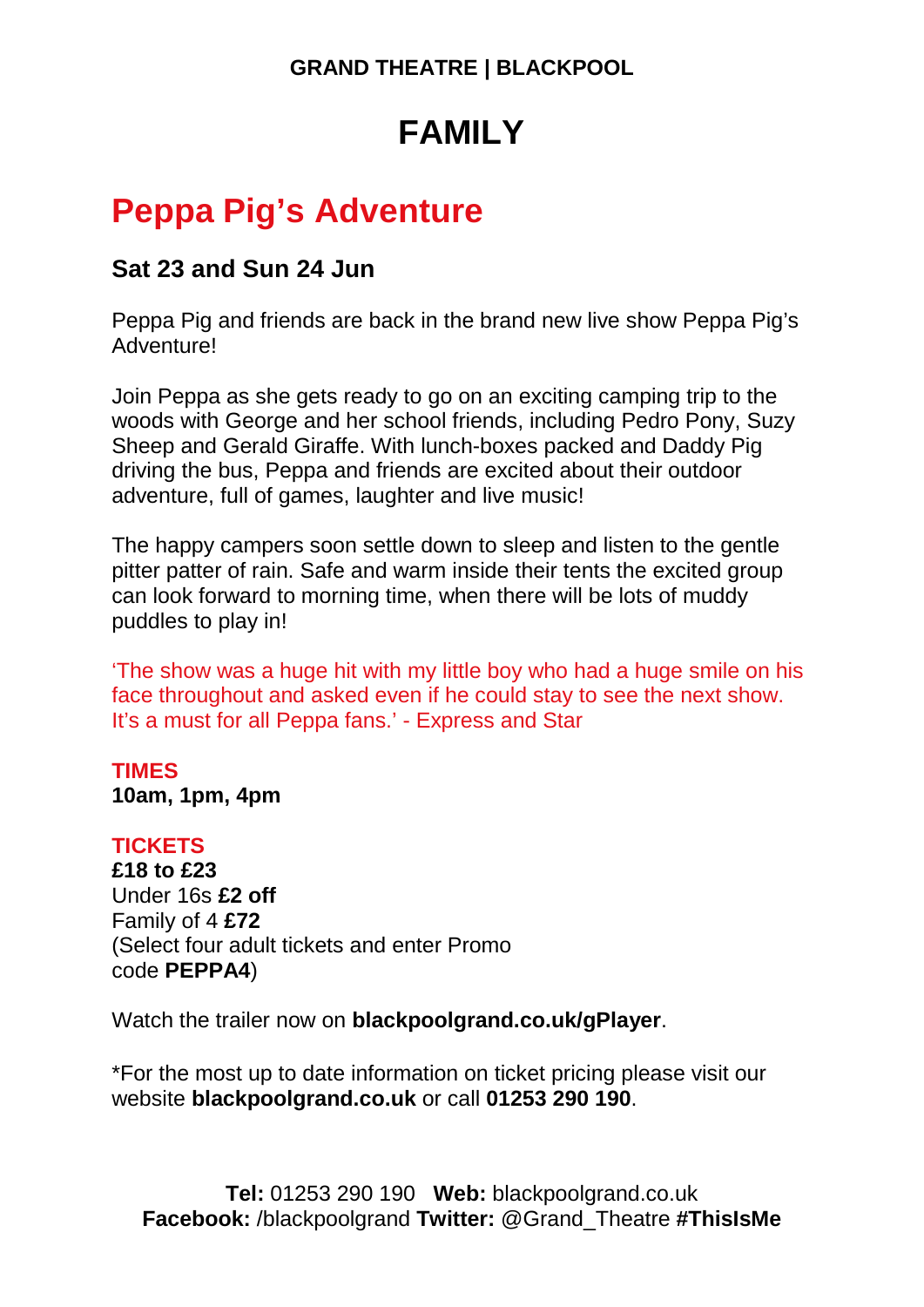# **FAMILY**

# **Teletubbies Live**

The Teletubbies' first ever theatre show created especially for your little ones is here!

## **Sat 6 and Sun 7 Oct**

Join Tinky Winky, Dipsy, Laa-Laa and Po in a show full of love and laughter as they explore the magical world of Teletubbyland.

Look out for the Tubby Phone, Noo-noo and the Sun Baby in a fun, bright and safe world which captures young children's imaginations and encourages them to explore the world around them.

Join in and enjoy beloved features from the TV series along with brand new songs.

'A fantastic show – we had an amazing time!' - whatsgoodtodo.co.uk

@liveteletubbies

**TIMES 10am, 1pm**

#### **TICKETS**

**£16 to £24** Family of 3\* **£54** (Select three adult tickets and enter promo code: **TELE3**) Family of 4\* **£67** (Select four adult tickets and enter promo code: **TELE4**) \*Not available on premium seats.

Watch the trailer now on **blackpoolgrand.co.uk/gPlayer**.

\*For the most up to date information on ticket pricing please visit our website **blackpoolgrand.co.uk** or call **01253 290 190**.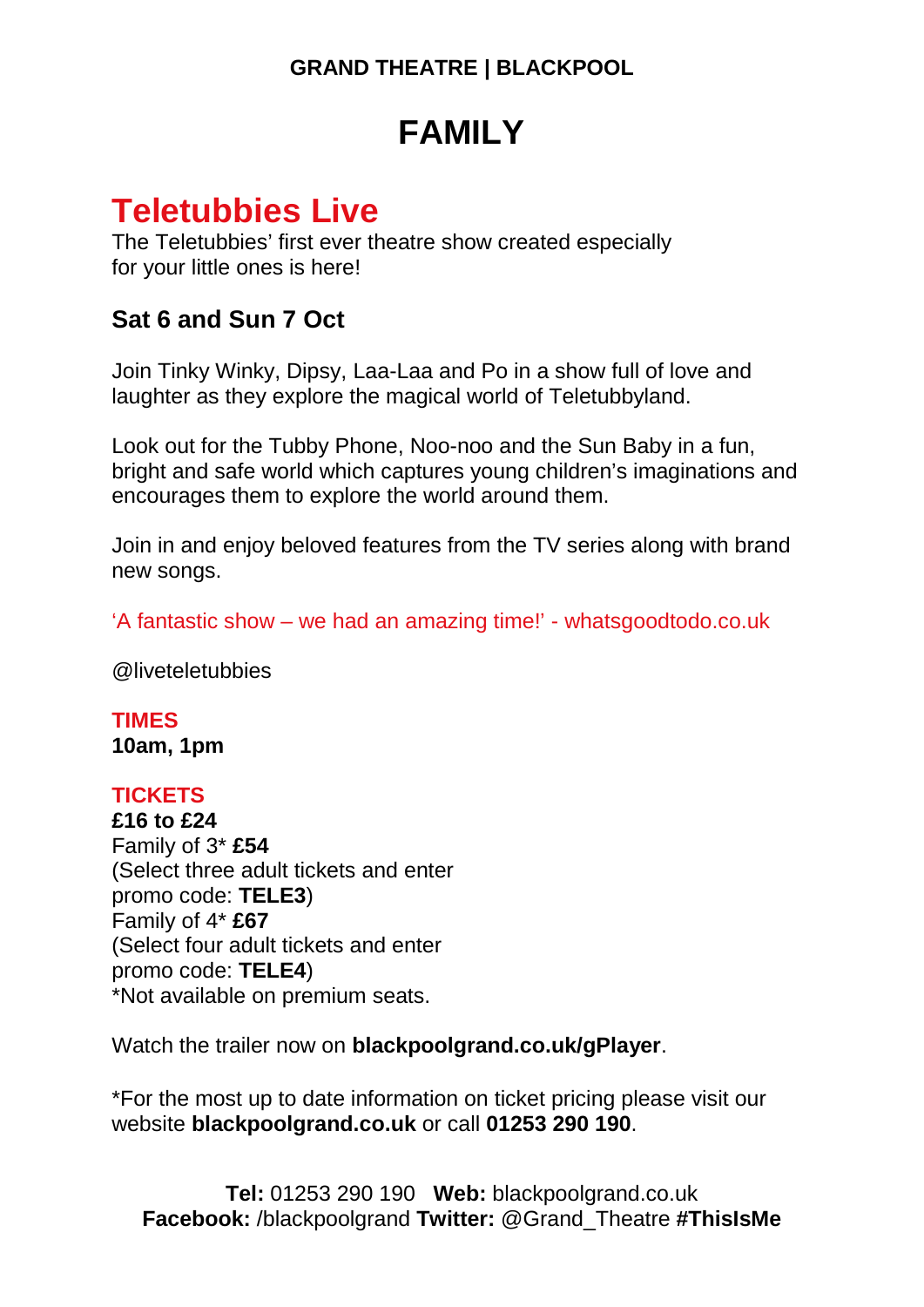# **theSTUDIO**

Damion Larkin presents **LOL Comedy Club**

### **Fri 6 Apr, 4 May, 1 Jun, 6 Jul**

Treat yourself to a laugh!

Four top pro comedians make you LOL. We bring you comedians off the telly from all the major panel shows and roadshows plus the best of the rest. Previously we've booked Jason Manford, John Bishop and Sarah Millican before they hit the big time. So come and see more brilliant comedians!

www.lolcomedyclubs.co.uk @lol\_blackpool

**TIME 8pm TICKETS £17.50**

The Knotted Project supported by Blackpool Grand Theatre presents

# **The Commuters**

## **Fri 15 & Sat 16th Jun**

Follow a group of friends, constantly hired and fired, stuck in the void between their bank balances and their diminishing social lives. As they battle against nightmare bosses, illfitting suits and their social media history, will they ever find the illusive 'Work-Life Balance'. Does it even exist?

**TIME 7pm TICKETS £11**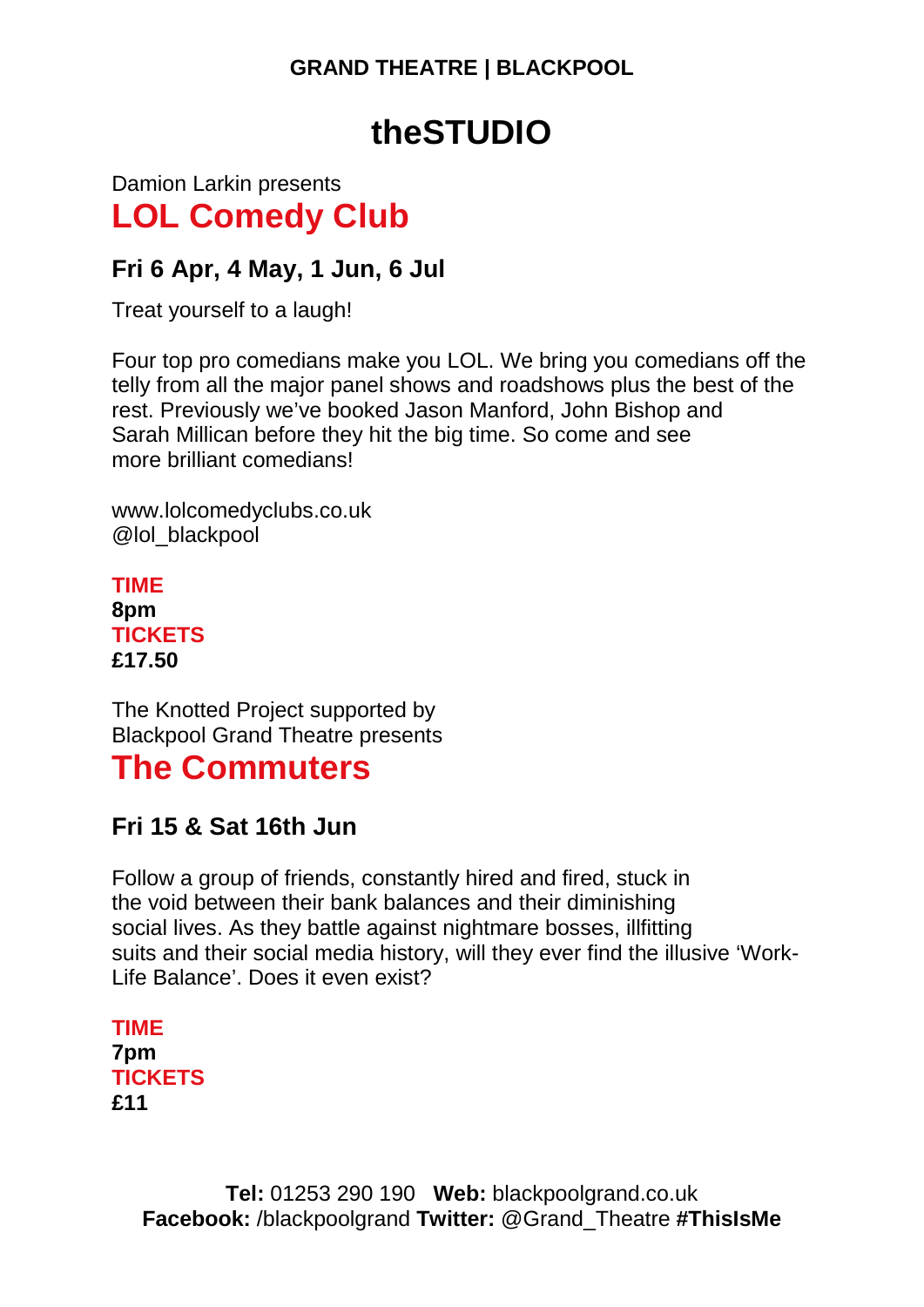# **ENTERTAINMENT**

# Flying Music presents **Rat Pack Live from Las Vegas**

### **Tue 24 to Sat 28 Apr**

The Pack is back and this time, they are bringing Ella Fitzgerald!

**The Rat Pack Live from Las Vegas** sends you back in time to the glamorous, golden era of 1950s Las Vegas, when Frank Sinatra, Sammy Davis Junior and Dean Martin joined forces and become the hottest ticket in town at the famous Sands Hotel.

Join us in re-imagining a night at the Sands with Frank, Sammy and Dean plus very special guest Ella Fitzgerald, the sensational Burelli Sisters and a stunning big band.

Hit follows hit including pack favourites The Lady is a Tramp, Mr Bojangles, That's Amore, I've Got You Under My Skin, What Kind of Fool Am I, Volare, My Way, Everybody Loves Somebody, Night and Day, S'Wonderful, Mack The Knife and many more.

If you wish you'd swung with the hardest partying pack in town, now's your chance!

'…absolutely superb… Left me breathless with pleasure.' The Telegraph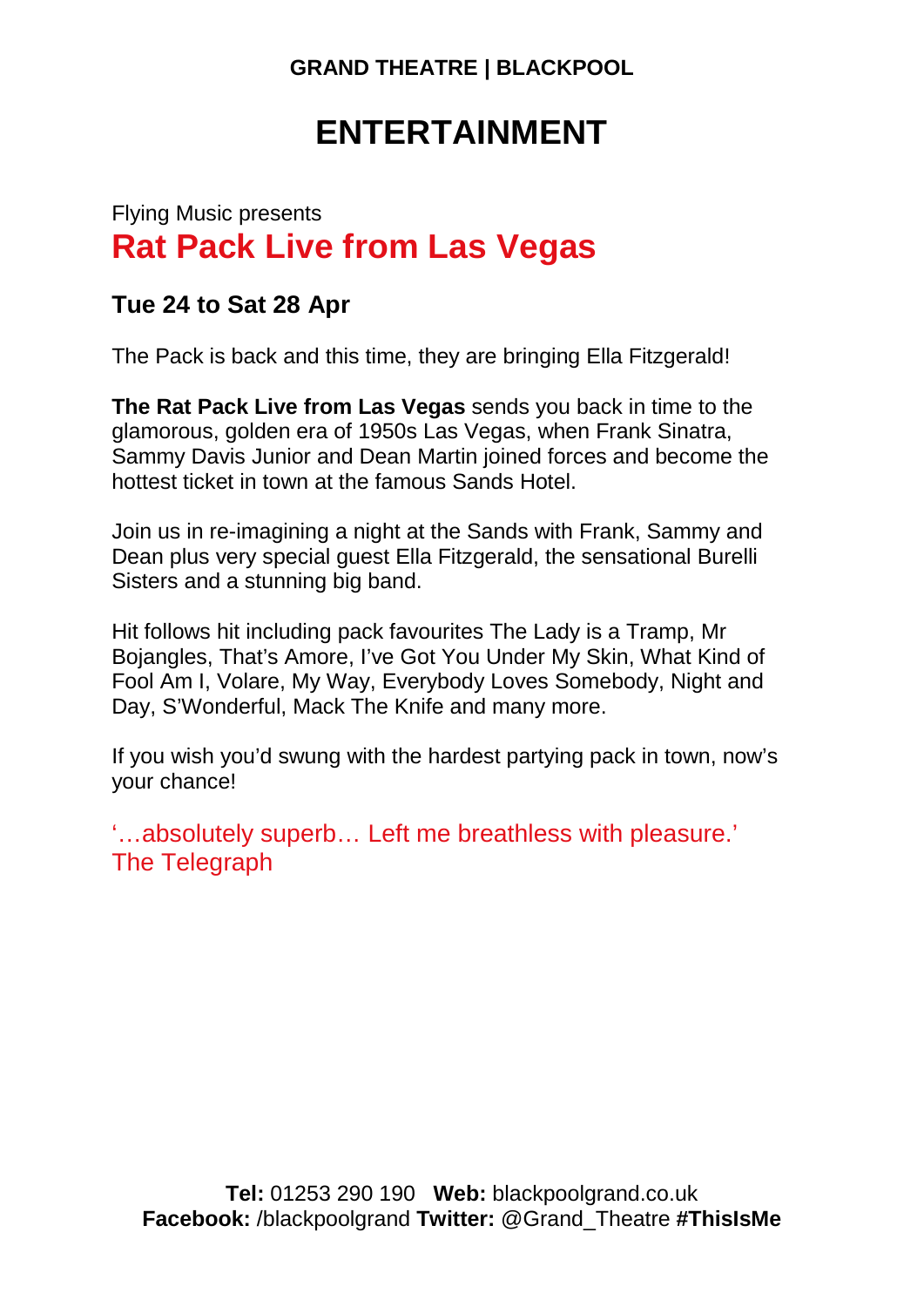www.theratpacklivefromlasvegas.com @ratpack\_live

## **TIMES**

Evenings **7:30pm** Wed and Sat Matinees **2:30pm**

## **TICKETS**

Evenings **£34.50 to £39.50** Matinees **£29.50** Concessions **£2 off** Group 10+ **£3 off** Group 50+ **£4 off**

#### **18-26 Membership: Tickets available for just £12.50**

Watch the trailer now on **blackpoolgrand.co.uk/gPlayer**.

\*For the most up to date information on ticket pricing please visit our website **blackpoolgrand.co.uk** or call **01253 290 190**.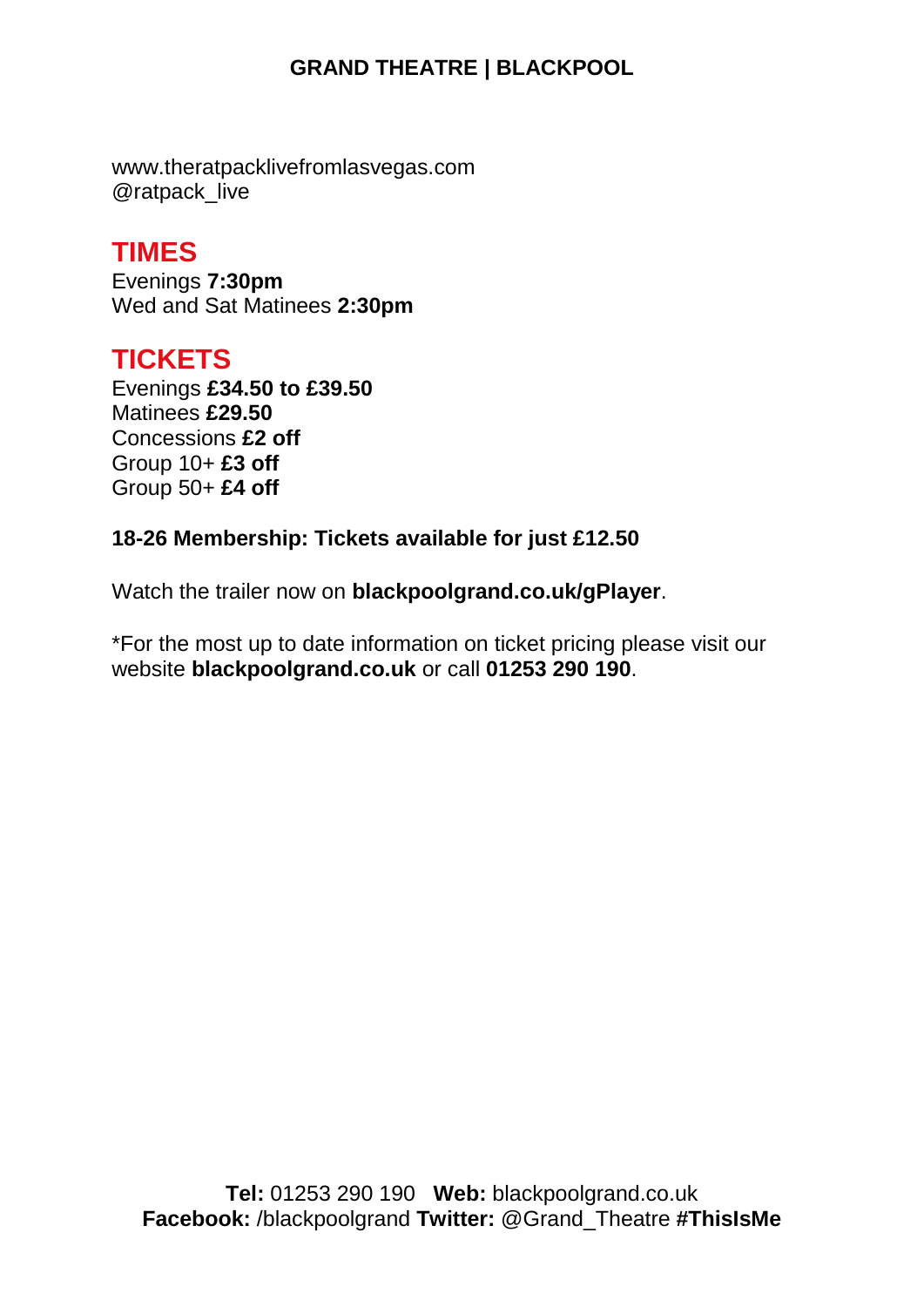# **ENTERTAINMENT**

Entertainers presents **Signed, Sealed, Delivered** A Tribute to Stevie Wonder

### **Tue 1 May**

If you love the music of Stevie Wonder, then you'll love our smash hit show. Featuring back-to-back number ones including Signed, Sealed, Delivered, Superstition and the biggest international hit of all time – I just Called To Say I Love You, plus many more!

To ensure audiences are dancing in the aisles, **Lejaune André** will be joined on stage by a fabulous seven-piece band, outstanding backing vocalists, and top dancers. So, get ready for the wonder that is **Signed, Sealed, Delivered**.

**www.entertainers.co.uk @entertainers\_uk**

**TIME 7:30pm**

# **TICKETS**

**£27** Concessions **£2 off**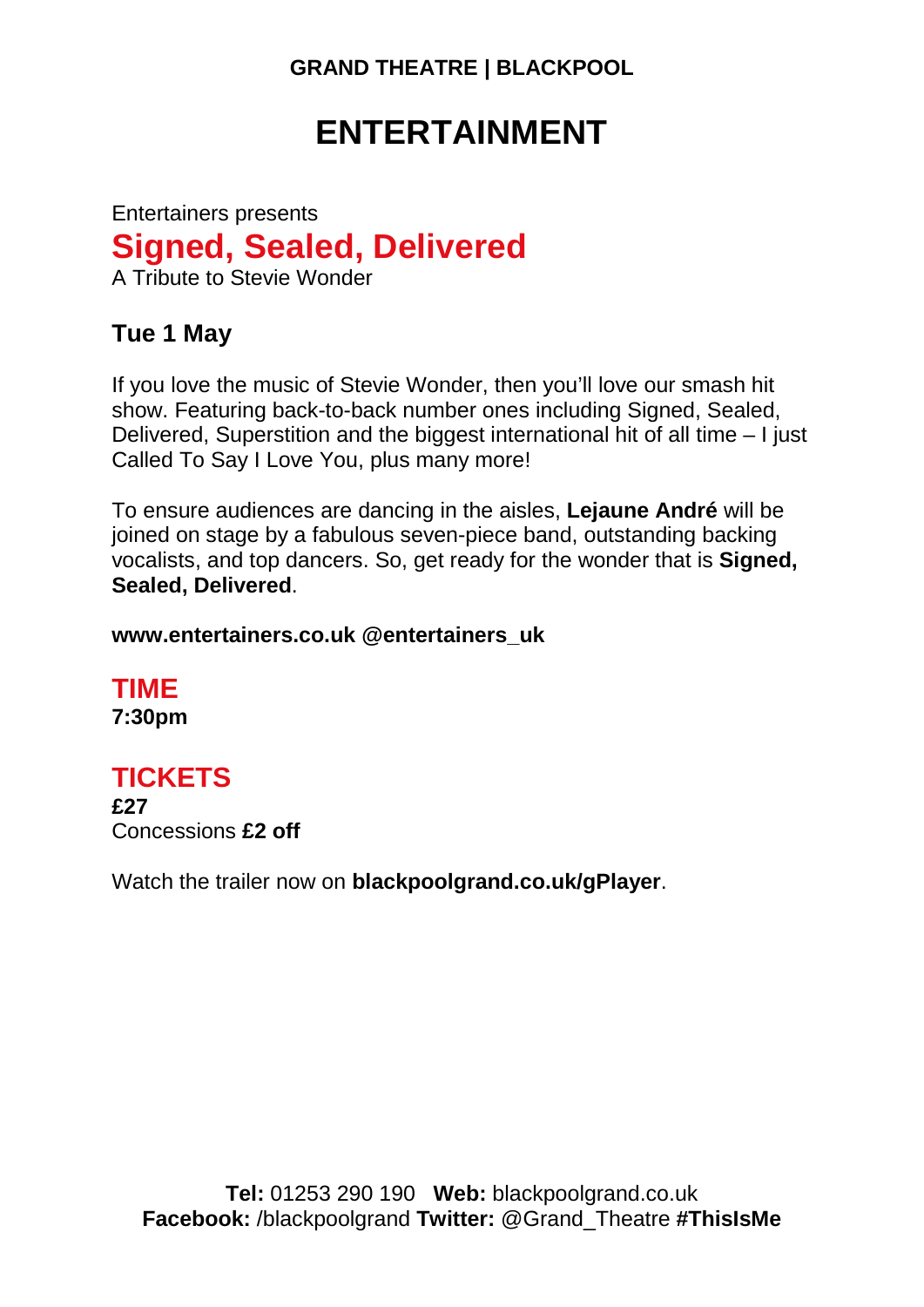# **ENTERTAINMENT**

# Entertainers presents **Islands in the Stream**

The Music of Dolly Parton & Kenny Rogers

## **Wed 2 May**

Leave your 9 to 5 worries at the door and get ready for a night in the company of Country Music Royalty! This thigh-slapping stage show brings together the beloved glamour and personality of Dolly, along with Kenny's charisma and energy with hit after hit including: Jolene, Ruby, 9 to 5, Lucille, Here You Come Again, The Gambler, I Will Always Love You, Coward of the Country, plus the smash hit Islands in the Stream. Enjoy a superb score and supreme musicianship as we bring the house down with the ultimate tribute to two country music legends.

#### **www.entertainers.co.uk @entertainers\_uk**

**TIME 7:30pm**

## **TICKETS**

**£25** Concessions **£2 off**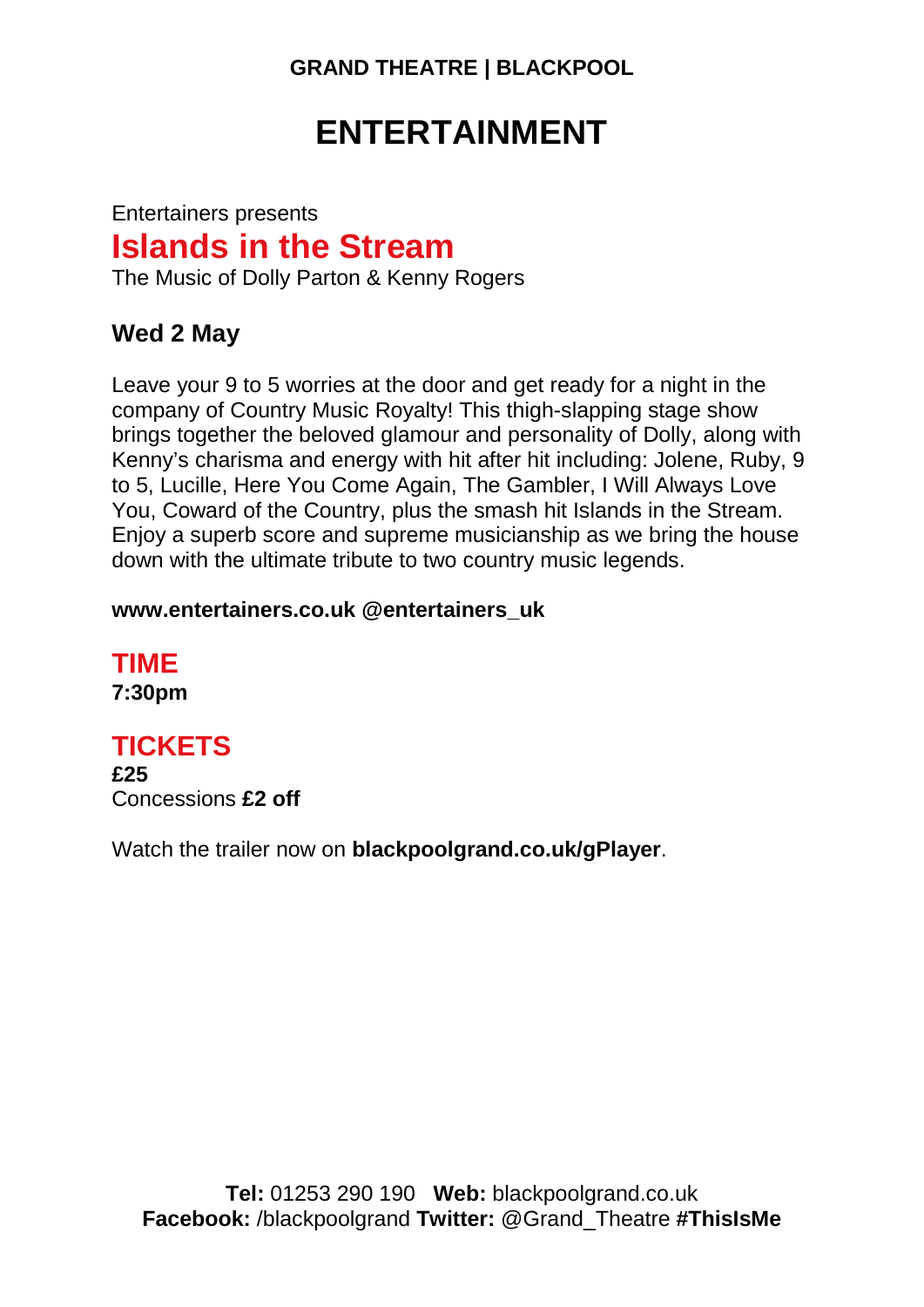# **ENTERTAINMENT**

Audienceware presents **Bowie Experience**

The Golden Years Tour

### **Thu 3 May**

**Bowie Experience** is a breath taking concert celebrating the music of the world's greatest pop icon, David Bowie. A must see for all Bowie fans, the latest production promises an unforgettable journey of sound and vision, featuring all the hits from A to Ziggy.

**Bowie Experience** continues to amaze audiences with an astounding attention to detail, bringing the golden years of David Bowie to theatres across the globe. So, put on your red shoes and Let's Dance!

#### **www.thebowieexperience.co.uk @bowiexp**

**TIME 7:30pm**

## **TICKETS**

**£24** Group 10+ **£3 off** Group 50+ **£5 off**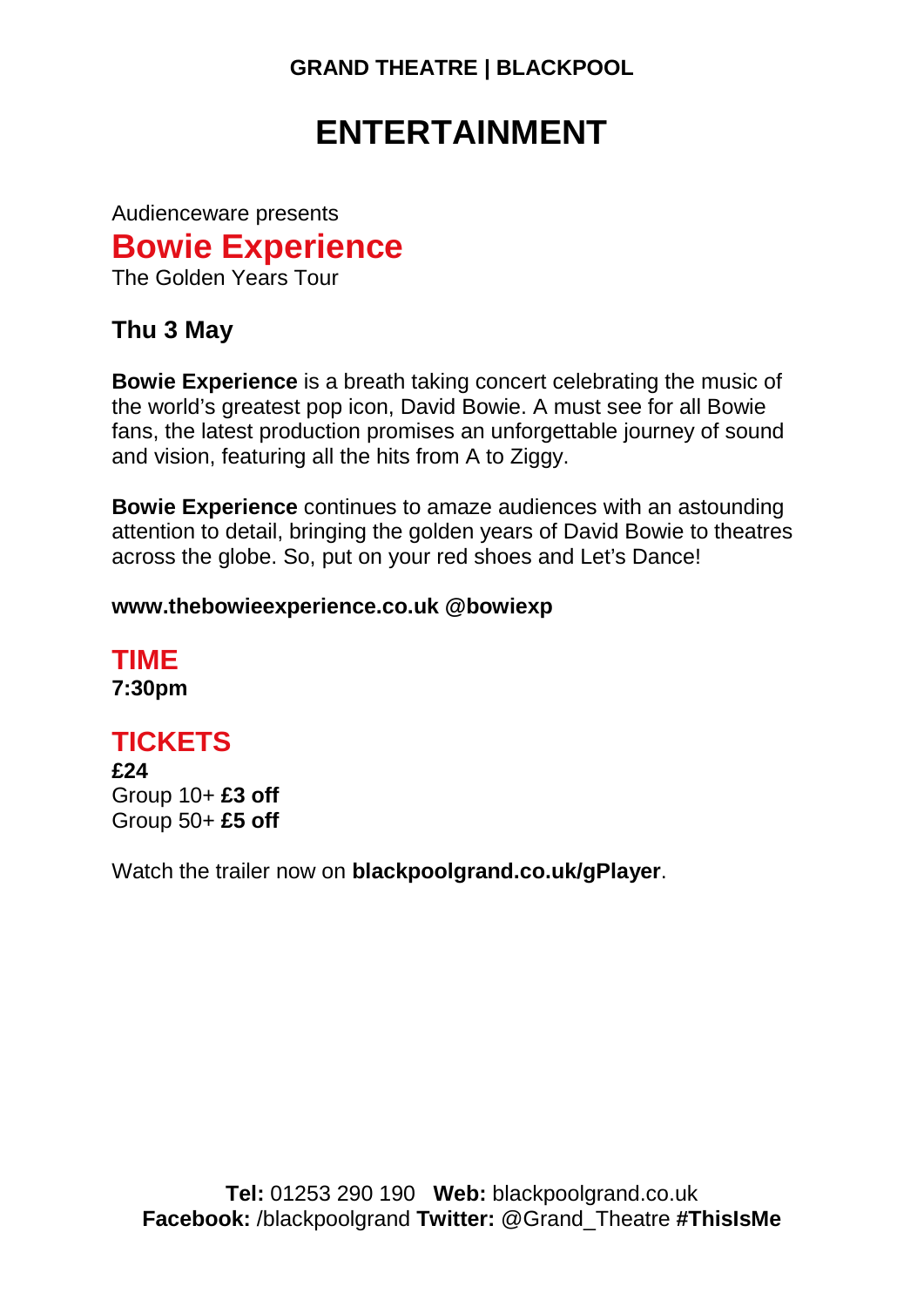# **ENTERTAINMENT**

## Barry Steele and friends **The Roy Orbison Story**

#### **Sun 20 May**

He's the man with the sunglasses and the black suit who delivered some of the world's darkest and most emotional ballads, yet Texas-born Roy Orbison remains one of the most distinctive looking, and sounding performers in modern music.

The one and only Barry Steele takes on the role in **The Roy Orbison Story**. Now he is set to put the rock back into 'Roy Orbison' as he takes to the stage to commemorate this legend in **The Roy Orbison Story**.

The production also features not only original material written by but never sung by Roy Orbison, it also showcases chart busting hits originally made famous by the likes of Jerry Lee Lewis, Jeff Lynne, Procol Harum, Del Shannon, Chris Isaak, The Spencer Davis Group and The Traveling Wilburys.

#### **www.royorbisonandfriendswithbarrysteele.com @barrysteele**

### **TIME 7:30pm**

### **TICKETS £22**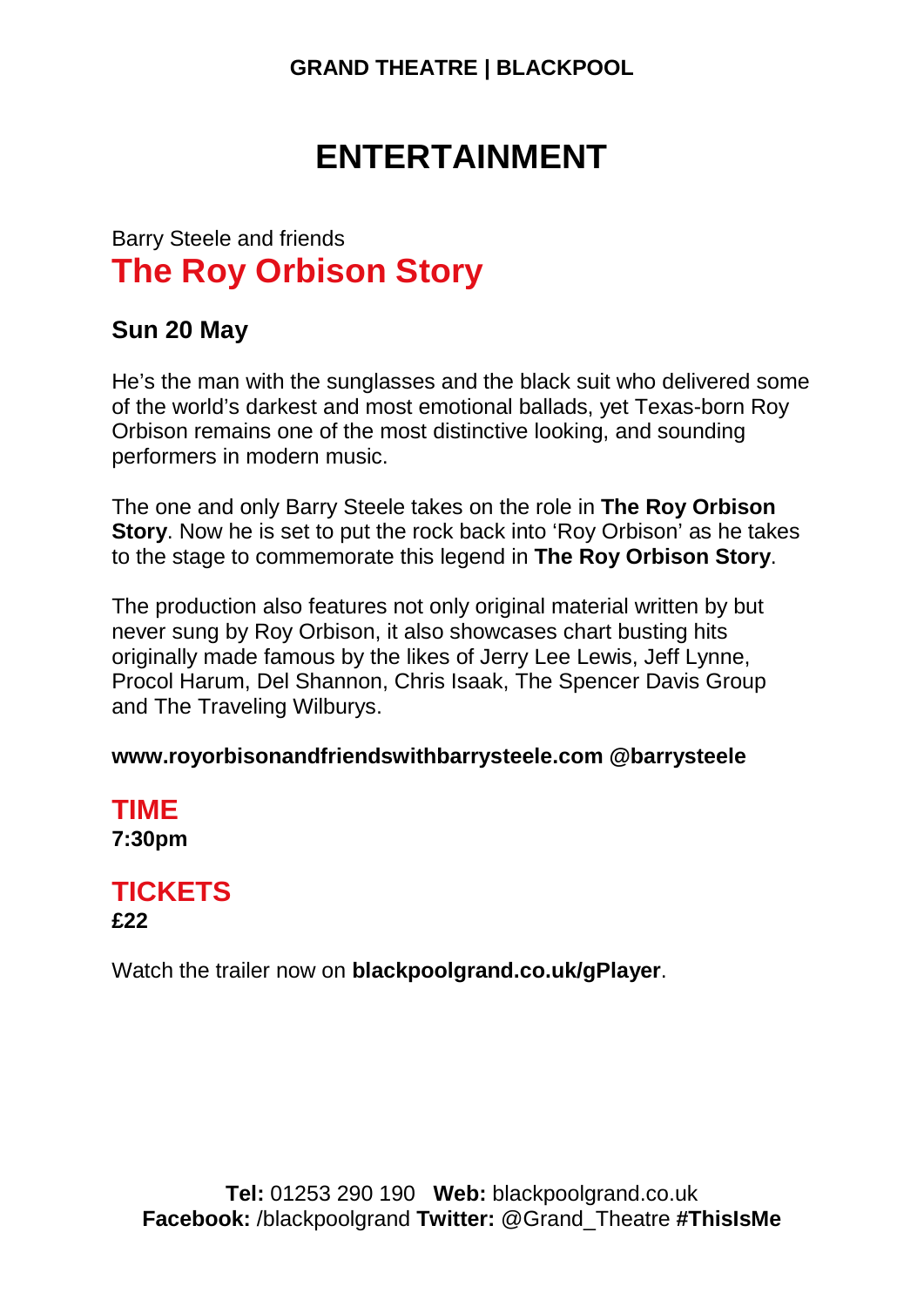# **ENTERTAINMENT**

# **The UK Pink Floyd Experience**

## **Fri 8 Jun**

Recreating the sights and sounds of the legendary Pink Floyd live in concert, this highly authentic show features over 50 years of hits by this iconic band.

The highly acclaimed show also features over two hours of songs from both iconic albums Dark Side Of The Moon and Animals as well as Wish You Were Here, Shine On You Crazy Diamond, Another Brick In The Wall and Comfortably Numb alongside impressive video projection and a stunning light show.

www.pinkfloydexperience.com **@ukpfe**

**TIME 7:30pm**

**TICKETS £26.50**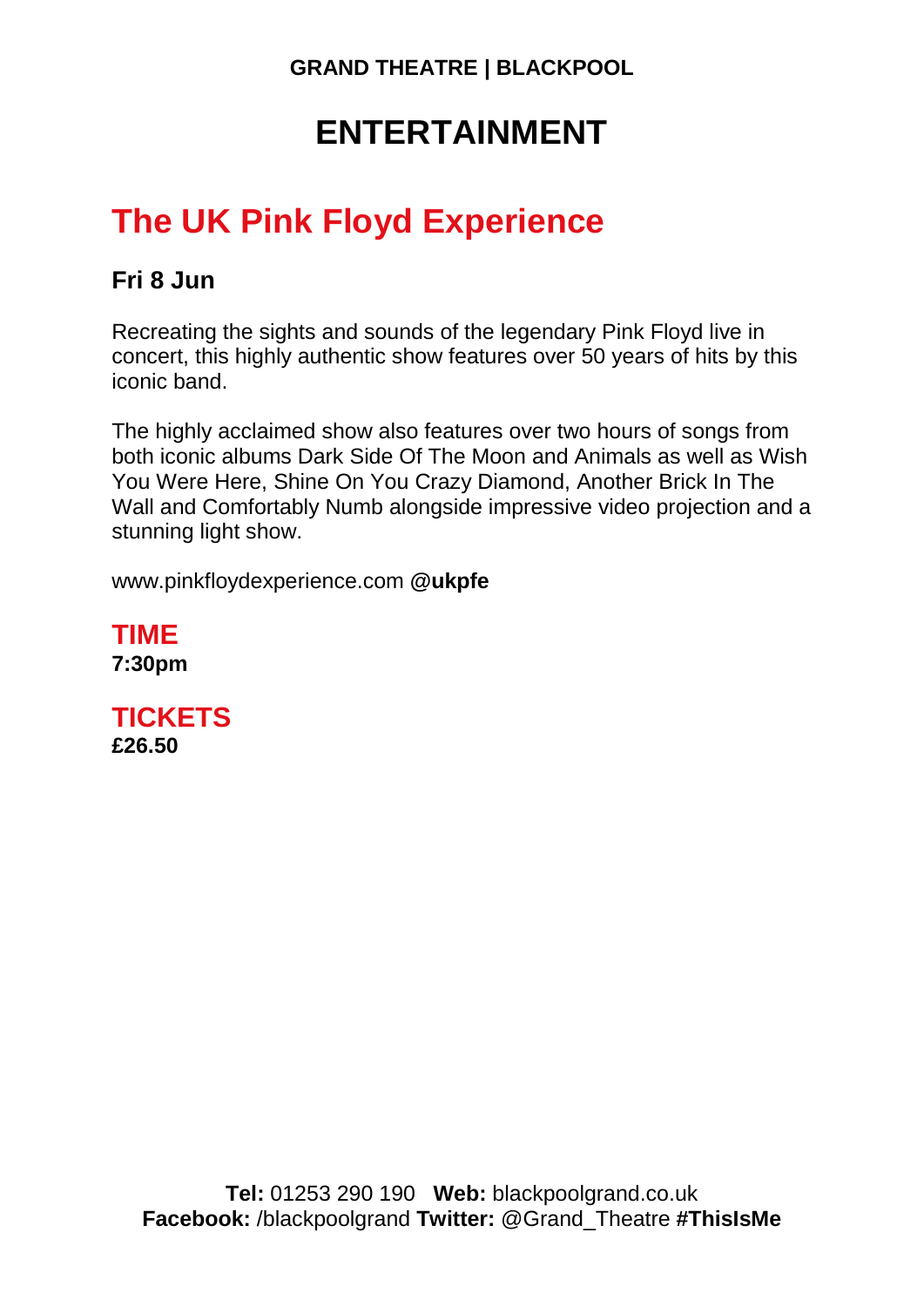# **ENTERTAINMENT**

# **Some Guys Have All The Luck**

The Rod Stewart Story

### **Sun 10 Jun**

Direct from the West End, **Some Guys Have All The Luck** is a fantastic theatrical production celebrating the career of one of rock's greatest icons, Rod Stewart – from street busker through to international superstar!

The show includes all the massive hits from Rod's incredible career, classic rockers like Maggie May, Baby Jane and Da Ya Think I'm Sexy through to big ballads such as Sailing, You're In My Heart, and Tonight's The Night as well as favourites from his days with the Faces such as Stay With Me and Twistin The Night Away and timeless Motown tunes from the album Soulbook.

#### **www.someguyshavealltheluck.com @rodstewartstory**

**TIME 7:30pm**

# **TICKETS**

**£24.50**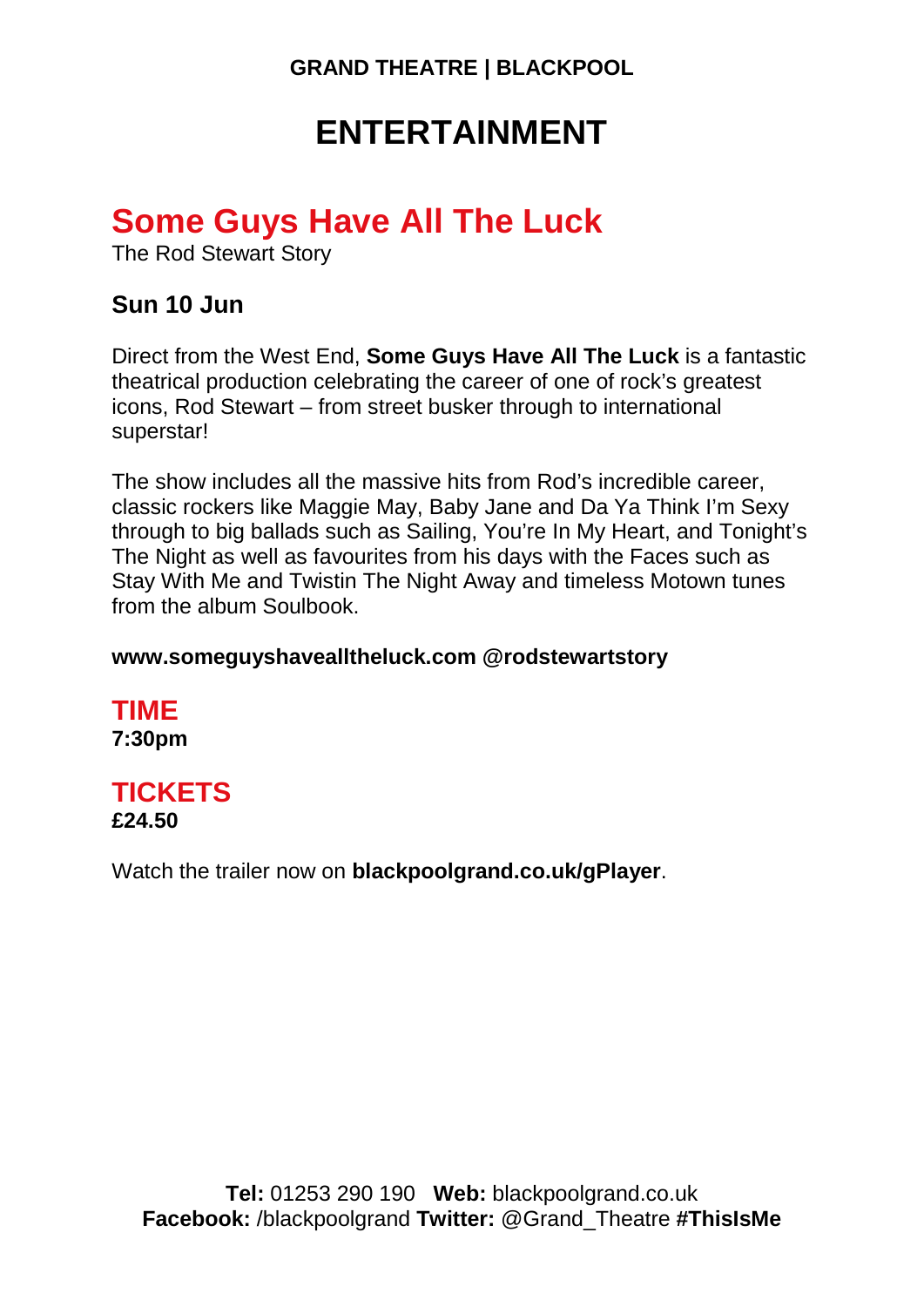# **ENTERTAINMENT**

# John Wilson Music presents **The Bon Jovi Experience**

### **Thu 21 Jun**

**The Bon Jovi Experience** are the world's first and finest tribute to the great Bon Jovi and are the world's ONLY tribute to have been requested by and to have performed live on stage with Jon Bon Jovi himself. They are also the only tribute to have been featured on the official Bon Jovi website.

The band have toured to ecstatic audiences the world over… not to be missed.

www.jonbyjovi.com **@joviexperience**

**TIME 7:30pm**

**TICKETS £23.50**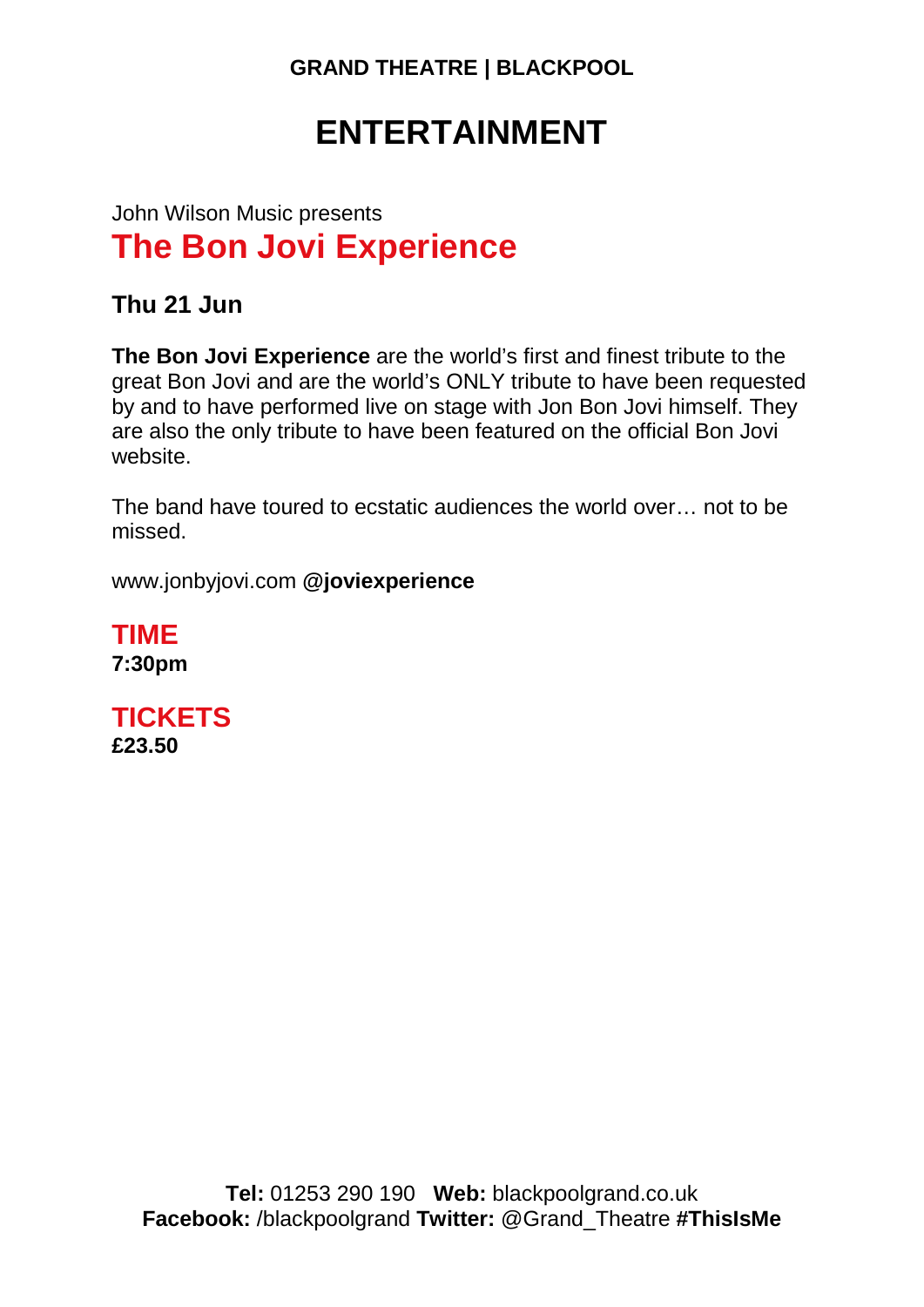# **ENTERTAINMENT**

# **The Lancashire Hotpots**

## **Sat 7 Jul**

Are you ready for a sing-a-longa party? **The Lancashire Hotpots** are back with a brand new show and they want YOU singing along.

They'll be raising the roof with all the Hotpot classics you know and love: Chippy Tea, I Fear Ikea and Egg and Sausage Chips & Beans.

You'll also be able to join in with the hilarious new songs from their latest 'sing-a-longa' album. So let your hair down and have a knees up round the ol' johanna with the unmistakable atmosphere and laughs of a Lancashire Hotpots show.

www.thelancashirehotpots.net @thehotpots

**TIME 7:30pm**

**TICKETS £18**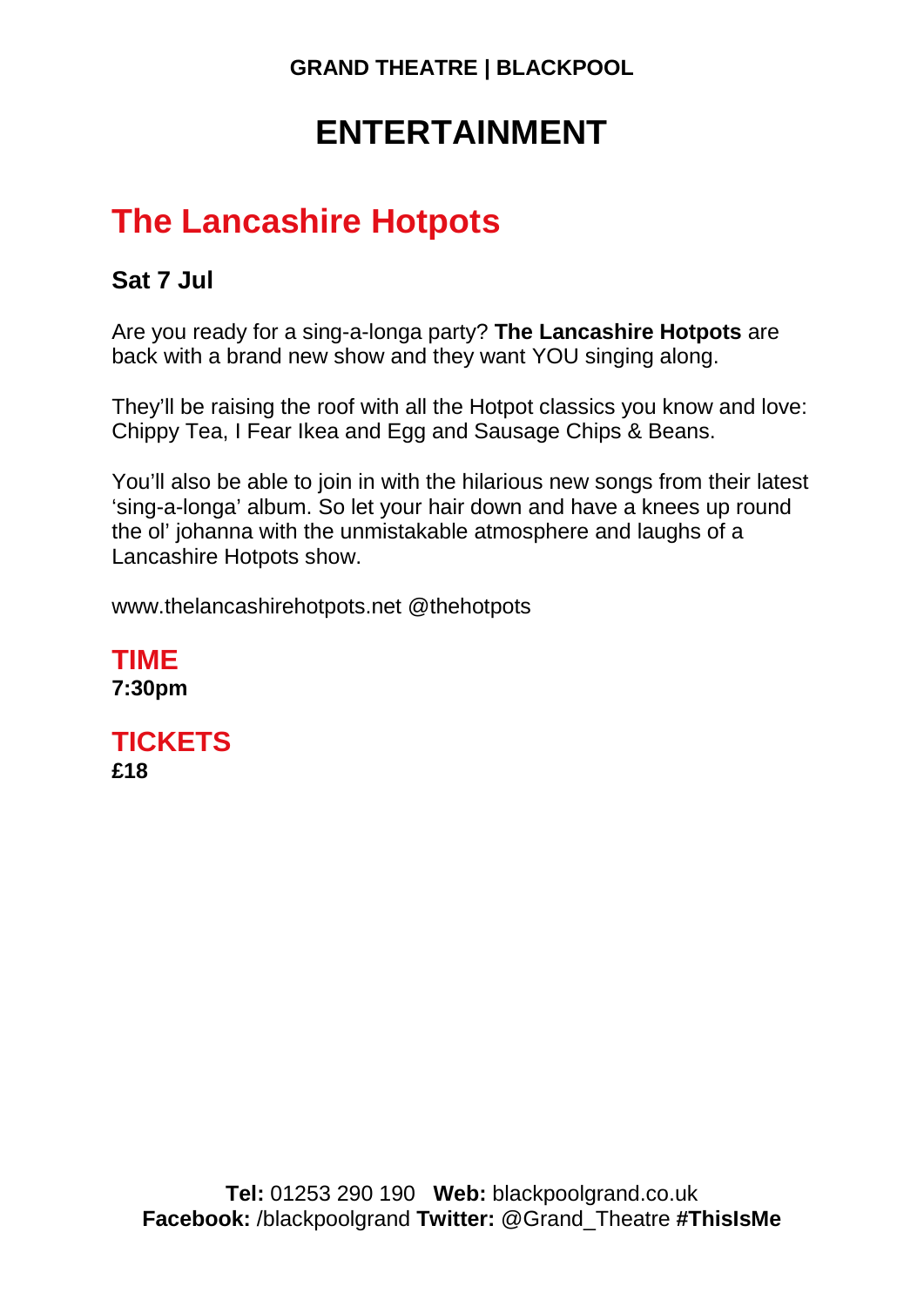# **ENTERTAINMENT**

## A Guide to Mindfulness **Ruby Wax: Frazzled**

## **Thu 5 Jul**

Drop dead gorgeous, sassy and smart, **Ruby Wax** brings her new onewoman show to the stage. Based on her number one best seller, A Mindfulness Guide for the Frazzled. She's been honoured with the title of poster girl for mental illness; once crazy now less so, she gives a tour of the mind – how to use it, not lose it.

**Ruby Wax** if you don't know is a much loved, U.S. born comedy-actorwriter of incredibly successful books and TV shows including script editor of Absolutely Fabulous and is a mental health campaigner.

This event is your passport to saner living and is a follow up to her previous sell out show and book, Sane New World.

#### **www.rubywax.net @rubywax**

**TIME 7:30pm**

**TICKETS £23**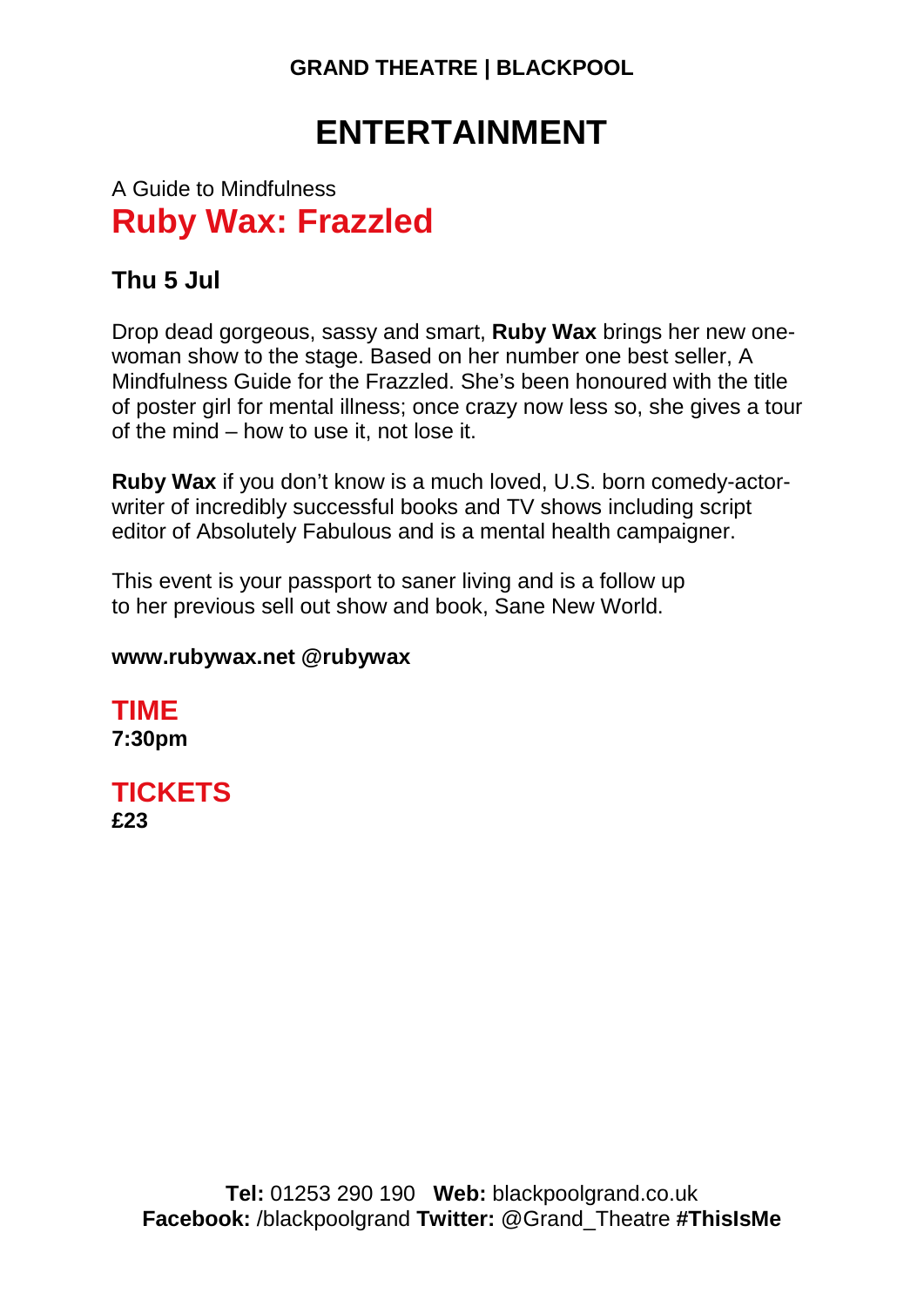# **ENTERTAINMENT**

# Entertainers presents **Magic of Motown**

### **Sun 26 Aug**

Music fans are invited to the biggest party of the year as the unstoppable **Magic of Motown** show steams into town!

Seen by over a million people, it's no surprise that the show is one of the biggest success stories in British theatre history.

Prepare yourself for 40 back-to-back classic Motown hits, glittering costume changes, dazzling dance moves and outstanding musicianship in this explosive concert experience.

With timeless music of Marvin Gaye, Diana Ross, Stevie Wonder, The Temptations, The Supremes, The Four Tops, Jackson 5, Smokey Robinson and more.

www.themagicofmotown.com @magicofmotown

# **TIME**

**7:30pm**

### **TICKETS**

**£29.50** Concession **£20**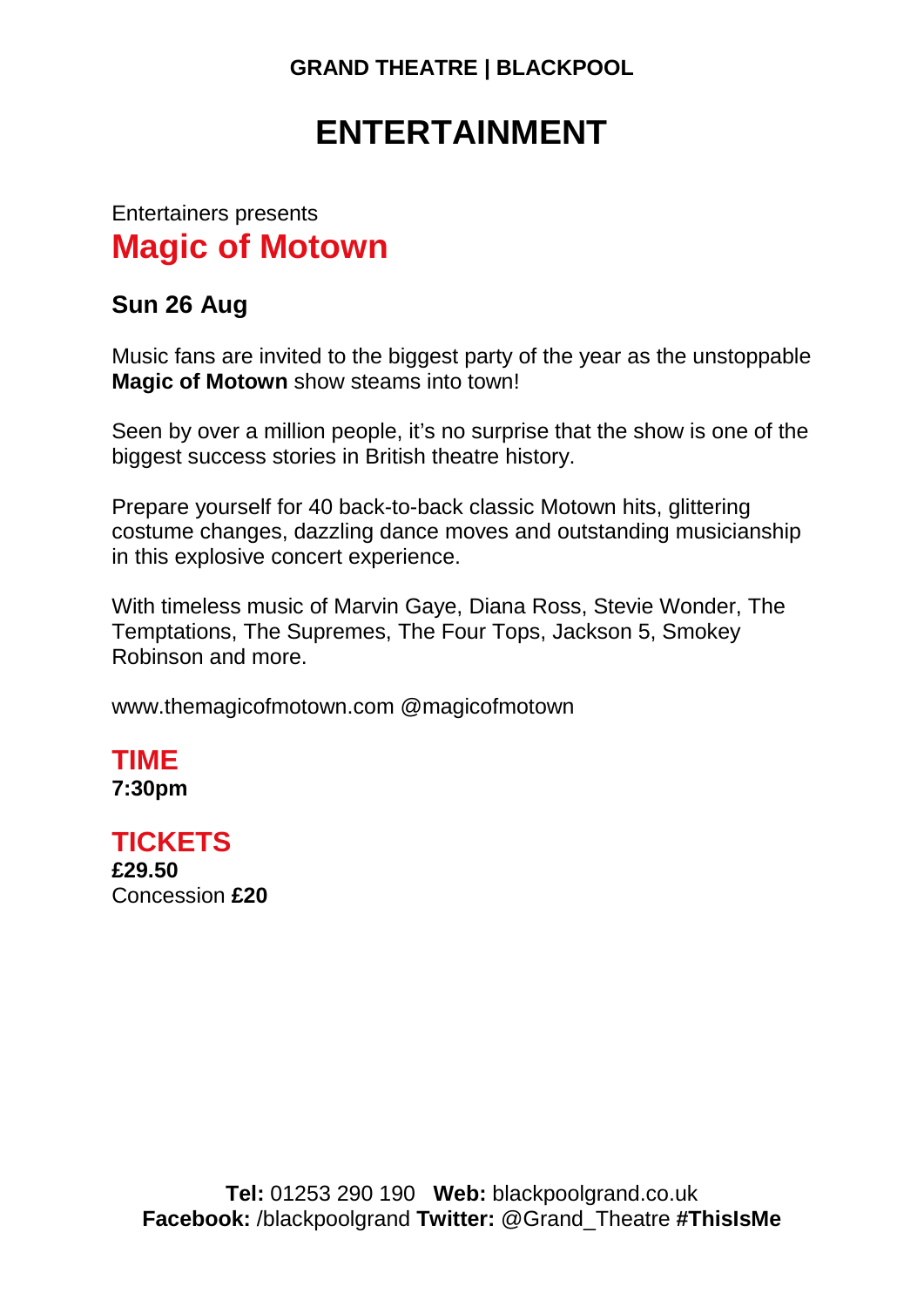# **COMEDY**

# **Tim Vine: Sunset Milk Idiot**

### **Wed 6 and Thu 7 Jun**

Hey people! It's **Tim Vine** back on tour, telling lots of silly new jokes, showing off new homemade props, singing some new daft ditties, and all with the appearance of confidence.

The following subjects will be touched upon briefly: pixie football, ice cream and nibble feeders. Come along, sit down, and laugh. The quantity won't let up.

This is comedy without a message. What an odd person. What a lot of nonsense. What else is he going to do? 'Sunsets are in the sky, milk's nice, and I'm an idiot.'

'A symphony of silly.' -The Times

[www.timvine.com](http://www.timvine.com/) @realtimvine

**TIME 8pm**

**TICKETS £26.50**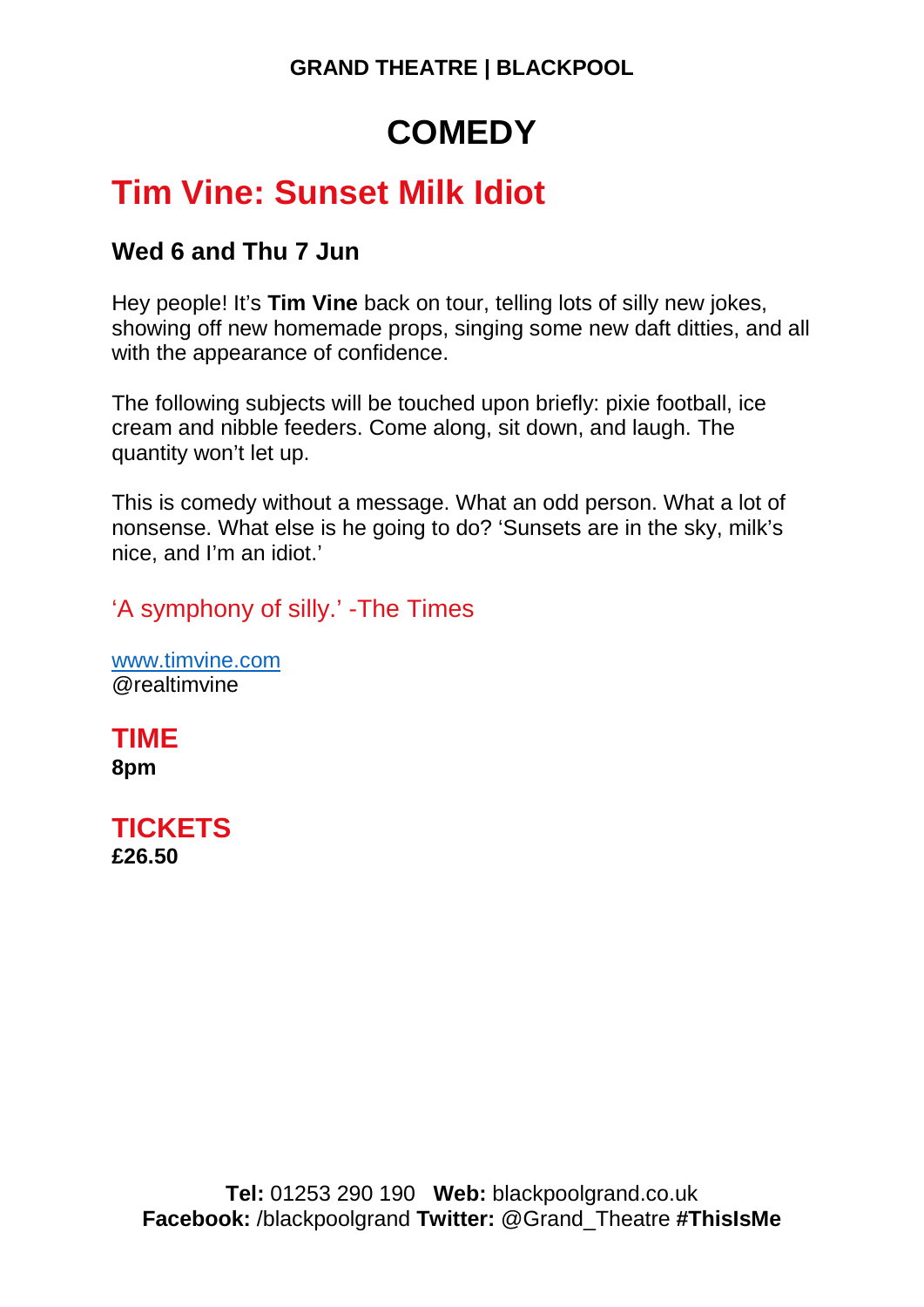# **COMEDY**

# **The Great British Take Off**

### **Sun 17 Jun**

Starring Jon Culshaw & Bill Dare from Radio 4's Dead Ringers Comedian and impressionist **Jon Culshaw** and legendary comedy producer **Bill Dare** come to Blackpool's Grand for the first time following their sell-out tour earlier in the year.

Join us for an evening of unscripted, unrehearsed, spontaneous comedy and conversation as politicians, sports personalities and celebrities old and new are all up for a roasting. You, the audience, help choose which characters appear and what direction the show takes. Jon reveals the secrets of mimicry, and shares stories of some of the fascinating characters that coloured his childhood in Lancashire and his early career. Together with Bill he also reveals some of the mishaps and mayhem of life behind the scenes in television and on the celebrity circuit.

With a few surprises for the general public of Blackpool thrown in for good measure, **The Great British Take Off** is topical, satirical, anecdotal and highly entertaining; it's never the same show twice.

@jonculshaw @bill\_dare

**TIME 8pm**

**TICKETS £23**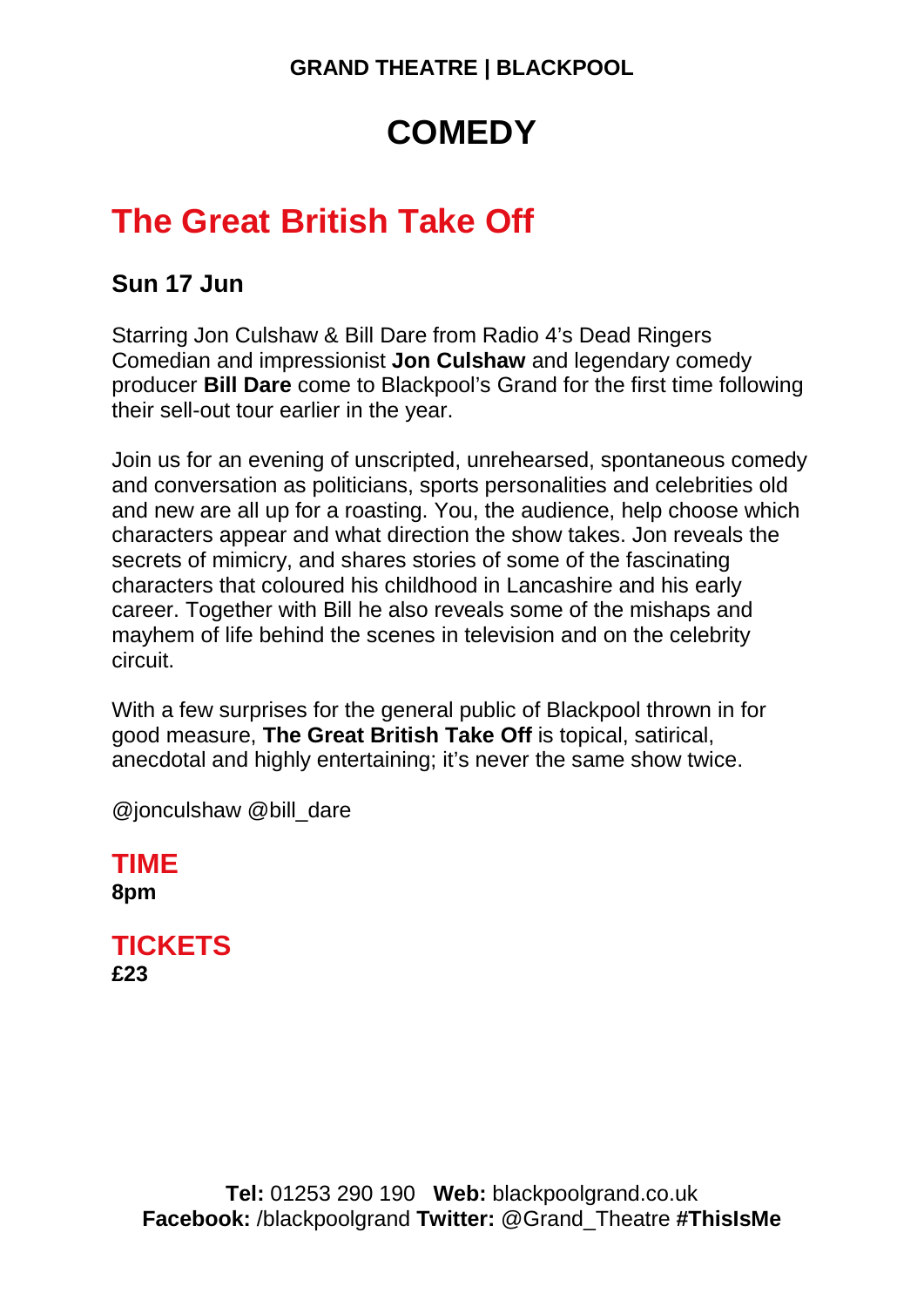# **COMEDY**

# **The Ken Dodd Happiness Show**

## **Sun 30 Sep, Sun 14, 21 and 28 Oct**

**Ken Dodd** was made Sir Kenneth in HM The Queen's 2017 New Year's Honours List. A fitting tribute to the Master of Mirth, and a comedian of legendary status.

He is an icon and national treasure who has been entertaining audiences for a lifetime of happiness and laughter.

Come and enjoy his famous **Happiness Show** and you'll be absolutely discumknockerated (that's Knotty Ash for 'over the moon') by a truly tattifelarius (fun-filled) evening of laughter and songs from opera to ballads presented by a comedy genius and his guests.

**TIME 7pm**

# **TICKETS**

**£26 to £31**

**18-26 Membership: Tickets available for just £12.50**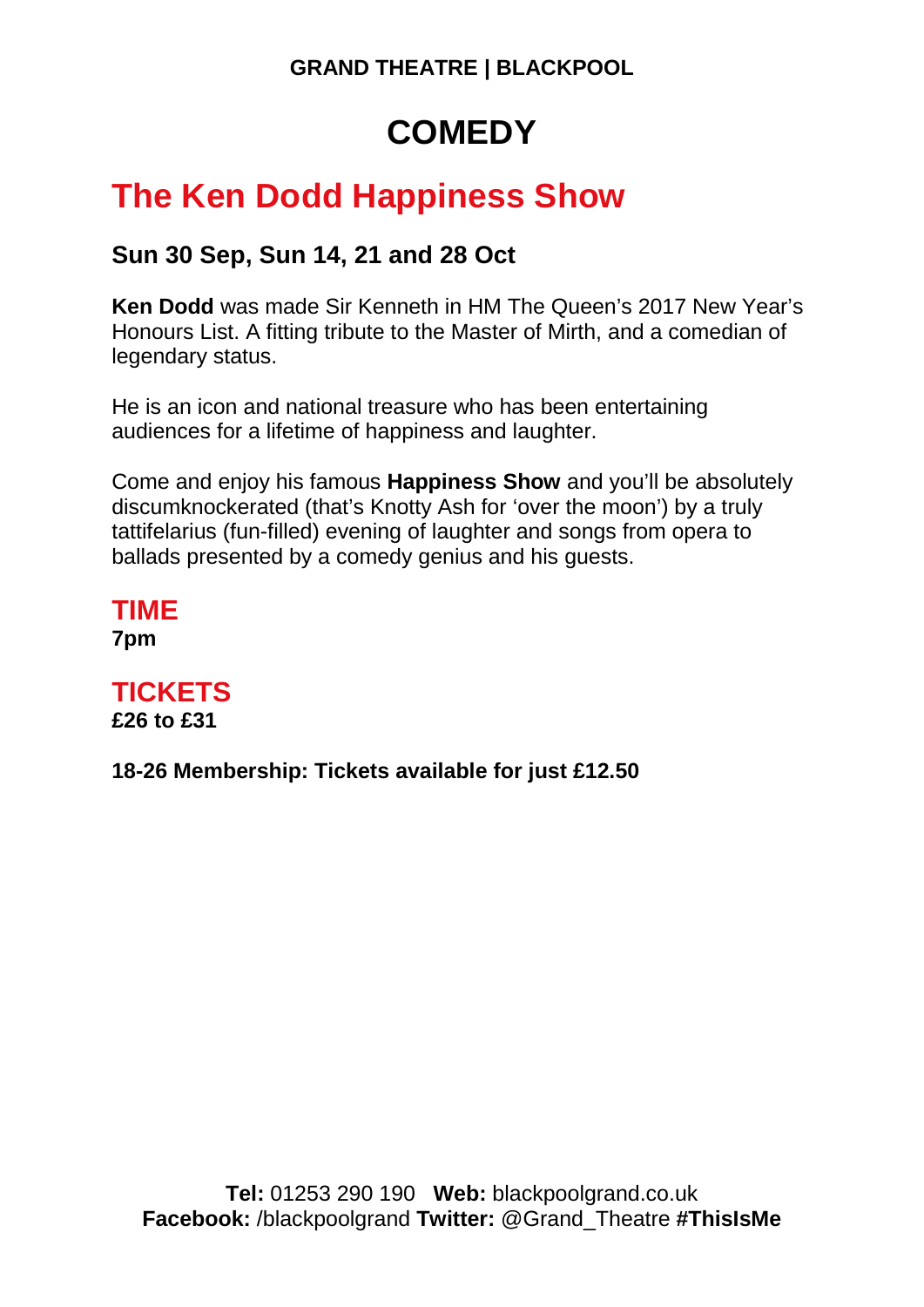# **COMMUNITY**

## Skool of Street presents **Arti-Dodger's TWIST**

## **Sun 27 May**

One of Dickens' most cherished stories Oliver Twist has been cleverly re-imagined in an explosion of Funk for the family.

Follow the charismatic 'Arti' who despite his misfortune, tries hard to better his impoverished beginnings. The story is told through a thrilling fusion of spoken word and Urban Dance.

# **TIME**

**7:30pm**

## **TICKETS**

**£12.50** Concessions **£10.50** Groups 10+ **£10.50**

#### **CREATIVE LEARNING FOR SCHOOLS YOUNG PEOPLE AND COMMUNITY**

Visit **blackpoolgrand.co.uk/creativelearning** for our latest events and workshops.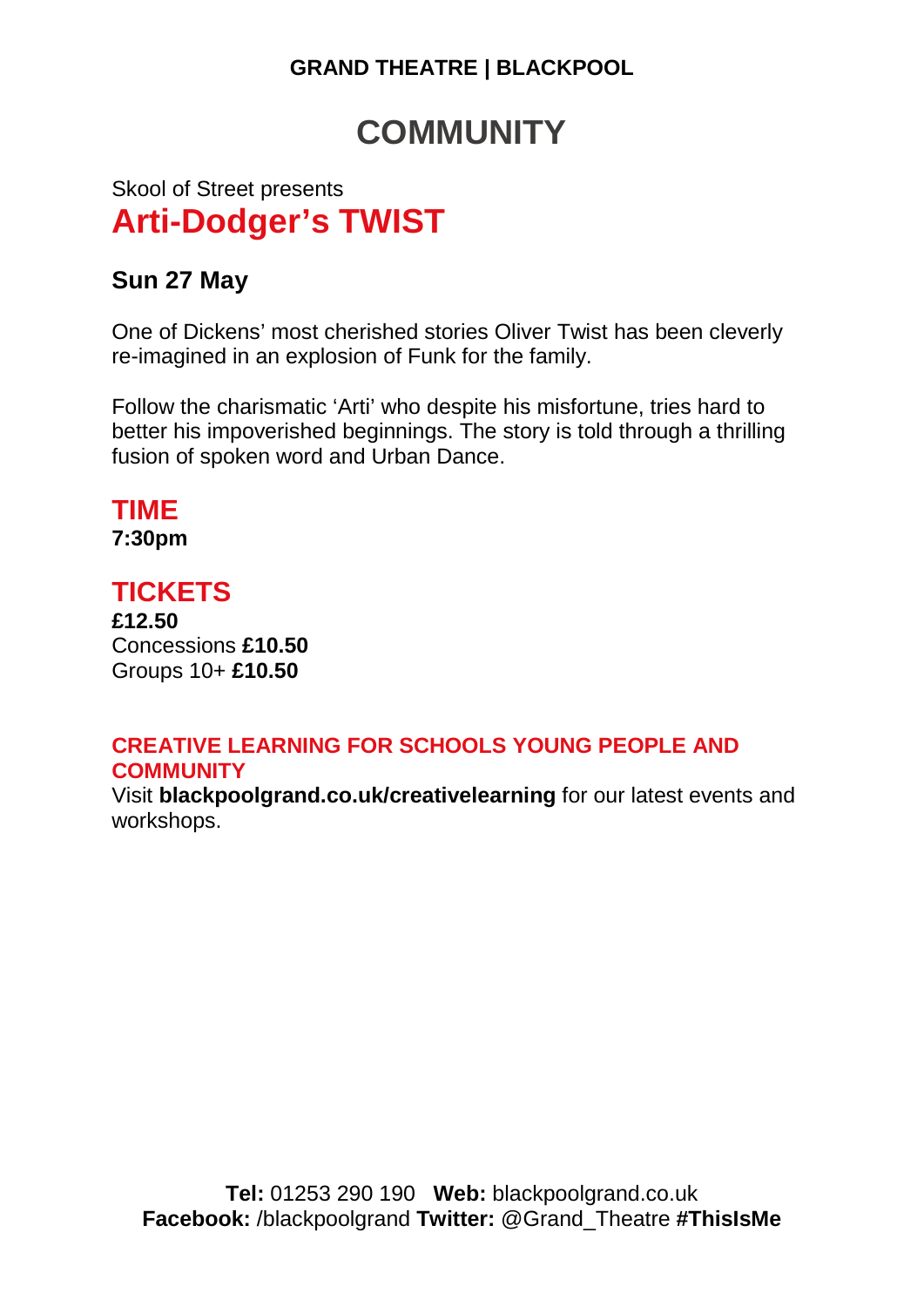# **NOW ON SALE**

# Royal Shakespeare Company presents **Romeo and Juliet**

### **Tue 26 Feb to Sat 2 Mar 2019**

What if your first love was someone you'd been told you must hate? Set in a world very like our own, this **Romeo and Juliet** is about a generation of young people born into violence and ripped apart by the bitter divisions of the parents.

The most famous story of love at first sight explodes with intense passion and an irresistible desire for change, but leads all too quickly to heart-breaking consequences. The RSC returns to Blackpool, following A Midsummer Night's Dream (2016), with Shakespeare's tragic love story.

### **TIME**

Evenings **7:30pm** Thu and Sat Matinees **1:30pm**

## **TICKETS**

**£20 to £25** Matinees **£20.00** Concessions **£3 off** Schools (Tue-Fri only) **£10.50** Groups 10+ (Evenings only) **£4 off** Groups 20+ (Evenings only) **£5 off**

www.rsc.org.uk @thersc

**18-26 Membership: Tickets available for just £12.50**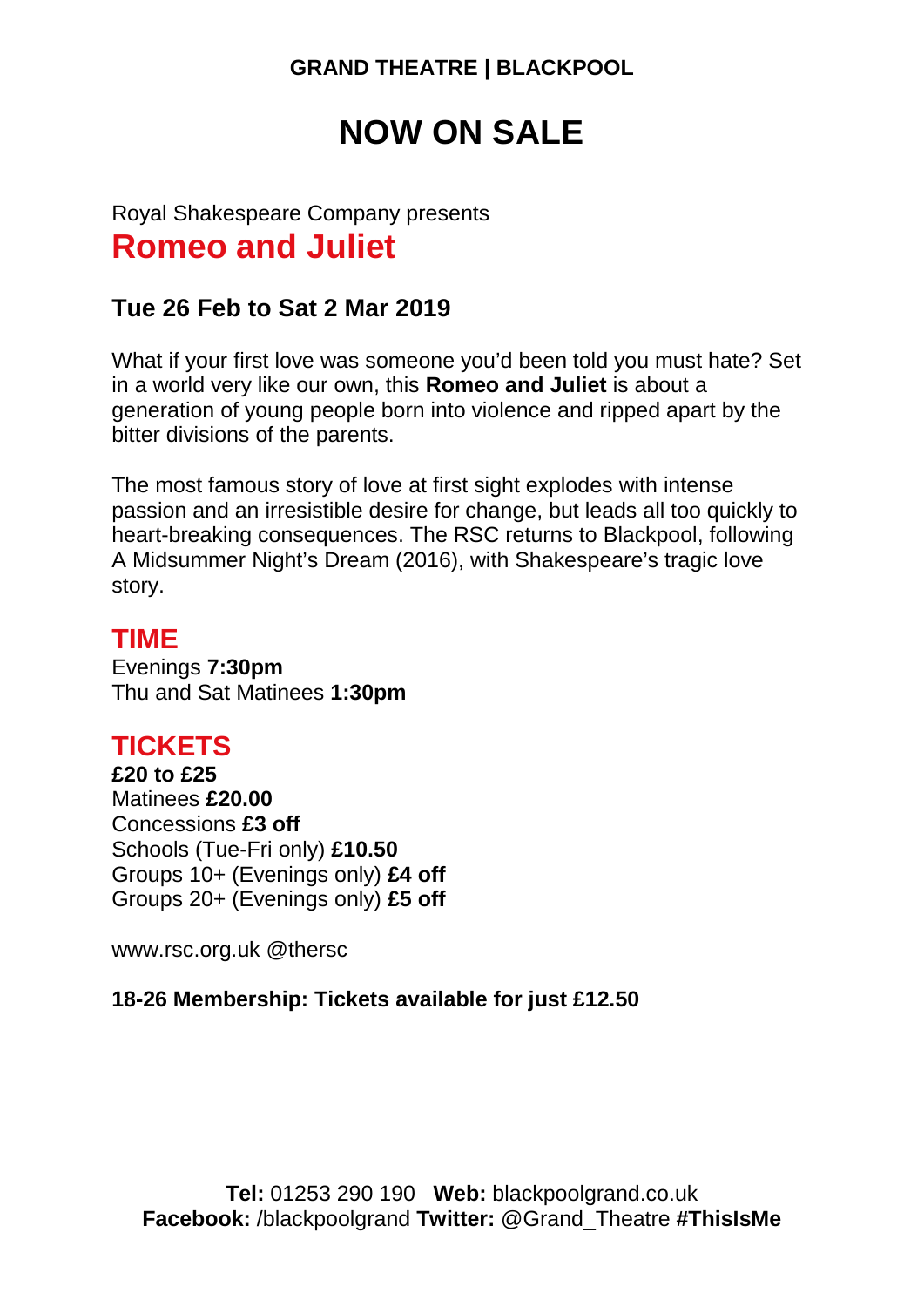# **NOW ON SALE**

A Touring Consortium Theatre Company Production in association with Everyman Theatre Cheltenham present

# **Dracula**

The European Première of a brand-new stage adaptation of the classic thriller

## **Tue 13 to Sat 17 Nov**

This brand-new stage adaptation of Bram Stoker's book is brought to opulent and irresistible life in a contemporary interpretation that includes all the definitive characters and spine-chilling fear.

Completely re-imagined by a world-class creative team from London's West End and Broadway, discover the story that started them all. In Transylvania, enter the castle of Count Dracula and his three brides. The Count, who feeds on the elixir of young blood to look youthful, will take you on a deliciously evil ride as he pursues his victims and fights Jonathan Harker, Professor Van Helsing and Dr. Seward as they try to stop his reign of terror.

Emotionally fulfilling, utterly terrifying, spellbindingly addictive, will this Dracula ever die?

Bram Stoker's **Dracula** was first published in 1897 and has since been made into countless radio, TV and Hollywood films. Inspiring the recent resurgence in vampire mania and the Twilight movie series, Dracula on stage will be a mustsee. This is Dracula as you have never seen him – be sure to book now.

Age Guidance 16yrs+

**www.touringconsortium.co.uk @tctcompany**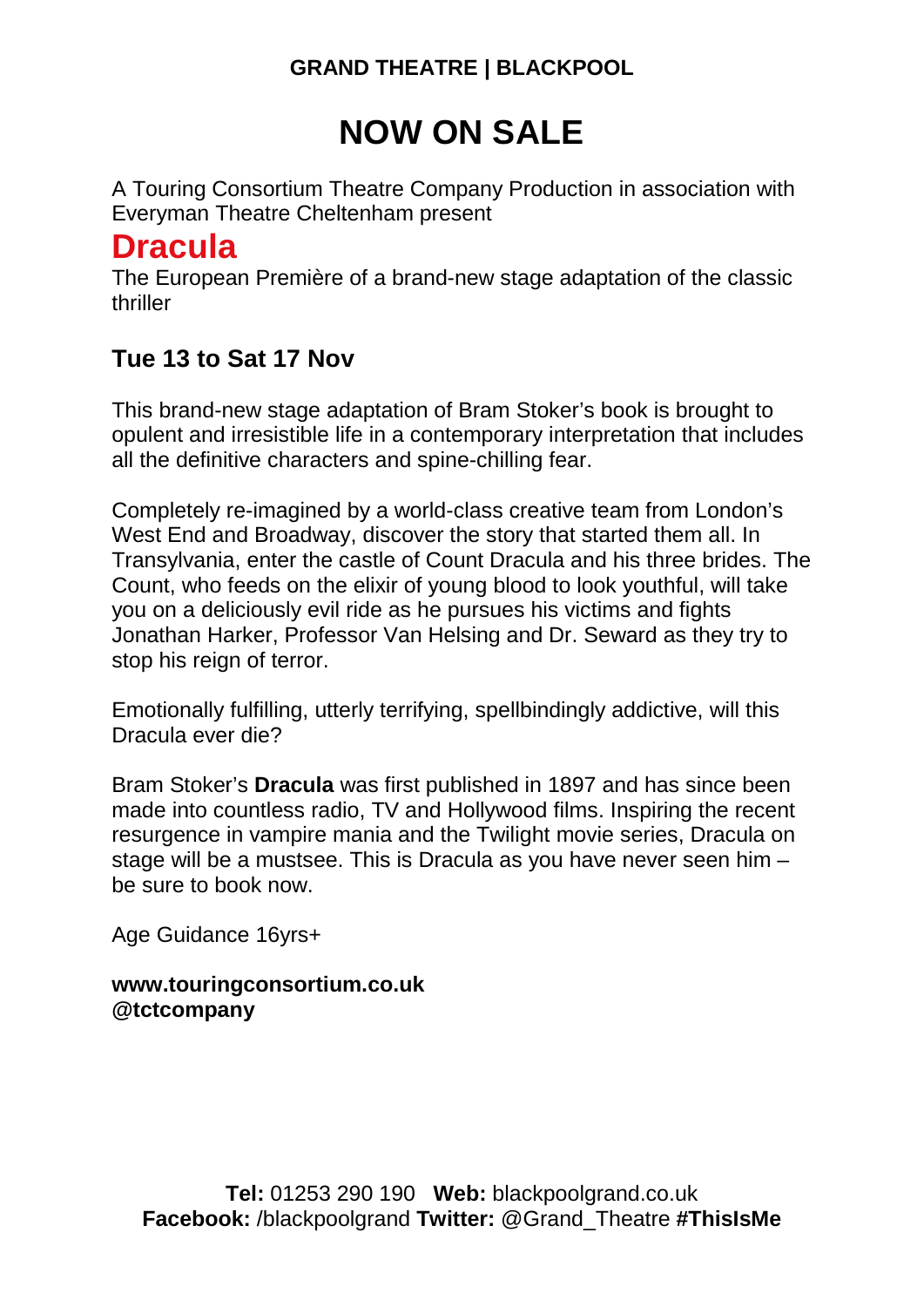## **TIMES**

Evenings **7:30pm** Thu and Sat Matinees **2pm**

## **TICKETS**

Evenings **£20 to £25** Matinee **£20** Concessions **£3 off** (Evenings Only) Friends of The Grand **£5 off** (Opening Night) Schools (Tue to Fri) **£10** Groups 10+ **£4 off** Groups 50+ **£5 off**

**18-26 Membership: Tickets available for just £12.50**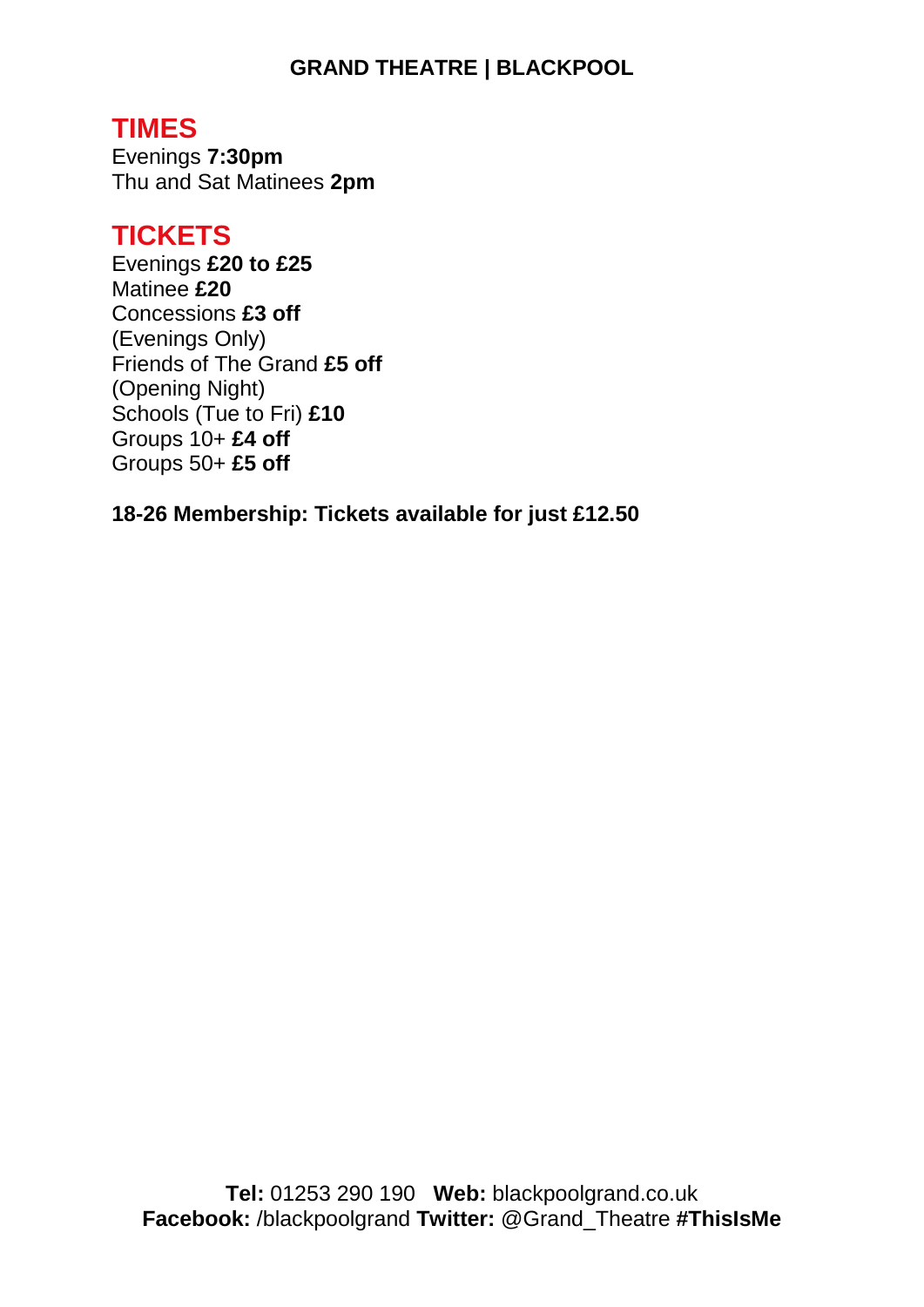# **CHRISTMAS**

Blackpool Grand Theatre presents **Christmas Concert**

**Tue 18 Dec**

**Poulton-le-Fylde Band** returns to Blackpool's Grand Theatre with the heart-warming **Grand Christmas Concert** - a fabulous festive treat for all the family.

**Poulton-le-Fylde Band** will celebrate the festive season in rousing style with the yearly Grand Christmas Concert.

Packed with all your favourite sing-along carols and festive melodies, this family friendly concert is the perfect start to your Christmas. Hosted by Canon Andrew Sage.

# **TIME**

**8pm**

## **TICKETS**

**£17** Family of 4 **£50** (Select 4 adult tickets and enter promo code **POULTON**)

#### **18-26 Membership: Tickets available for just £12.50**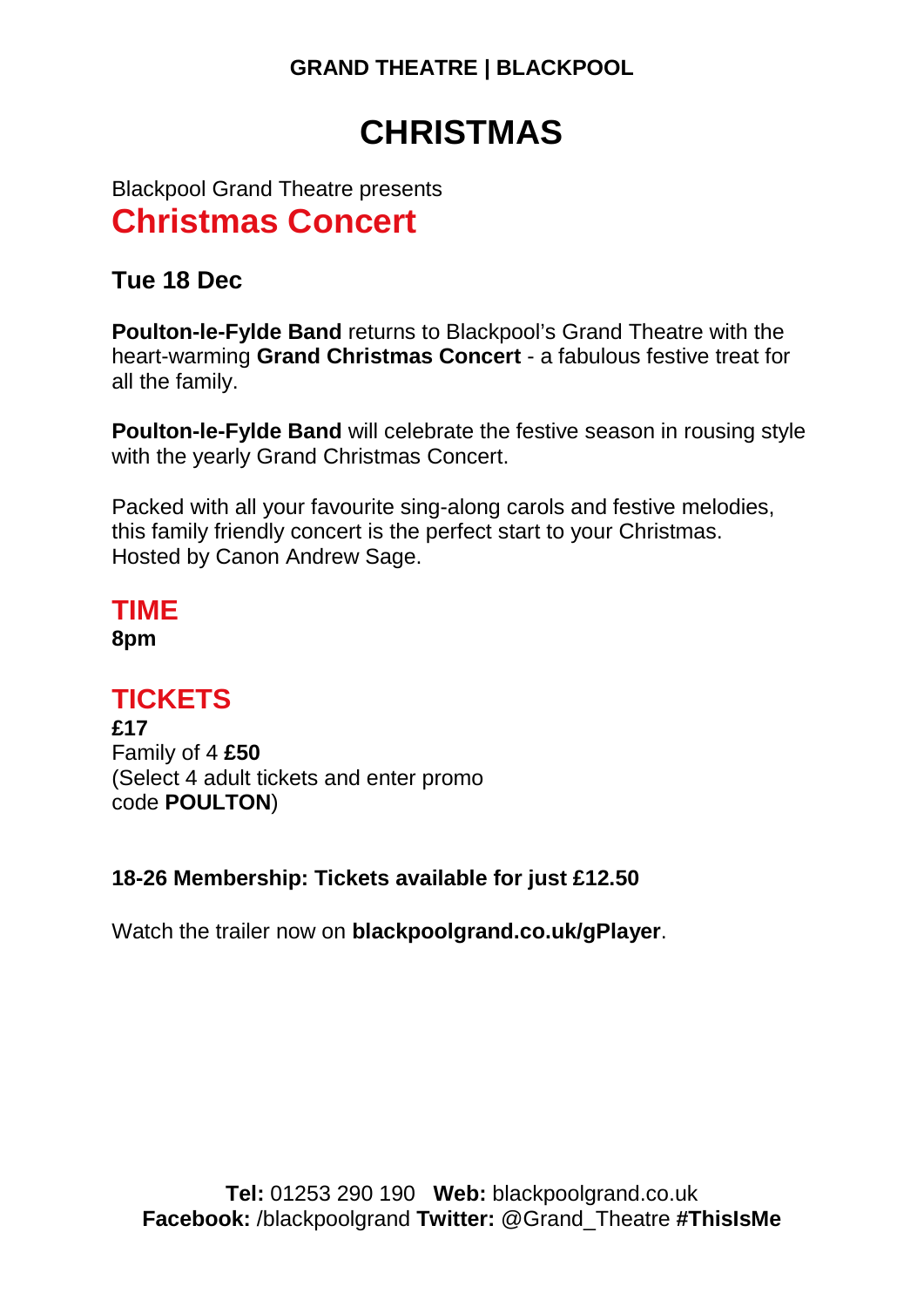# **18 TO 26**

# **Aged 18 to 26? What are you waiting for?**

So what are you waiting for... If you're aged **18 to 26** you have even more opportunities to see our shows at a discounted rate - and these are not hard-to-sell seats up 'in the gods' but some of the best seats in the house. We have amazing offers this season.

The deal... On selected shows look for the **18 to 26** logo. We will offer 50 tickets for just £12.50, and like we say they're the best seats available at the time of booking.\*

Book your **18 to 26** tickets\* today... Tickets can be purchased in advance. Simply call into the box office or phone and ask for an **18 to 26**  ticket\* (these tickets cannot currently be purchased online). Bring your ID when picking up your tickets (proof of age is required for this offer).

Please note: \*Our standard **18 to 26** ticket deals may not be available for special events, one-off performances or collaborations, but we'll always try to have alternate (concession) discount offers available for you. Subject to availability. On week runs the tickets will be available weekdays only (Mon-Fri). You must be aged **18 to 26** to redeem the offer, ID will be needed. Offer cannot be used in conjunction with other offers. **18 to 26** offer can be withdrawn from sale at any time.

**www.blackpoolgrand.co.uk/18to26**

**For our 18 to 26 offers, look out for our icon.**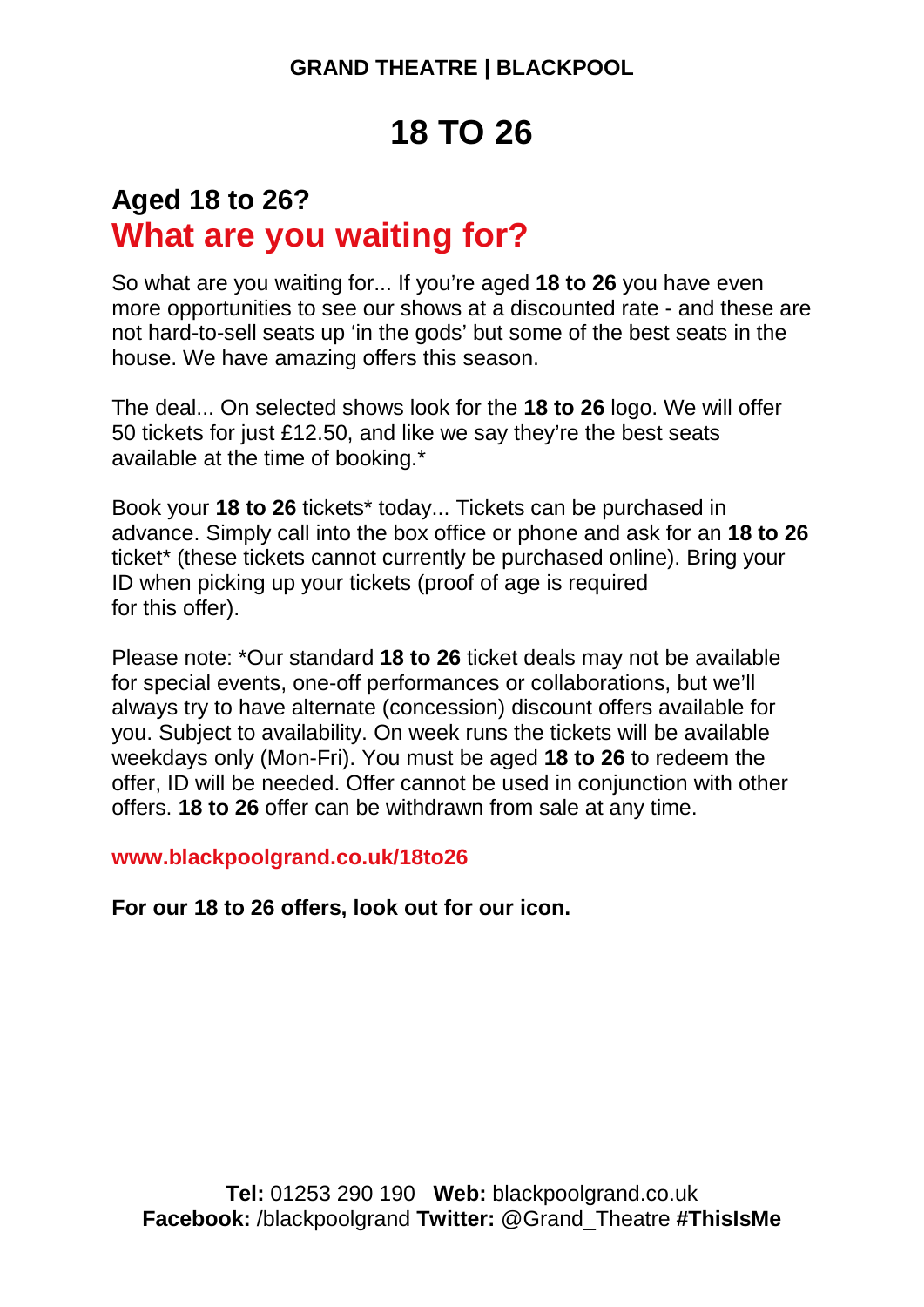# **PANTOMIME**

Martin Dodd for UK Productions in association with Blackpool Grand Theatre presents a Brand-New Spectacular Pantomime for all the family…

# **Beauty and The Beast**

#### **Fri 7 Dec 2018 to Sun 6 Jan 19**

The story of **Beauty and The Beast** is a tale as old as time in a far-off land of two very different kingdoms.

In **Beauty and The Beast**, Belle is dreaming of a happier life but finds herself transported to a cursed castle. Held imprisoned by a hideous beast, the castle is full of magical characters placed under a spell by an evil enchantress.

Can Belle see beyond the beast and fall in love with her captor before the last petal falls from the enchanted rose? Will the Beast's selfishness cost him the world he once knew and the hand of the girl who has melted his heart? Featuring sumptuous costumes, magnificent scenery and the unmissable and magical transformation moment, it's a pantomime not to be missed.

If The Beast cannot find true love then he will die when the last petal falls from the rose.

Blackpool audiences are guaranteed another year of spectacular sets, dazzling costumes and side-splitting comedy.

Book your seats today to see Blackpool's must-see Christmas show in 2018.

For dates, times and prices visit: **blackpoolgrand.co.uk/event/panto-1819**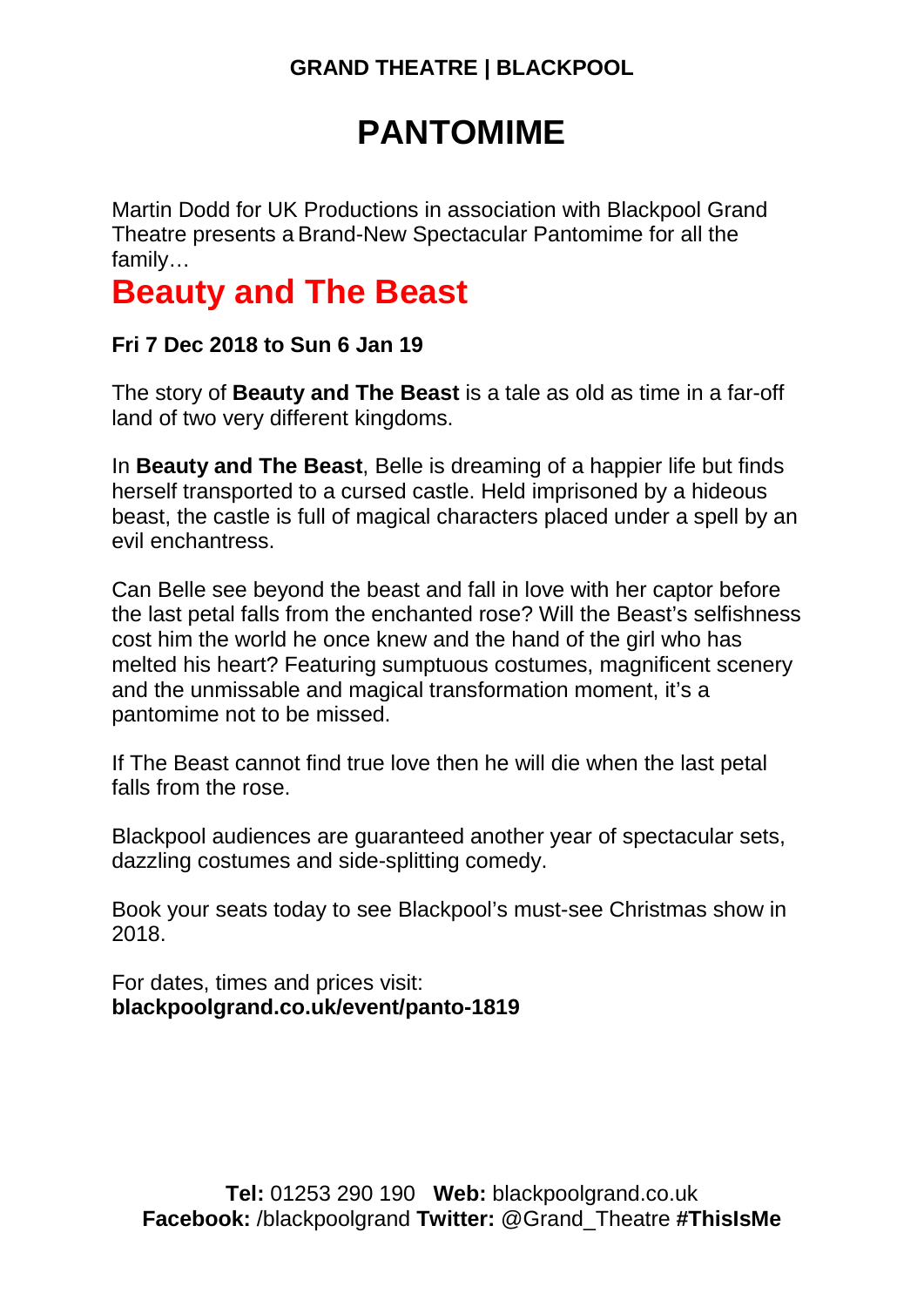# **SPRING / SUMMER DIARY**

# **March**

Tue 13 20th Century Boy 7:30pm Wed 14 20th Century Boy 7:30pm Thu 15 20th Century Boy 7:30pm Fri 16 20th Century Boy 7:30pm Sat 17 20th Century Boy 3pm, 7:30pm Tue 20 Son of A Preacher Man 7:30pm Wed 21 Son of A Preacher Man 7:30pm Thu 22 Son of A Preacher Man 2pm, 7:30pm Fri 23 Son of A Preacher Man 7:30pm Sat 24 Son of A Preacher Man 2pm, 7:30pm Tue 27 Dr Jekyll and Mr Hyde 7:30pm Wed 28 Dr Jekyll and Mr Hyde 7:30pm Thu 29 Dr Jekyll and Mr Hydee 2pm, 7:30pm Fri 30 Dr Jekyll and Mr Hyde 7:30pm Sat 31 Dr Jekyll and Mr Hyde 2pm, 7:30pm

# **April**

Wed 4 Priscilla Queen of The Desert 7:30pm Thu 5 Priscilla Queen of The Desert 2pm, 7:30pm Fri 6 Priscilla Queen of The Desert 7:30pm Fri 6 Laugh Out Loud Comedy Club 8pm (Studio) Sat 7 Priscilla Queen of The Desert 2pm, 7:30pm Mon 9 Legally Blonde 7:30pm Tue 10 Legally Blonde 7:30pm Wed 11 Legally Blonde 7:30pm Thu 12 Legally Blonde 2pm, 7:30pm Fri 13 Legally Blonde 7:30pm Sat 14 Legally Blonde 2pm, 7:30pm Tue 17 Macbeth 7:30pm Wed 18 Macbeth 2pm Fri 20 Dinosaur World Live 2pm, 4:30pm Sat 21 Dinosaur World Live 11am, 2pm Sun 22 Dinosaur World Live 11am, 2pm Tue 24 The Rat Pack: Live From Las Vegas 7:30pm Wed 25 The Rat Pack: Live From Las Vegas 2:30pm, 7:30pm Thu 26 The Rat Pack: Live From Las Vegas 7:30pm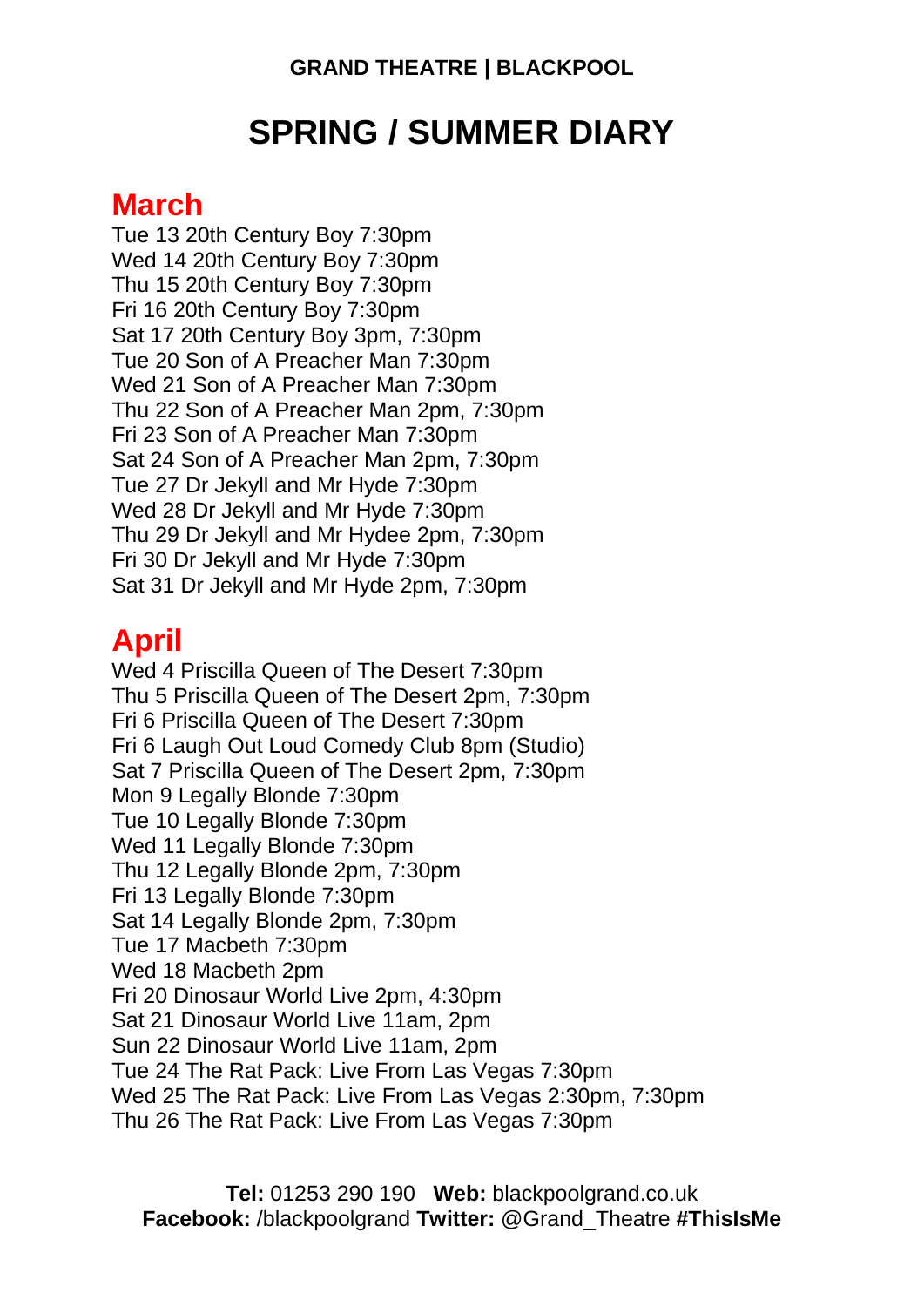Fri 27 The Rat Pack: Live From Las Vegas 7:30pm Sat 28 The Rat Pack: Live From Las Vegas 2:30pm, 7:30pm

# **May**

Tue 1 Signed, Sealed, Delivered 7:30pm Wed 2 Islands in the Stream 7:30pm Thu 3 Bowie Experience 7:30pm Fri 4 Laugh Out Loud Comedy Club 8pm (Studio) Sat 5 My First Ballet: Swan Lake 11am, 2pm, 5pm Sun 6 My First Ballet: Swan Lake 11am, 3pm Tue 8 The Jungle Book 7pm Wed 9 The Jungle Book 1:30pm Thu 10 The Jungle Book 10:30am, 2:30pm Fri 11 The Jungle Book 7pm Sat 12 The Jungle Book 2:30pm, 7pm Sun 20 The Roy Orbison Story 7:30pm Tue 22 The Kite Runner 7:30pm Wed 23 The Kite Runner 2:30pm, 7:30pm Thu 24 The Kite Runner 7:30pm Fri 25 The Kite Runner 7:30pm Sat 26 The Kite Runner 2:30pm, 7:30pm Sun 27 Arti - Dodger's Twist 8pm Wed 30 Me and My Girl 7:30pm Thu 31 Me and My Girl 2pm, 7:30pm

# **June**

Fri 1 Laugh Out Loud Comedy Club 8pm (Studio) Fri 1 Me and My Girl 7:30pm Sat 2 Me and My Girl 2pm, 7:30pm Wed 6 Tim Vine 8pm Thu 7 Tim Vine 8pm Fri 8 UK Pink Floyd Experience 7:30pm Sat 9 Marriage of Figaro 7:30pm Sun 10 Some Guys Have all the Luck 7:30pm Sun 17 Jon Culshaw 8pm Wed 20 Ugly Duckling 2pm, 4pm Thu 21 Bon Jovi Experience 7:30pm Sat 23 Peppa Pig's Adventure 10am, 1pm, 4pm Sun 24 Peppa Pig's Adventure 10am, 1pm, 4pm July - Onwards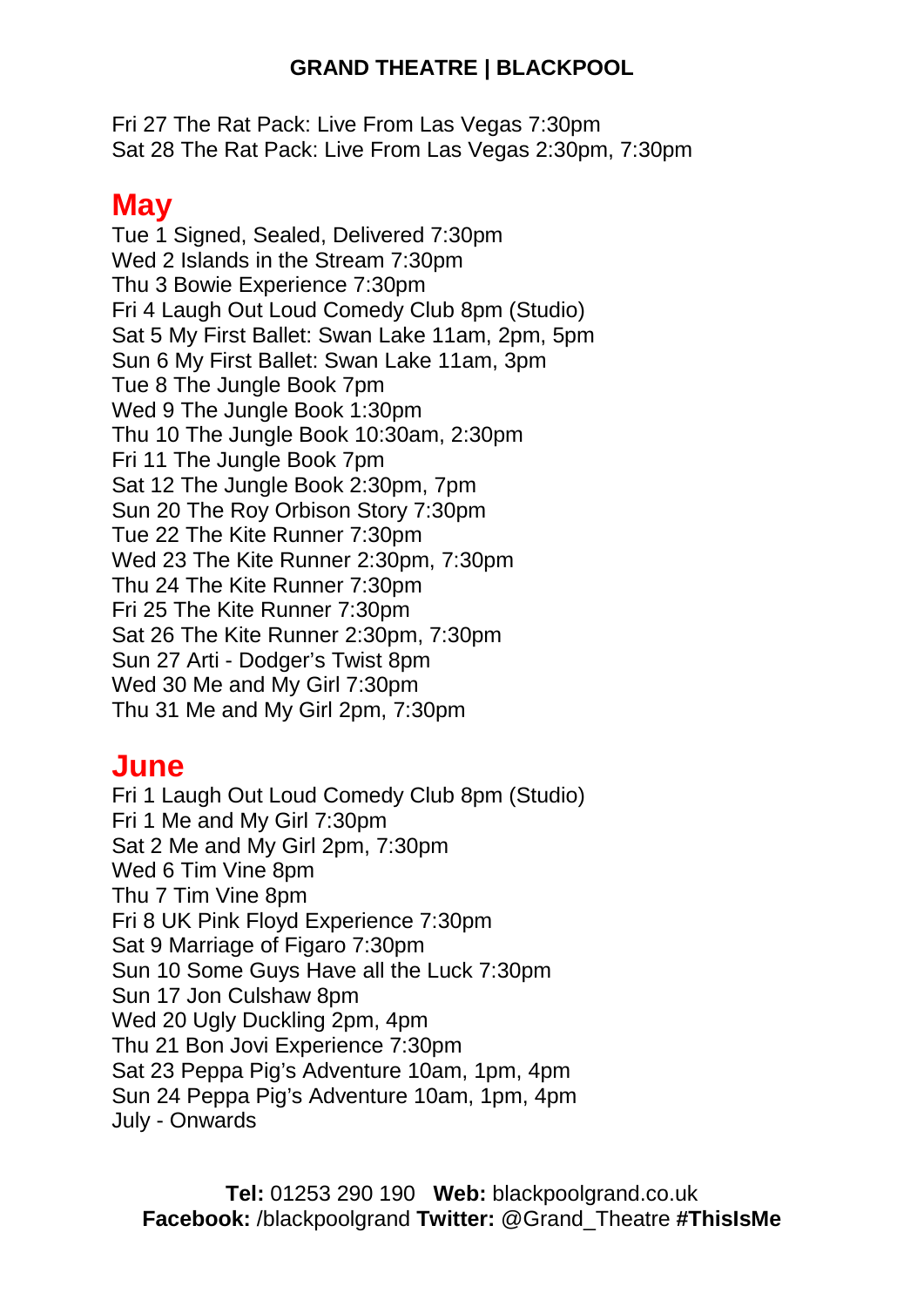Thu 5 Jul Ruby Wax Fri 6 Jul Laugh Out Loud Comedy Club Sat 7 Jul Lancashire Hotpots Tue 17 Jul to Sat 8 Sep Abba Mania Sun 26 Aug Magic of Motown Sun 30 Sep, 14, 21, 28 Oct Ken Dodd Sat 6 and Sun 7 Oct Teletubbies Tue 13 - Sat 17 Nov Dracula Fri 7 Dec to Sun 6 Jan Beauty and The Best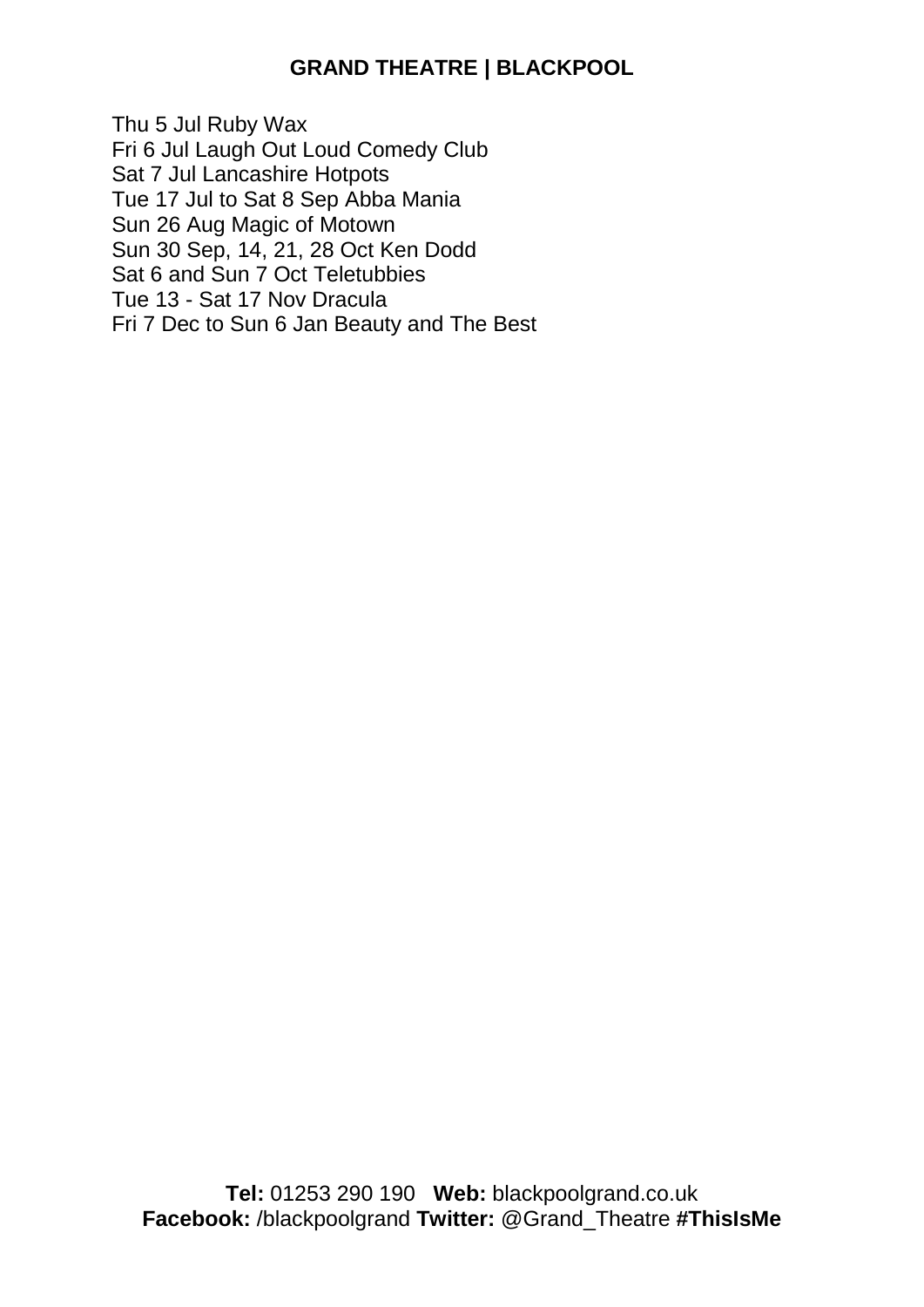# **Ticket Terms**

#### **Conditions of sale to view our full terms and conditions go to blackpoolgrand.co.uk**

1. Booking fees: In line with legislation our £3 per ticket booking fee is now INCLUDED in all stated prices. The exchange of tickets to a different performance of the same show is subject to a charge of £3 per ticket. If you are unable to attend a performance for which you have booked, the box office will attempt to resell your tickets, although the selling of any unsold seats must take priority. There is a service charge of £3 for each ticket resold. Exchanges are free of charge to Friends of The Grand (24hrs prior). Refunds cannot be made on tickets. Fees can be changed at any time.

2. The Management reserves the right: to make alterations to the advertised cast and programme; not to admit latecomers until a suitable time; to refuse admission; to refuse admittance to unaccompanied minors.

3. Tickets are purchased for personal use only and are not purchased as any form of business or commercial activity. Tickets may not be resold or offered for re-sale by anyone at a premium or otherwise. Resale or attempted resale is grounds for cancellation without refund or notice.

4. Use of photographic, sound recording and mobile communications equipment is forbidden and you will be asked to leave the premises. No refund will be offered.

5. Discounted Seats: Patrons must state discounts they are entitled to at the time of booking, as they cannot be applied retrospectively and are subiect to availability. Discounts only apply to selected shows where discounts are shown: Babies/children under 2 are welcome free if they share a seat with you (a ticket is still required for them), Family Tickets (Min 1, max 2 adults), some exceptions may occur on babies/children/family tickets. Concessions: full-time students, under18s, Friends of The Grand, disabled, jobseekers and the over 60s. Only one concession applies per ticket. Photo and DOB ID is required when requesting. Occasionally the producer of a show, with the agreement of the Theatre, will offer discounts and special offers through mailings, eflyers, e-newsletters and texting services. These offers and discounts